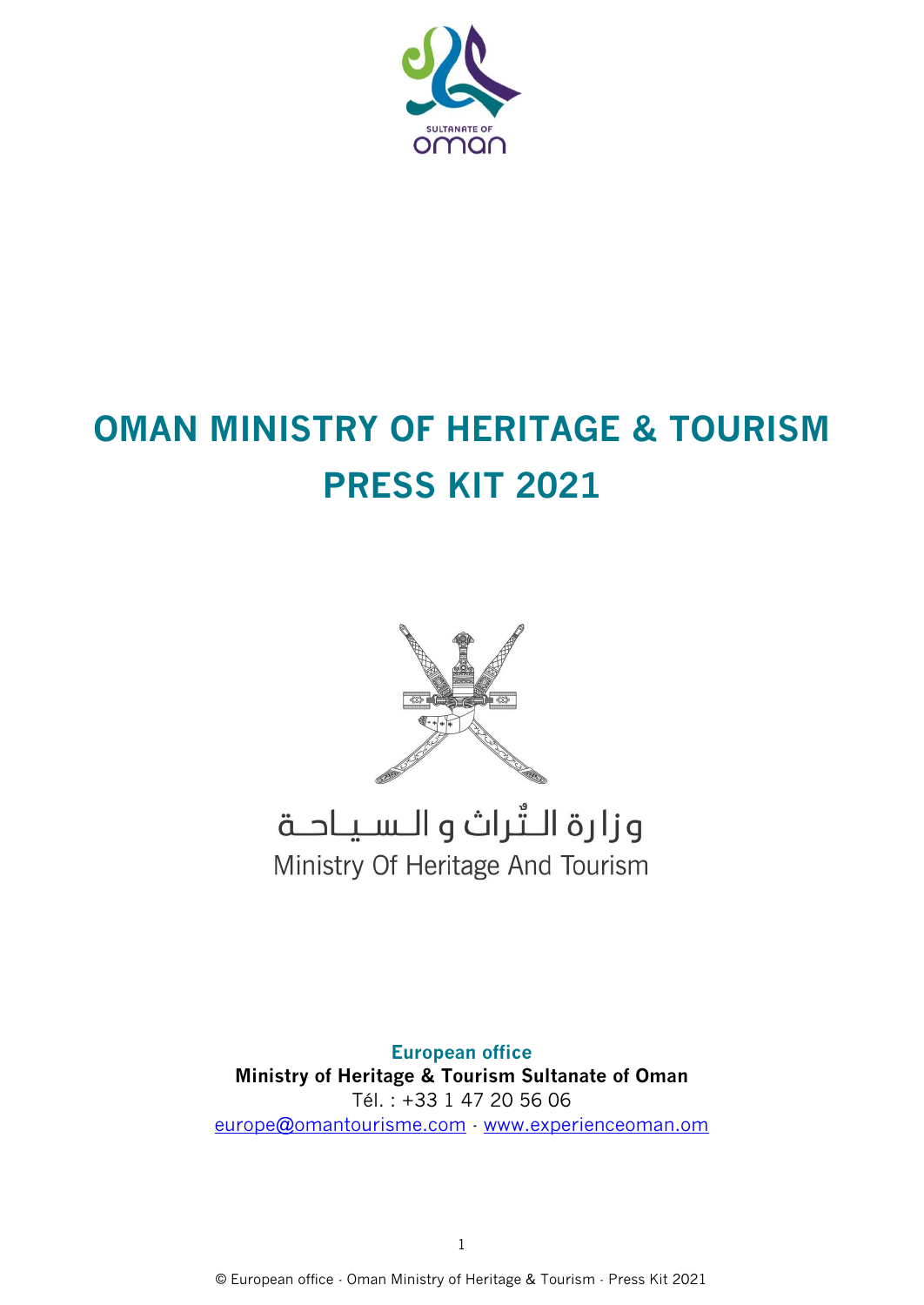

### **SUMMARY**

| Oman from A to Z                                                                                                                                                                                                                     | 3     |
|--------------------------------------------------------------------------------------------------------------------------------------------------------------------------------------------------------------------------------------|-------|
| Why be like anywhere else?                                                                                                                                                                                                           |       |
|                                                                                                                                                                                                                                      | 8     |
| Figures talk <b>contract the contract of the contract of the contract of the contract of the contract of the contract of the contract of the contract of the contract of the contract of the contract of the contract of the con</b> | 10    |
| <b>Country ID</b>                                                                                                                                                                                                                    | 11    |
| Geography and Climate <b>contract of the Climate</b> of Climate and Climate of the Climate of Climate and Climate of C                                                                                                               | 12    |
| <b>Flora and Fauna</b>                                                                                                                                                                                                               | 13    |
| History, Civilization and Traditions <b>Fig. 2016</b>                                                                                                                                                                                | 15    |
| <b>Economy and Society</b>                                                                                                                                                                                                           | 20    |
| <b>Oman itineraries:</b>                                                                                                                                                                                                             |       |
| Muscat and the region of Al Batinah                                                                                                                                                                                                  | 21    |
| The hinterland of Muscat, towards Nizwa<br>and the regions of A'Dakhiliyah and A'Dhahirah                                                                                                                                            | 24    |
| Towards Sur and the region of A'Sharqiyah                                                                                                                                                                                            | 26    |
| The Dhofar (southern region) <b>contains the Dhofar</b>                                                                                                                                                                              | $-27$ |
| Musandam Peninsula (northern region) <b>Musandam Peninsula Propinsi</b>                                                                                                                                                              | 28    |
| Annual events: culture & sports                                                                                                                                                                                                      | $-29$ |
| <b>Outdoor &amp; sporting activities</b>                                                                                                                                                                                             | $-31$ |
| Accommodation. Eating out. Nightlife <b>Accommodation.</b>                                                                                                                                                                           | 35    |
| <b>Practical information</b>                                                                                                                                                                                                         | 48    |
| Books and guides <b>contract the contract of the set of the set of the set of the set of the set of the set of the set of the set of the set of the set of the set of the set of the set of the set of the set of the set of the</b> | 50    |

**Note:** the Arabic toponyms in English correspond to the names displayed in the actual Omani road signs.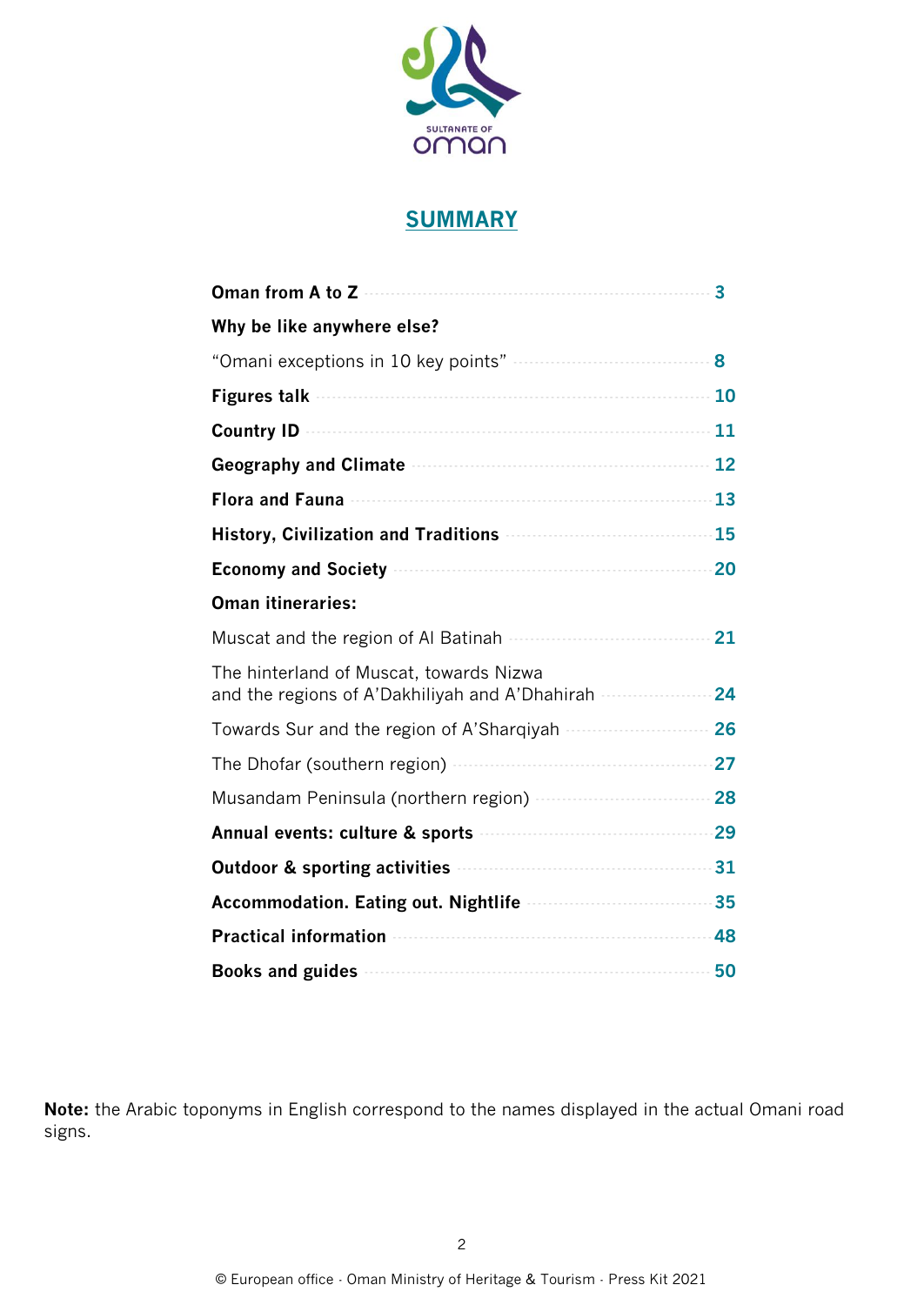

### **OMAN FROM A TO Z**

#### **A as in ATTITUDE**

Hospitality is a main attitude in the Arabian Peninsula and Oman is no exception: the people of the Sultanate are welcoming and friendly. The country has opened to international tourism for almost thirty years now, although it has always been a place of trade and exchange with foreign nations.

#### **B as in BIVOUAC**

Wadis, mountains, beaches, deserts ... Oman is a dream destination for camping in the great outdoors in absolutely exceptional sites. The country's legislation does not impose any restrictions on the matter, except in nature reserves, and you can put up your tent wherever you want, provided you respect the basic rules of decorum towards the population. Several camps have also been set up, notably in the desert dunes of A'Sharqiyah Sands, located about 3 hours away from Muscat, close to the mountains and not far from the town of Al Hamra. Temporary camps can also be pitched by local authorities upon request.

#### **C as in CARAVANSERAIL**

The Sultanate has a long culture of commercial exchanges dating from the third century BC. Oman has always been at the crossroads of shipping routes between Asia, East Africa and Europe. In the desert, the Bedouins have perpetuated the great caravan tradition by transporting spices, dates and the fragrant frankincense.

#### **D as in DATES**

This unmistakable supply for the desert nomads is also one of the main food productions of the Sultanate. The Bedouins, gathered in different nomadic and semi-nomadic tribes, live from date palm cultivation's seasonal work As a sign of welcoming the guests, you will be offered a small cup of coffee flavoured with rose water and cardamom. And some fresh dates, preferably in odd numbers, as it is believed to bring good luck.

#### **E as in ENVIRONEMENT**

The Sultanate is famous for its 3165 km of coastline facing the Arabian Sea. Alternately bordered by immense beaches of caramel blond sand, high cliffs and rocky coasts, the Omani shores reveal beautiful landscapes in the Musandam peninsula, nicknamed "the Arabian fjords", as well as a hundred kilometres south of Ras Al Jinz, where the sand dunes of A'Sharqiyah caress the sea. Thanks to the extended maritime front, the Sultanate of Oman is the ideal destination for water sports: scuba diving and snorkelling, kitesurfing, sailing, sport fishing, not to mention sea trips, in traditional dhows or in a catamaran, for marine life observation.

Another peculiarity. Oman has a large number of caves, and among them the largest in the world: Majlis Al Jinn, which could contain up to eight planes. Another one, named Al Hoota, is 5 km long. It is located at the foot of Jabal Shams ("the mountain of the sun"), in the province of Al Hamra it looks like an underground gorge with two entrances, at 810 and 1040 m above sea level. Stalactites, stalagmites, limestone rocks and karst crystals cover the ceiling and the soil, while some rare species of insects and crustaceans live thanks to the water generated by the rain.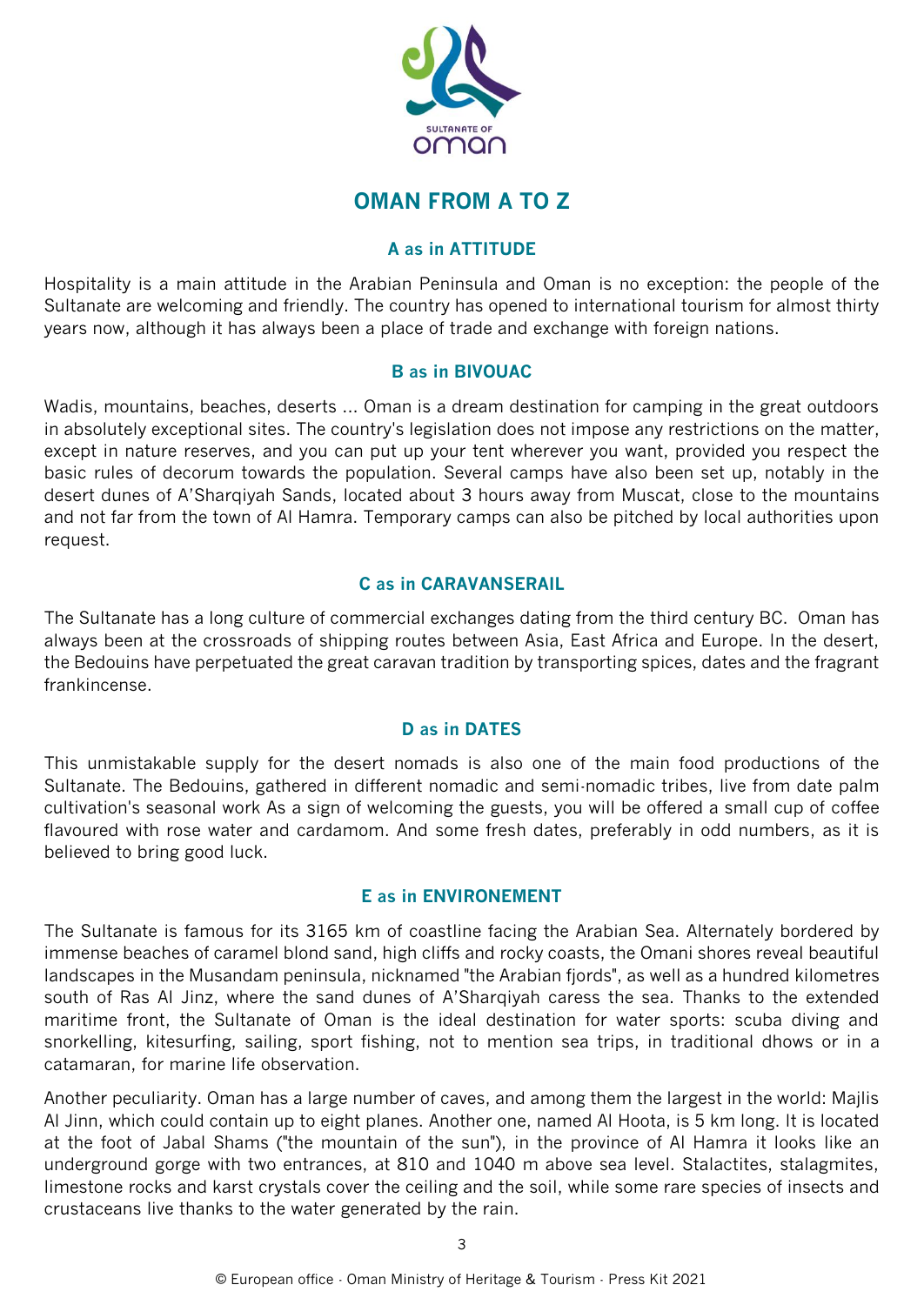

#### **F as in FRANKINCENSE**

Boswellia sacra a shrub whose resin is known as frankincense, grows mainly in dry conditions in the wadis of Dhofar, in the southwest tip of the country. In Salalah, the capital of Dhofar, you should not miss a visit to the incense souk, famous for this coloured gum which can range from pale yellow to brown depending on its quality. Used since ancient times in religious ceremonies, this resin has invigorating and energizing properties. It is also credited with anti-inflammatory, pain-relieving, healing and soothing properties. Used as well in cosmetics and perfumery for its unique fragrance. The Salalah Frankincense Museum traces its entire history.

#### **G as in GOLF**

Boasting a beautiful year-round weather, Oman has become the rising star for golf holidays in the Middle East with four exceptional championship 18-hole courses in Muscat Hills Golf & Country Club, Almouj Golf (designed by Greg Norman and settled along the coastline facing the Arabian Sea), Ghala Valley Golf Course and Ras Al Hamra Golf Club (oldest golf club), plus Jebel Sifah Golf, a 9-hole course.

#### **H as in HAJAR**

This chain of mountains stretching over 600 km between the Musandam Peninsula and Sur is the backbone of the country. The chain is viewed all the way while going from Muscat to Nizwa or inland. The Hajar displays colourful mineral treasures: the purple of ophiolite, the grey-white of marble and gypsum, the green of copper and the red of iron.

#### **I as in INDIAN INFLUENCES**

There is a long tradition of trade and cultural exchanges between the Indian subcontinent and the Sultanate that shows in clothing, architecture, but also in gastronomy.

#### **J as in JABAL**

*Jabal* means mountain in Arabic. The best example of this typical Omani landscape is the Hajar massif itself, with peaks over 2000 m high. It displays rock colours changing from sepia to different shades of grey depending on the time of day and the nature of its mineral constituents. Jabal Shams, the Mountain of the Sun, is the highest point in the country reaching 3075 m. Jabal Akhdar, with its magnificent hanging terraced gardens, deserves the name of Green Mountain.

#### **K as in KHANJAR**

This is the name of the dagger with a curved blade that Omani men tug into their belts. Today, it is mostly sported during special occasions and remains the symbol of masculine elegance that completes the full attire. Its price varies depending on the preciousness of the materials used for the handle (metal, wood, resin, animal horn ...) and the quality of its blade. You can find this precious souvenir in the Muttrah souk, in Muscat, and Nizwa souk.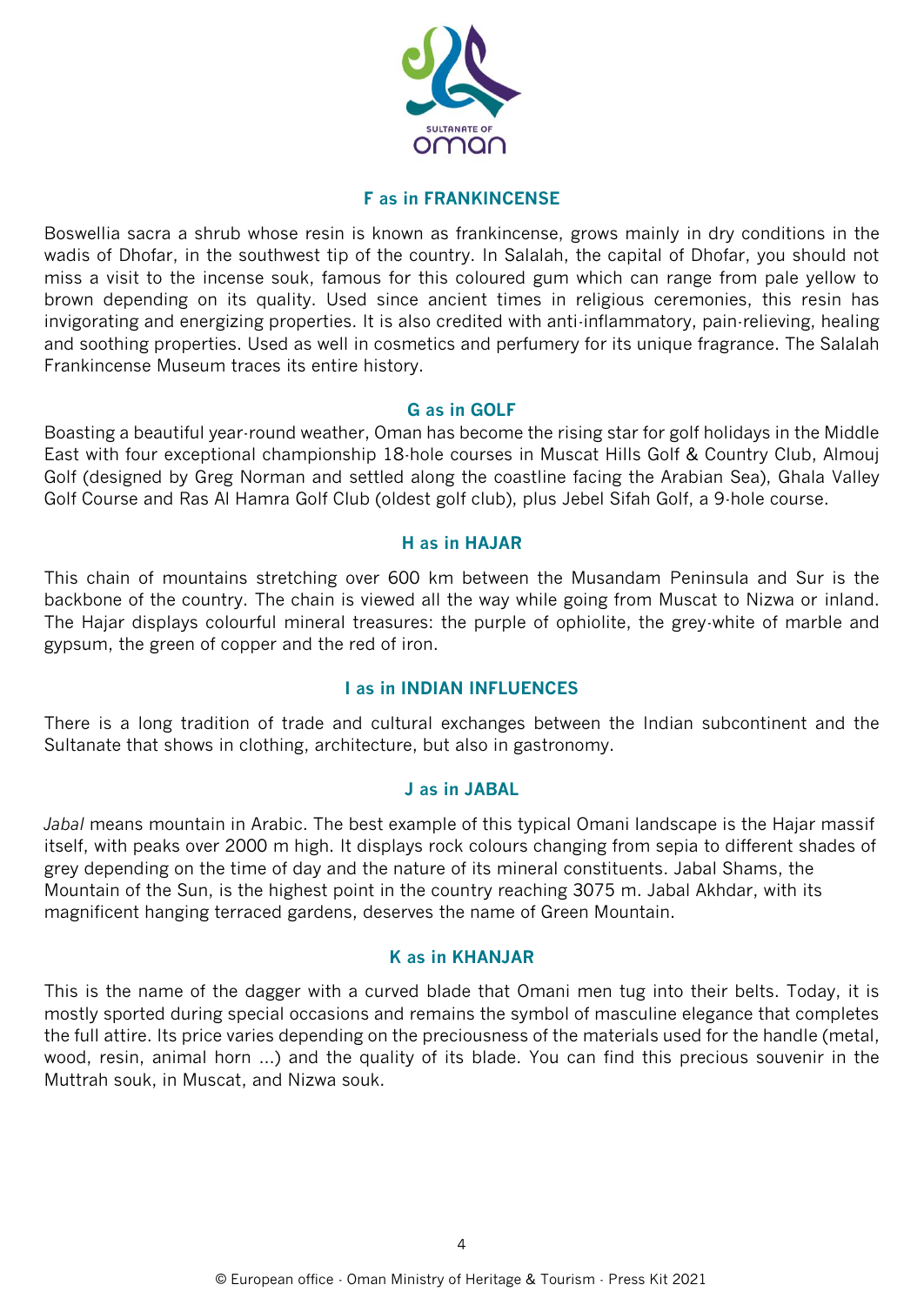

#### **L as in LOST CITY OF UBAR**

True story or legend? Ubar is a fictional name of a legendary lost city in the Dhofar region, precisely in the Rub-al-Khali desert, the southern Arabian sands, claimed to have been destroyed by a natural disaster or as God's punishment. It all started in 1992, with the book *Atlantis of the Sands. The Search for the Lost City of Ubar* wrote by Sir Ranulph Fiennes and has been the source of debate among historians, archaeologists, and explorers about its existence.

#### **M as in MUSCAT**

Long circumscribed to the small historic core of Old Muscat city (3 km²), today Muscat stretches along the coastline for about 65 km, in an enchanting setting, between the sea and the mountains. The museums of Old Muscat, the animation of the Muttrah coastal road (souk, fish market), the Sultan Qaboos Grand Mosque, and the Royal Opera House are the highlights of the capital, in addition to the walks along the beach and the sea tours.

#### **N as in NIZWA**

Birthplace of Islam in Oman and the former capital of the country, Nizwa is today famous for its fort and its souk. Located in a vast oasis, Nizwa is at the crossroads of the caravan trails between north and south. Every Friday, Nizwa hosts a large cattle market. This is also the ideal starting point to explore the Hajar massif, its wadis and old villages with remarkable architecture.

#### **O as in OFF-ROAD**

Off road means 4-wheel drive equipped vehicles, mainly white Toyota Land Cruisers, indispensable to get through wadis, mountain tracks, as well as desert dunes. You can indulge yourself in the fun of dune bashing but, before entering the sands, do not forget to deflate a bit of the tires for a better grip. Rally chills guaranteed!

#### **P as in PETROLEUM**

Oman gained economic and strategic importance since the discovery of oil in the region in the 1940s and '50s. Successfully exploited since the late 1960s, oil and gas still make up the bulk of the country's revenues. Yet, the resources being somewhat limited, the State manages its production prudently and currently conducts an active economic diversification policy. Oil production revenues have helped create modern infrastructure (equipment, roads, schools, universities, free healthcare for all ...) and develop industries.

#### **Q as in QALHAT**

The ancient city of Qalhat, listed as World Heritage by UNESCO in June 2018, is located on the east coast of the Sultanate, about 20 kilometres north of the city of Sur. Qalhat was an important port under the reign of the princes of Hormuz, between the 10th and the 15th centuries, circumscribed by internal and external ramparts, as well as areas outside the walls where once the necropolis were located. These ruins witness the trade that Oman had with Africa, India and China.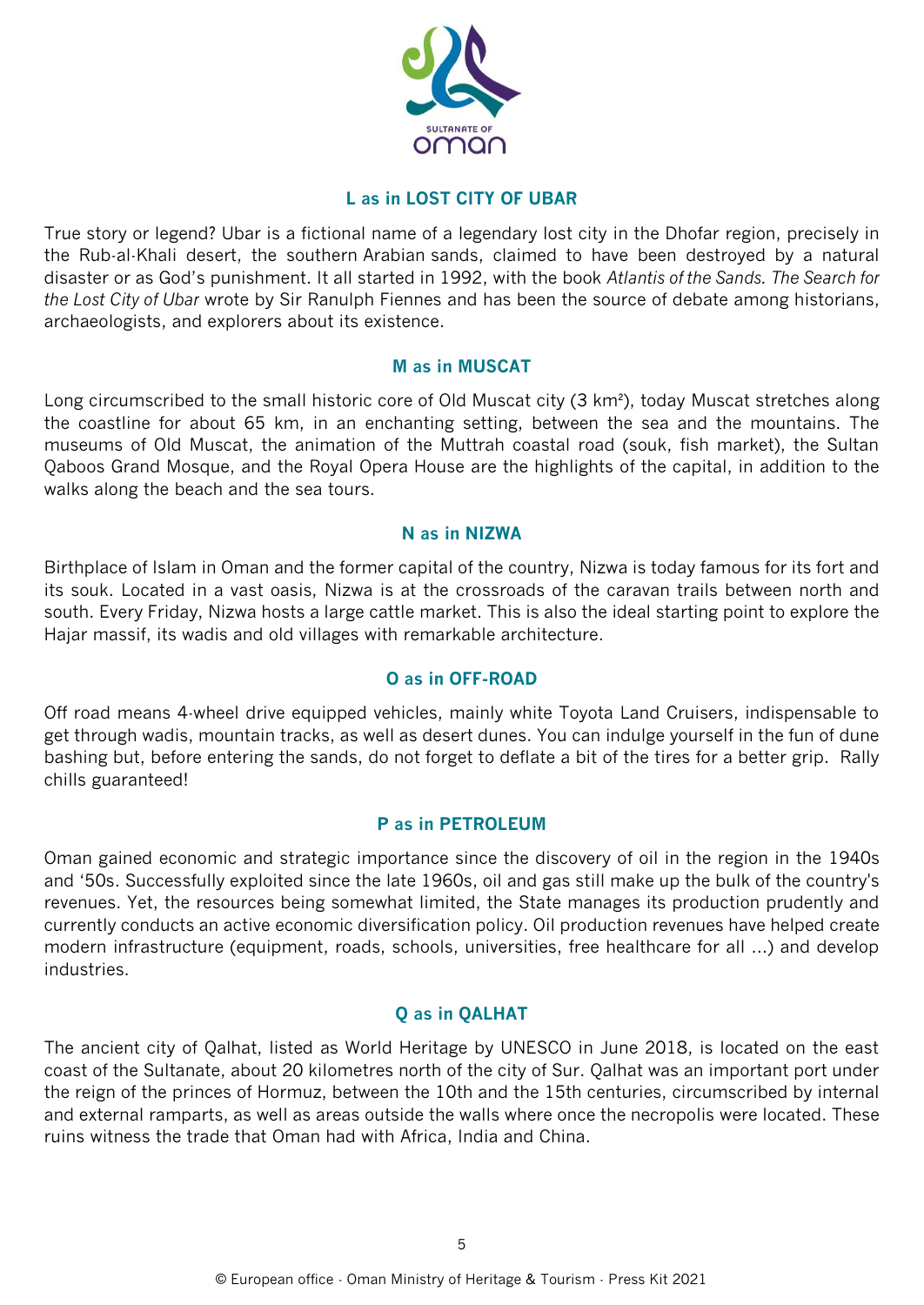

#### **R as in RUINS**

The Omani archaeological heritage is still to be discovered. In addition to the sites already classified as UNESCO's World Heritage, there are many citadels, bastions and small palaces made of dried earth bricks, palm timber, limestone and other raw materials locals have always employed to protect themselves from the high temperatures of the desert.

#### **S as in SULTAN**

The word Sultan designates the male sovereign of a state and gives the name to the territory he rules. Under the reign of Sultan Qaboos bin Said, who was on the throne from 1970 until his death in January 2020, Oman experienced a modern turn and a complete development in all economic sectors. A true reformer, who knew how to unite his people and lead them to prosperity, Sultan Qaboos modernized the country in depth. Among its major achievements (creation of schools, universities, hospitals, safe transport infrastructure throughout the country), the Sultan Qaboos Grand Mosque in Muscat and its 40,000 m² cultural complex is undoubtedly the most impressive project. Sultanate of Oman combines a resolute modernity with secular traditions. On 10 January 2020, Haitham bin Tarik was named by the royal family and by Qaboos's will as Sultan of Oman the next day. In his first speech, the new sultan stressed his intention to follow the path of his predecessor and to preserve his achievements.

#### **T as in TRADITIONS**

Traditions are alive in Oman and show in everyday life, as wearing the dishdasha (a kind of djellaba, or ankle-long tunic), the national men's attire completed with a turban (mussar) or an embroidered round hat (kumma), a headgear of Zanzibari origin. Women's clothing varies widely according to the region. In public places, Omani women wear an abaya over their clothes, a large black tunic or cape. But this apparent austerity gives way to shimmering outfits worn in private: luxurious silks, gold and silver brocades and cotton textiles patterned with cabbalistic symbols. Another explosion of both tradition and exotic dressing is particularly visible in the markets frequented by the Bedouins, like those of Ibra and Sinaw. Indeed, markets and souks represent the country's tradition of trade, as seen in the main cities (Muscat, Nizwa, Salalah), in the colourful markets of Nizwa (not to be missed the one devoted to cattle) and in the Ibra Wednesday Ladies Souk, reserved for Bedouin women from the neighbouring A'Sharqiyah Sands. Souks are a must for any visitor. To name but a few: Muttrah in Muscat; the ones in the cities of Nizwa; Ibri souk in the A'Dhahirah governorate, where the Duru tribesmen come for supplies, and the Mudaybi souk in the governorate of A'Sharqiyah. Other interesting souks frequented by the Bedouins are: Al Wasil and Al Mintirib, at the entrance of the A'Sharqiyah Sands, and the Bahla souk near Nizwa, specialized in pottery.

#### **U as in UNESCO**

Oman has five architectural sites and works classified as World Heritage by UNESCO: the Bahla Fort; the Bat archaeological complex Al-Khutm and Al-Ayn; the ancient city of Qalhat; the frankincense production and trade area in the Dhofar and the *aflaj* (plural of *falaj*) or smart canalization and irrigation systems which constitute a vital part of the Omani heritage with a network of almost 10 000 scattered throughout the territory. The *aflaj* of Jabal Akhdar, which allowed the rise of agriculture and now used in terraces, are undoubtedly the most interesting in the country. The water that circulates in these hillside canals comes either from the wadis (rain-filled riverbeds), or from springs or mountain wells.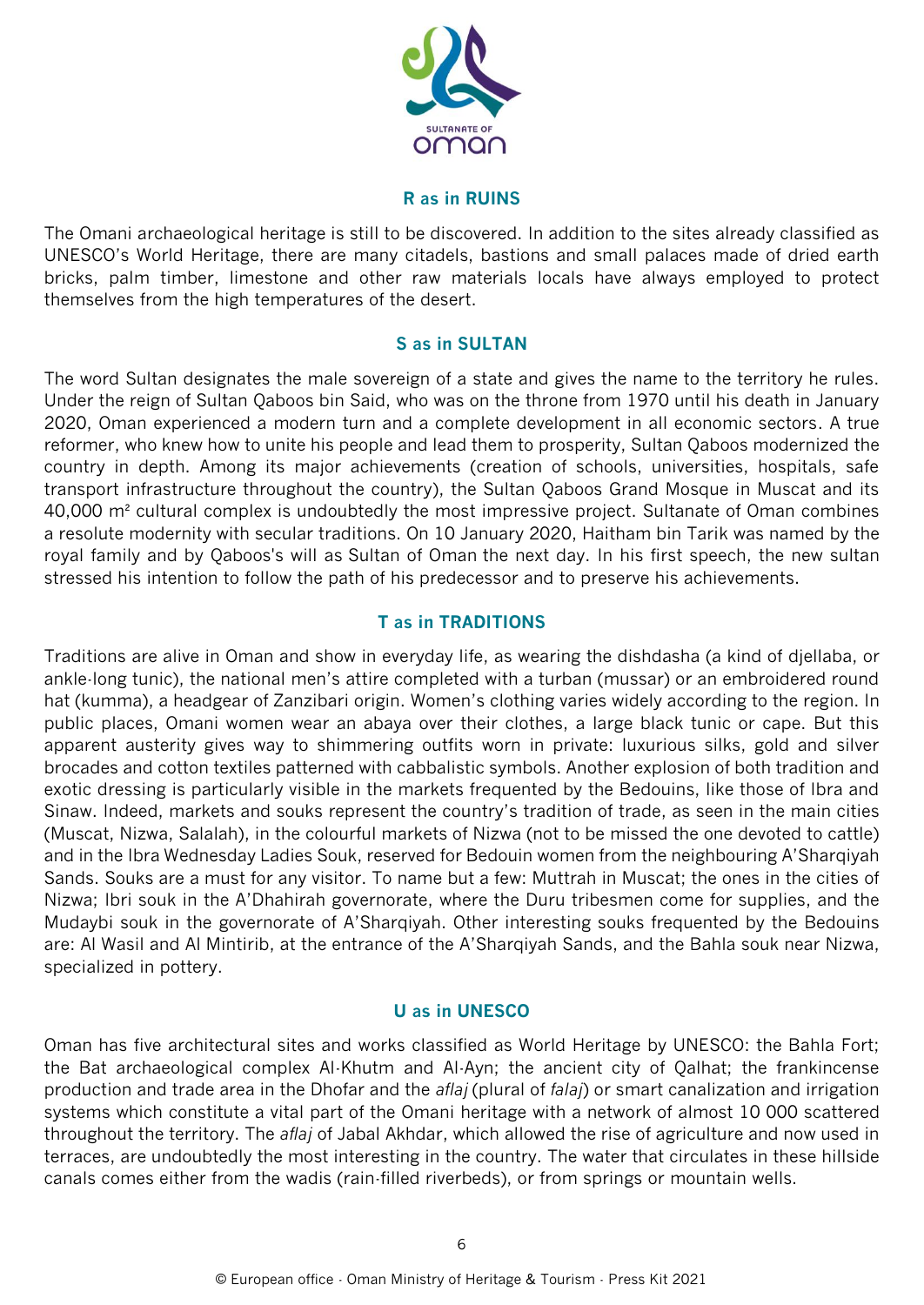

#### **V as in VILLAGES**

Tiny fishing towns nestled at the foot of the cliffs in Musandam, "camping villages" of desert Bedouins made up of low stone huts and thatched roofs, or even "oasis villages" buried in the mountains like fragments of the Garden of Eden, the traditional villages are fascinating theatres of everyday life.

#### **W as in WADI**

Meaning both river and valley in Arabic, the wadis are a part of the Omani mountain system and a source of almost inexhaustible explorations as there are so many of them nationwide. Sometimes narrow, sometimes open-air amphitheatres where small villages pop one after another, the wadis can be found in the form of a canyon or as clear water tanks where you can swim surrounded by a palm grove. They are mainly concentrated at the foot of the Hajar mountains, sometimes by the sea, and often used for agricultural purposes, animal breeding and irrigation of date palms. To name just a couple of the most famous ones: in Wadi Bani Awf, you can do canyoning after the heavy seasonal rains (flash floods), whether in the Dhofar, the wadi is the natural ground to grow frankincense trees.

#### **X as in LUXURY**

A refined X. Elegance and discretion are the hallmarks of luxury in Oman, which bets on high-quality tourism development, based on hospitality and high-end services.

#### **Y as in YALLA**

Surely, you've heard before this Arabic word meaning "let's go", "hurry up" or "keep moving". The colloquial expression, very frequently used in Oman, can even be pronounced two to three successive times to stress the eagerness of the matter. *Yalla* is one of the few words to learn during a trip to Oman, like *Salaam Aleykum* "Hello" or "Peace be unto you", *Shokran* or *Shukran* "Thank you", Inshallah "God willing" or even *Khalas* "stop, enough".

#### **Z as in ZANZIBAR**

From the mid-17th century to the beginning of the 20<sup>th</sup> century, spice counters ranging from Zanzibar to present-day Baluchistan made the fortune of the Omani sultans. From 1832 to 1861, the Omani Empire even named Zanzibar the second capital of the Sultanate. Since May 2011, Oman Air operates on nonstop flights between Muscat and the island of Zanzibar, these two mysterious and bewitching Indian Ocean destinations can now be combined.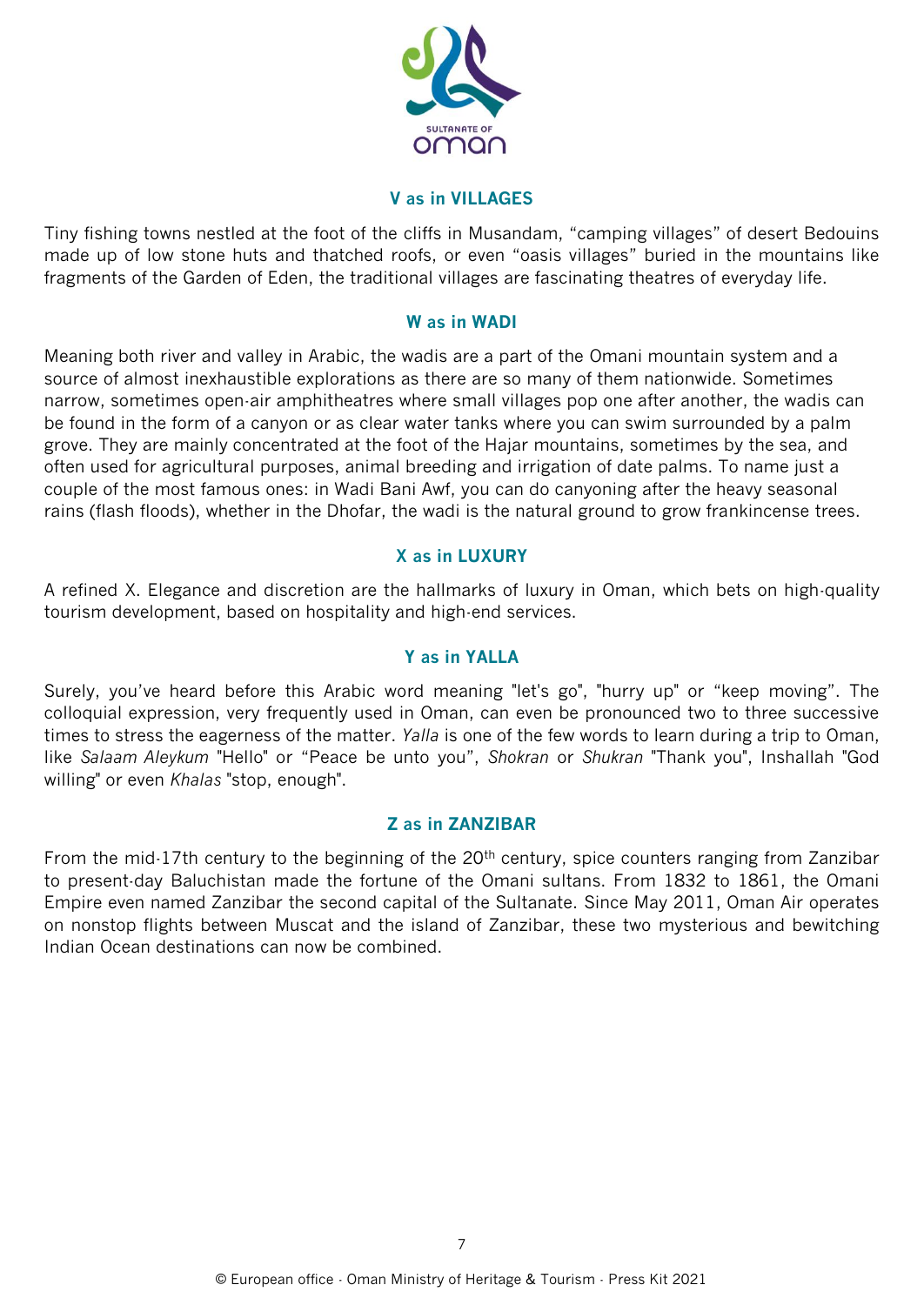

### **NOT LIKE ANYWHERE ELSE:**

#### **THE OMANI EXCEPTION IN 10 KEY POINTS**

#### **1**

A cultural melting pot, unique among the Gulf countries and due to a long history of commercial exchange by land and sea with the rest of the world.

**2**

### The Sultanate is the third-largest country on the Arabian Peninsula – stands as a guardian of traditions. As an example, buildings over 9 floors high are forbidden in Muscat.

#### **3**

Islam the national religion. Based on pacifism, tolerance towards other religions and indulgence, it takes into account the country's pre-Islamic past.

**4**

Regular policy of reforms towards modernization carried out in the early 1970s by the late Sultan Qaboos bin Said, and pursued by Sultan Haitham bin Tarik, the current sovereign.

#### **5**

Dates' data: the country ranks among the top 10 date producers globally, with 8 million palm trees yielding more than 250 indigenous varieties. *Farth* (also called *fard*) is perhaps the most common, chocolate-coloured and tender. *Khalas* is the most valuable variety: It is yellow when fresh, caramel in both flavour and colour when dried, and has a melt-in-the-mouth texture. Local favourite *khunaizi* is large and red when fresh, and is renowned for its succulence.

#### **6**

Once a British protectorate, nevertheless Oman is not part of the Commonwealth. The country's initial contacts with the British were part of a plan to undermine the Portuguese's commercial and political power and their highly profitable Indies spice trade established in 1507 in the area. In 1650, when the Portuguese were finally expelled, the British East India Company established favourable trading, legal and religious rights with the Omanis. Oman was primarily a commercial staging post between Europe and the Indian sub-continent. It was also at the centre of a dynamic regional trading hub that connected India, the Middle East and East Africa. The British were present in the Gulf until 1971, but perhaps more than with any other country in the region the British have maintained an uncommonly strong relationship with Oman.

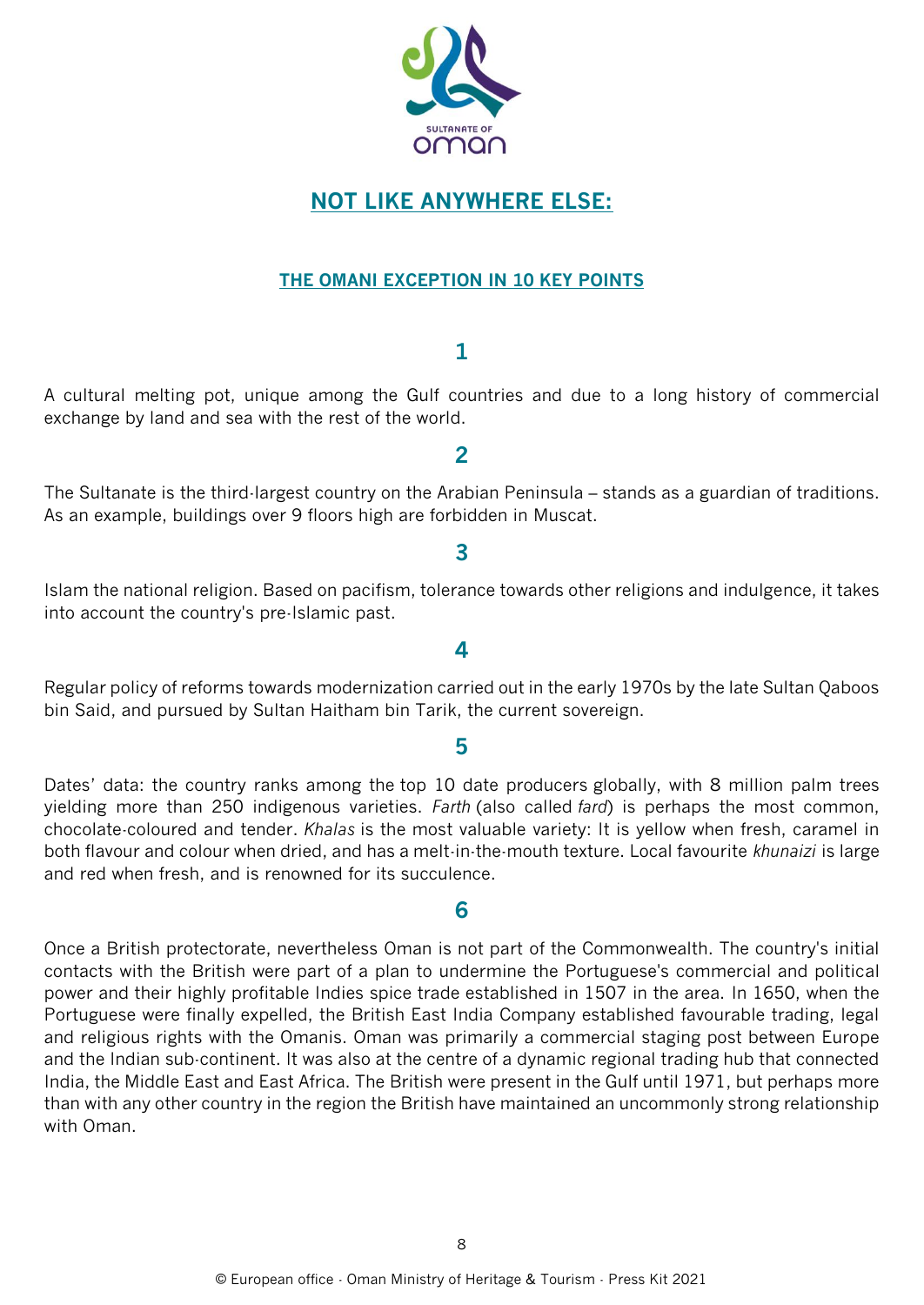

#### **7**

The Sultanate's cultural heritage counts more than 5000 years of history. From the centuries-old trade with foreigners, the Omanis have developed a deep sense of warm welcome and hospitality. Also, fortresses and archaeological sites bear witness to this past everywhere.

#### **8**

Hunting is strictly forbidden in Oman. Just all year-round offshore fishing is allowed, with precious catches such as voluminous sailfish, yellowfin tuna, king mackerel and the giant trevally.

#### **9**

The southern quarter's weather is influenced by the monsoon regime. In summer, while the north of the country is subject to very hot weather from mid-May to mid-August, in the south, the Dhofar governorate receives the monsoon rains from India, bringing coolness and pleasant temperatures.

#### **10**

Frankincense: one of the best qualities in the world, produced from the resin of the Boswellia Sacra tree which grows in the Dhofar hills and wadis. It is employed in the making of perfumes and fragrances.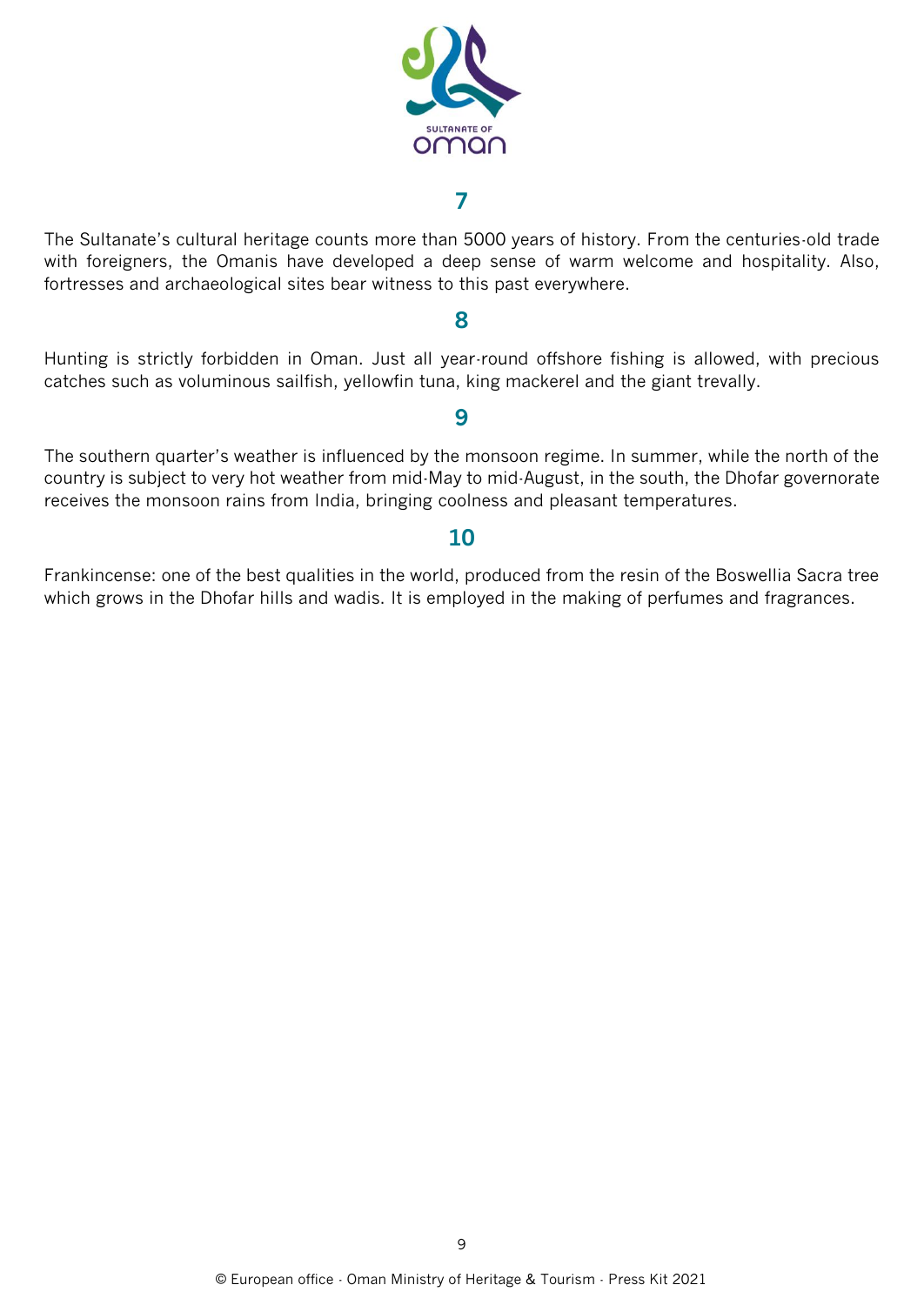

### **FIGURES TALK**

• **309,500** km2: **80**% of the territory is occupied by the desert and the rocky plateaus, **17**% by the mountains and **3**% by fertile plains.

- More than **3,000** km of coastline.
- The Jabal Shams, **3,075** m high, is the country's top peak.
- **5,000** years of history.
- Population: **4,650,000** (2020) (Omanis: 2 705 000 expatriates: 1 945 000)
- **30**% of the population is under **15** years of age. Life expectancy: **75** years for men and **79** years for women.

• More than **1,000** forts, castles and watchtowers have been built during the history of the Sultanate of Oman; at least **500** are still visible or restored.

• There are approximately **60** wadis spread throughout the territory.

• There are approximately **10,000** irrigation canals named *aflaj* (plural of *falaj*). It is not uncommon to find fish swimming in their clear waters.

• **Over 35,000** km of paved roads.

• Due to its strategic position at the entrance to the Arabian Gulf, the Sultanate has control access to the richest oil region: **60**% of the world's crude production transits through the Strait of Hormuz.

- A bottle of mineral water costs about **200** *baisas* (0.45 €), just like a litre of gasoline.
- There are a hundred varieties of dates grown in Oman.
- Omani weekends are on Fridays and Saturdays.

• The second largest single-piece carpet in the world is inside the prayer hall of the monumental Grand Mosque of Muscat. It measures **60** x **70** meters, is made of 1,700,000,000 knots, weighs 21 tons and took four years to produce.

• Accommodation: **492** hotels and apartment hotels, which totals more than **25,408** rooms (2019).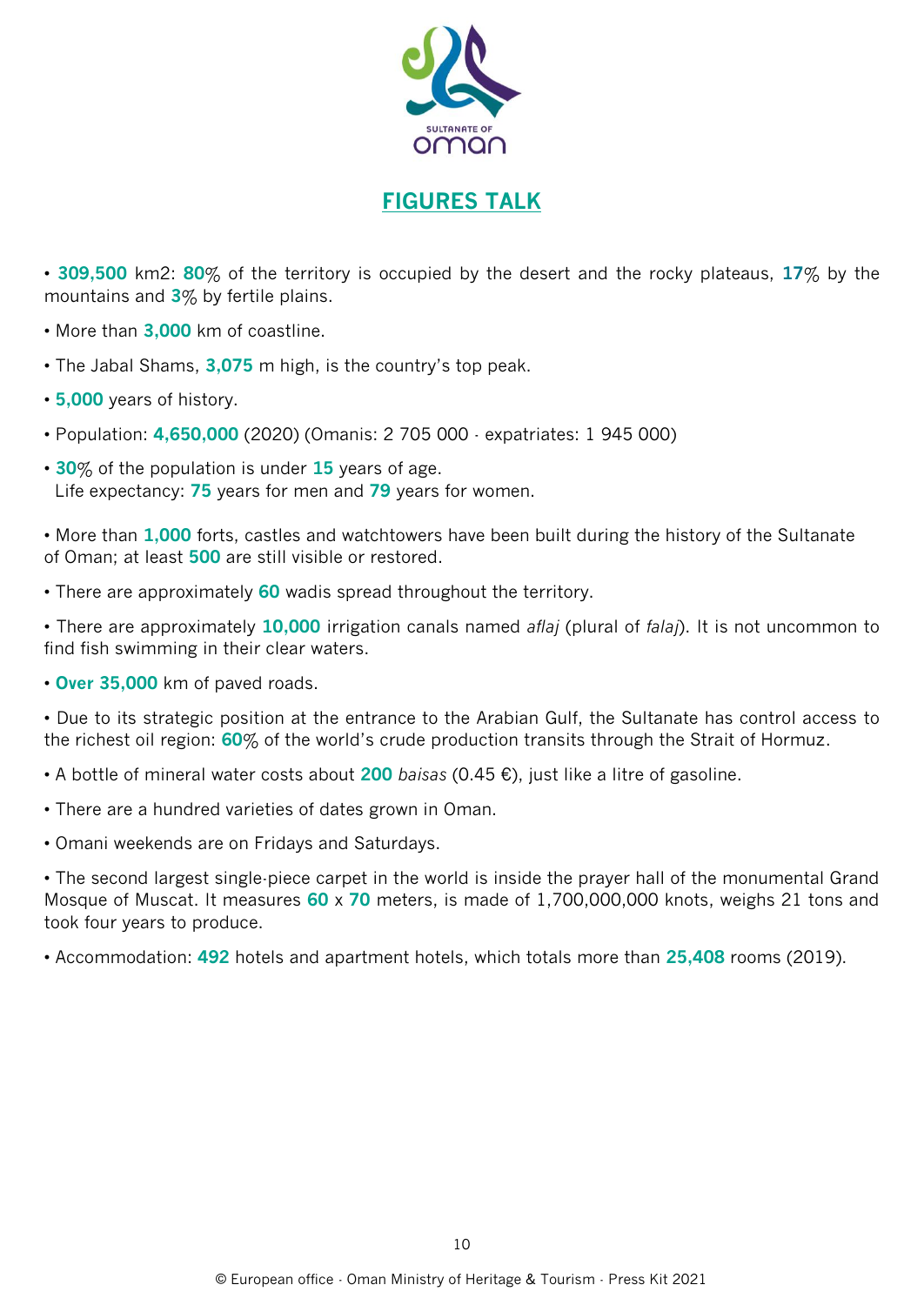

### **COUNTRY ID**

**CAPITAL:**  Muscat (population 1,475,000 inhabitants).

**MAIN CITIES:** Nizwa, Salalah, Sur, Sohar, Buraimi, Duqm.

**HEAD OF STATE:**  His Majesty Sultan Haitham bin Tarik.

**REGIME:**  Parliamentary monarchy.

#### **ADMINISTRATIVE BREAKDOWN:**

11 governorates (*mouhafaza*) and 60 provinces (*wilayat*).

#### **TOTAL POPULATION:**

4,650,000 inhabitants. 58% Omanis, 42% foreigners, mostly from India, Pakistan, Bangladesh, Sri Lanka and the Philippines. A large number of Oman born natives still live-in rural areas, although this fact is rapidly changing.

#### **LANGUAGES:**

Arabic is the official language. English is widely spoken, especially in main cities.

#### **MAIN ECONOMIC ACTIVITIES:**

Oil and gas exports, minerals, maritime trade, fishing, agriculture and tourism.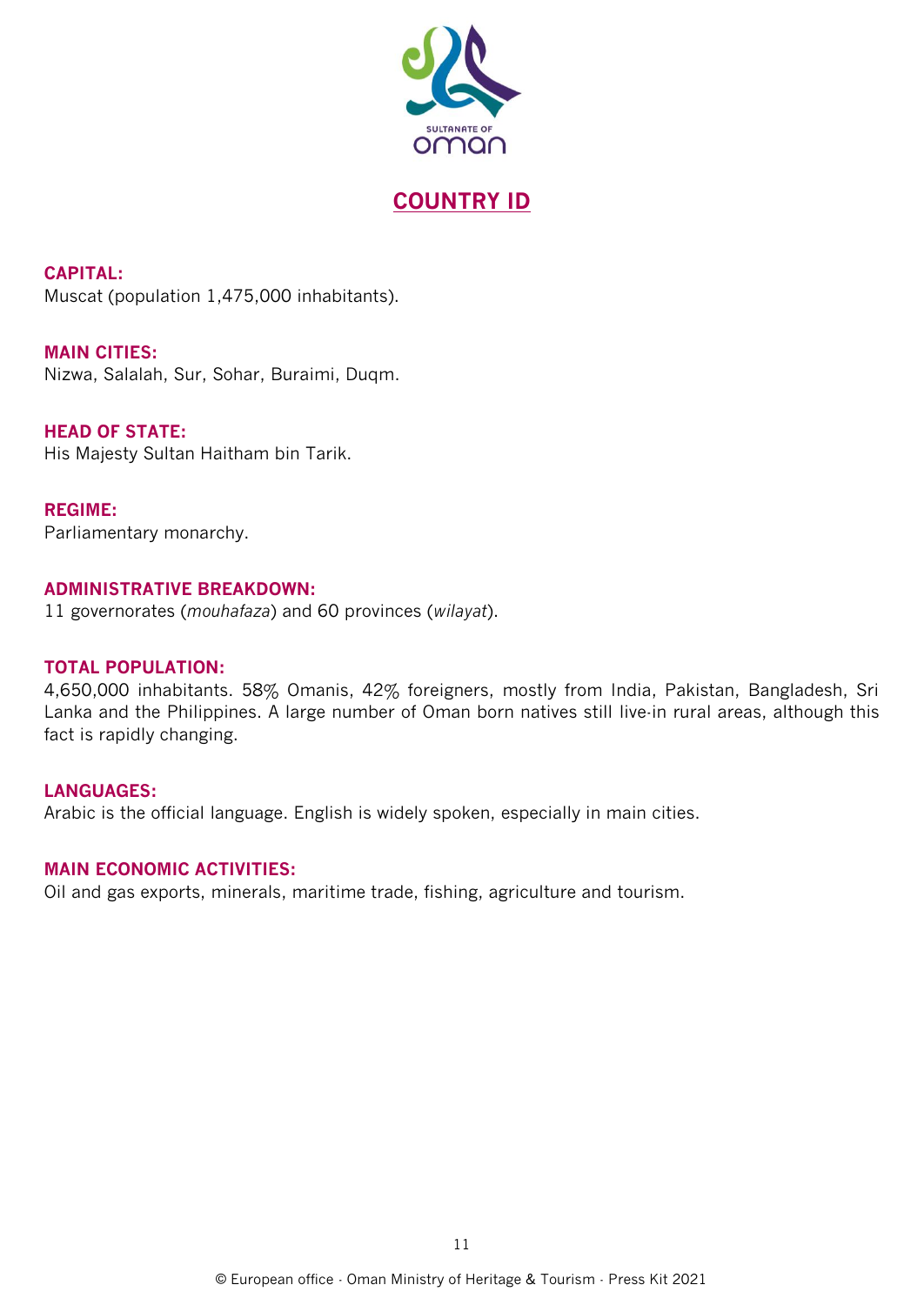

### **GEOGRAPHY AND CLIMATE**

#### **THE SULTANATE AND ITS REGIONS**

The Sultanate of Oman is located in the south-eastern part of the Arabian Peninsula, a region that the Romans called Arabia Deserta as opposed to Arabia Felix, Dhofar governorate is located in the southern part of the country.

Oman is the third largest country in the peninsula after Saudi Arabia and Yemen, different from the Gulf emirates not only by its size, but also by its location facing the Indian Ocean. In addition, its deserts and mountains create a splendid natural barrier with a rugged topography of an incredible beauty. The huge sand belt that forms the Rub Al Khali desert - the "Empty Quarter" - cuts an imprecise but allnatural border with southern Saudi Arabia. Two mountain ranges bordered by two flat coastal strips separate Oman from its other two neighbours: the north one stretching from Muscat to the border with the United Arab Emirates, and the south one around the city of Salalah, near the Yemenite border.

From north to south, this 309,500 km2 sultanate has a contrasting relief made up of jagged or sandy coasts, mountains, plains and dunes. The current demography of Oman shows a concentration of the population in two main regions: the north and the Dhofar ("the south" in Arabic). In between, a vast inhabited area long 800 km with the desert itself (Rub Al Khali), the *sebkha* (the saltwater lake of Oum Al-Samin), the *hamadas* (the rocky plateaus of Jiddat el-Harassis) and the dunes (A'Sharqiyah Sands).

The country is administratively divided into eleven governorates - Muscat, Dhofar, Musandam, Al Buraymi, A'Dakhiliyah, Al Batinah North, Al Batinah South, Al Wusta, A'Sharqiyah North, A'Sharqiyah South and A'Dhahirah. Dhofar and Musandam have strong cultural and natural particularities: isolation and strategic positioning in the Musandam peninsula; monsoon, humid climate and Yemenite traditions in the Dhofar.

The variety of landscapes as well as the mines of copper, gypsum, marble and the even rarer green rock called ophiolite, draws the attention of geologists and nature lovers in search of a unique mineral environment.

#### **CLIMATE**

Oman can be divided into two climatic zones: during winter, the north has a Mediterranean climate, while the south benefits from a tropical influence with the arrival of monsoon rains from June to September. In the centre of the country a desert climate prevails, it's hot all year round with a higher average monthly maximum of 25 ° C. The Sultanate has no intermediate seasons, it goes from an eightmonth summer weather (March to October) to a four-month winter from November to February. Unlike other deserts, where the thermal range between day and night is considerable, here the night temperatures are mild, normally above 20 ° C. Humidity is quite high, while rainfall (100 mm on average per year) is low. In mountainous regions the average rainfall goes up to 300 mm annually and the temperatures also drop a few degrees. The rainiest months are November in Muscat and its region; August and September in Salalah and the southern Dhofar.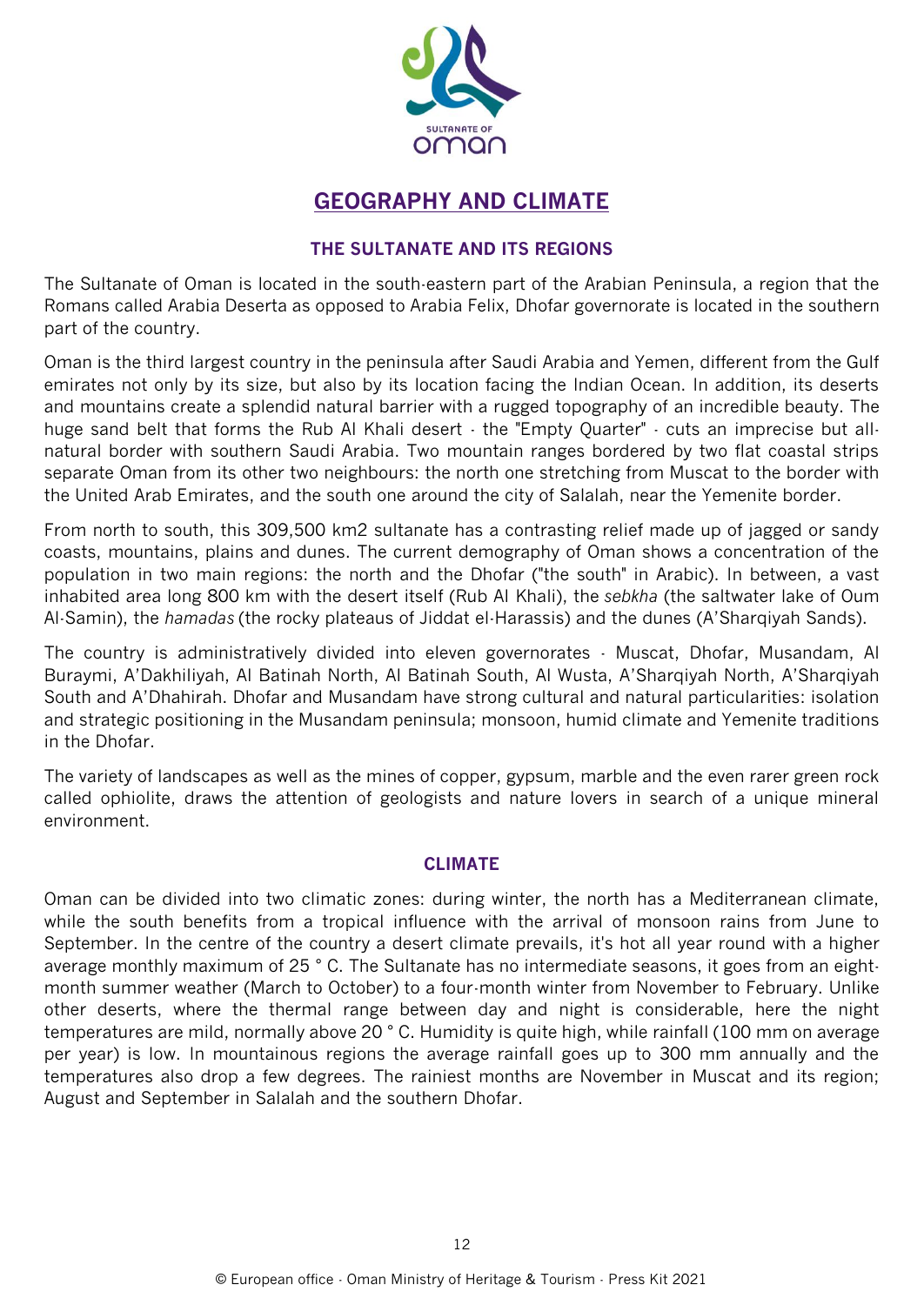

### **FLORA AND FAUNA**

DHOFAR FRANKINCENSE TREES, MANGROVE BIRDS, SEA TURTLES IN RAZ AL JINZ, SEA MAMMALS AROUND MASIRAH ISLAND, MOUFLONS (WILD SHEEP) IN THE JABAL AKHDAR MOUNTAINS, AN ORYX RESERVE IN THE DESERT: OMAN HAS A VARIETY OF ECOSYSTEMS, WITH MORE THAN 80 VARIETIES OF TYPICAL ENDEMIC PLANTS FROM THE DESERT AND NEARLY 400 SPECIES OF BIRDS.

#### **LOCAL FLORA**

A large part of the species that live in the desert come from other neighbouring areas, mainly the Mediterranean, Iran and Africa. Given the extreme conditions of drought and radiation, all plant species are very resistant. They are classified into two main categories: the ones that require water to sprout and grow, and the ones that don't. The first ones, buried in the rocks or in the sandy soils, can wait for long periods of drought until the rain finally arrives. Suddenly, the desert becomes green. The second type of species, mostly the native flora of succulents and thorny cactus, resist on the ground all year round. The Oman Botanic Garden near Muscat, currently under development, will showcase the main plant species from the whole Arabian Peninsula. [www.omanbotanicgarden.om](http://www.omanbotanicgarden.om/)

#### **BOSWELLIA SACRA, THE FRANKINCENSE TREE**

Traditionally, incense was derived from plant resins, commonly from frankincense and myrrh trees. Resin is tapped from the tree and allowed to harden. When burned, the hardened resin releases aromatic smoke. Also called Olibanum, it is a whitish coloured gum (actually, a resin which comes out from the bark after cutting or removing it) that must be dissolved and distilled in order to produce the essential oil. These trees of the Burseraceae family grow only in the Dhofar region. Frankincense essential oil is invigorating and energizing, prevents infections of the respiratory tract, and has an anti-inflammatory, pain-relieving, healing and soothing effect. Its smell is balsamic-spicy, sweet and warm.

#### **NATURE RESERVES AND ANIMAL SANCTUARIES**

Protected species include the houbara bustard, the monitor lizard, the *dharb* (large thorny lizard) and the thar (wild goat). Various kinds of antelope (especially small gazelles) gather near oases and irrigated crop areas. Each year, nearly 400 species of birds migrate from Asia, Africa and Europe and stop by the Omani coast. The best season for birdwatching runs from November to September, but it is also possible to observe flamingos all year round on the island of Masirah, on the wild beaches of the seafront facing the Arabian Sea, and sometimes even in Muscat. From May to October, they nest at the Daymaniyat Islands nature reserve.

#### **THE DROMEDARY**

This iconic animal of the A'Sharqiyah Sands desert and the Dhofar governorate is perfectly adapted to the desert environment, as it can stroll on sandy surfaces without sinking. The Arabian tribes have intensely used this type of camel for riding and as a beast of burden. In an expedition, a dromedary can travel nearly 1,000 km a month carrying weight up to 250 kilos. It feeds on foliage and desert vegetation. Several adaptations, such as the ability to tolerate losing more than 30% of its total water content, allow it to thrive in its desert habitat. The reserves stored in the single hump provide energy in the form of fat and fibrous tissues. The hump can weight 15 kilos at the beginning of the trip but will slowly melt under the combined effect of the heat and the fatigue causing the regular loss of its total weight. Thick eyelids and long eyelashes protect the animal's eyes from wind and sand.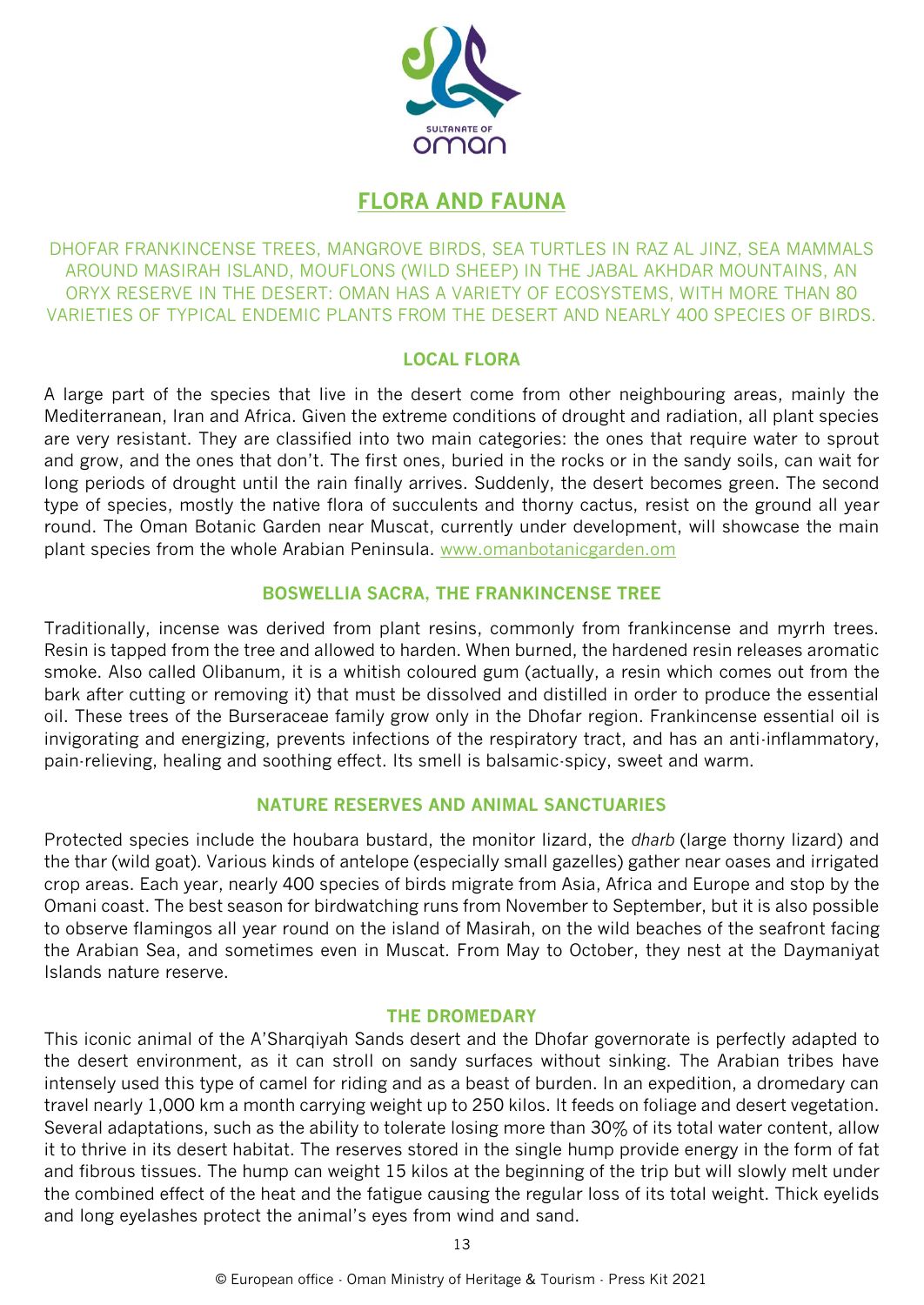

#### **ARABIAN LEOPARDS, SEA TURTLES AND ARAB HORSES**

These three animals are part of the native fauna of southern Arabia. The Arabian leopard is a night hunter whose habitat is situated mainly in Musandam and in the tiny arc of green land in the mountains of Dhofar. It's a little smaller compared to similar species found in the African wild. Researchers from Oman and the UAE have launched a captive breeding program as it is categorized as an endangered species with as few as a hundred individuals remaining.

Omani waters are home to five of the seven sea turtle species listed worldwide: the Green Turtle, the Loggerhead Turtle, the Hawksbill Turtle, the Olive Ridley Turtle, and the Leatherback Turtle. Annually, lots of turtles migrate to the beaches of the Sultanate to lay their eggs. The peak time for the turtles' migration is between April and August. Some of the beaches in which turtles lay eggs are Ras Al Hadd and Ras Al Jinz in the governorate of A'Sharqiyah, Masirah Island, the Daymaniyat Islands, the shores of the Dhofar governorate, and some of the beaches in the north-eastern area of the country. Ras Al Jinz is a nature reserve for turtles and considered one of the largest nesting sites near the Indian Ocean.

With a solid reputation, the Arabian horse is one of the top ten breeds in the world: good-natured, quick to learn and a unique ability to bond with their owners. For thousands of years, Arabians lived among the desert tribes of the Arabian Peninsula, bred by the Bedouins as war mounts for long treks and quick forays into enemy camps. In these harsh desert conditions evolved this horse of unparalleled beauty and incredible endurance. The Bedouin tribes began selectively breeding horses in arid, dusty desert conditions around 5,000 years ago, and most modern horses alive today have an Arabian ancestor somewhere in their DNA.

#### **OCEAN LIFE**

Oman is fast becoming a sought-after diving destination in the Middle East. Washed by the waters of the Indian Ocean, more precisely by the Arabian Sea, its 3165 km long coastline is home to many unspoiled reefs. The seabed of the Arabian Sea close to the shores shelters a variety of fish living around the corals. Oman proudly displays the title of geological gem, and its underwater natural environment is also part of the heritage with sumptuous landscapes made of very colourful soft corals. Muscat is the ideal starting point for a diving safari. To the north, Daymaniyat is a tiny archipelago of rocky islands and the first marine reserve created in Oman. Coral reefs surround the islands, which are an important area for nesting sea turtles. Deep-ocean upwellings attract large schools of barracudas, plus zebra sharks, whale sharks and reef sharks. To the south, the barren Hallaniyat Islands are home to small fishing communities and great dive sites, only accessible by liveaboard. There are several wreck dives in the area. Additionally, marine life highlights include manta rays, pods of dolphins, humpback whales and even sperm whales.

Musandam is another must do. This peninsula in the northernmost region of Oman is known for fantastic scuba diving thanks to nutrient-rich waters and diverse marine life. Musandam is famous for whale sharks, which swim in the shallow waters here, plus colourful coral reefs, sea turtles, rays, mola molas and numerous critters. Two of the most popular dive sites, The Caves and Lima Rock, offer the chance to explore tunnels and underwater chambers, plus coral-encrusted walls. The Caves is a great place to search for resting sharks, while Lima Rock has large schools of tuna and jacks. Two more tips: whale watching is best in February and September, as they come close to the shores. While dolphins can be seen all year round.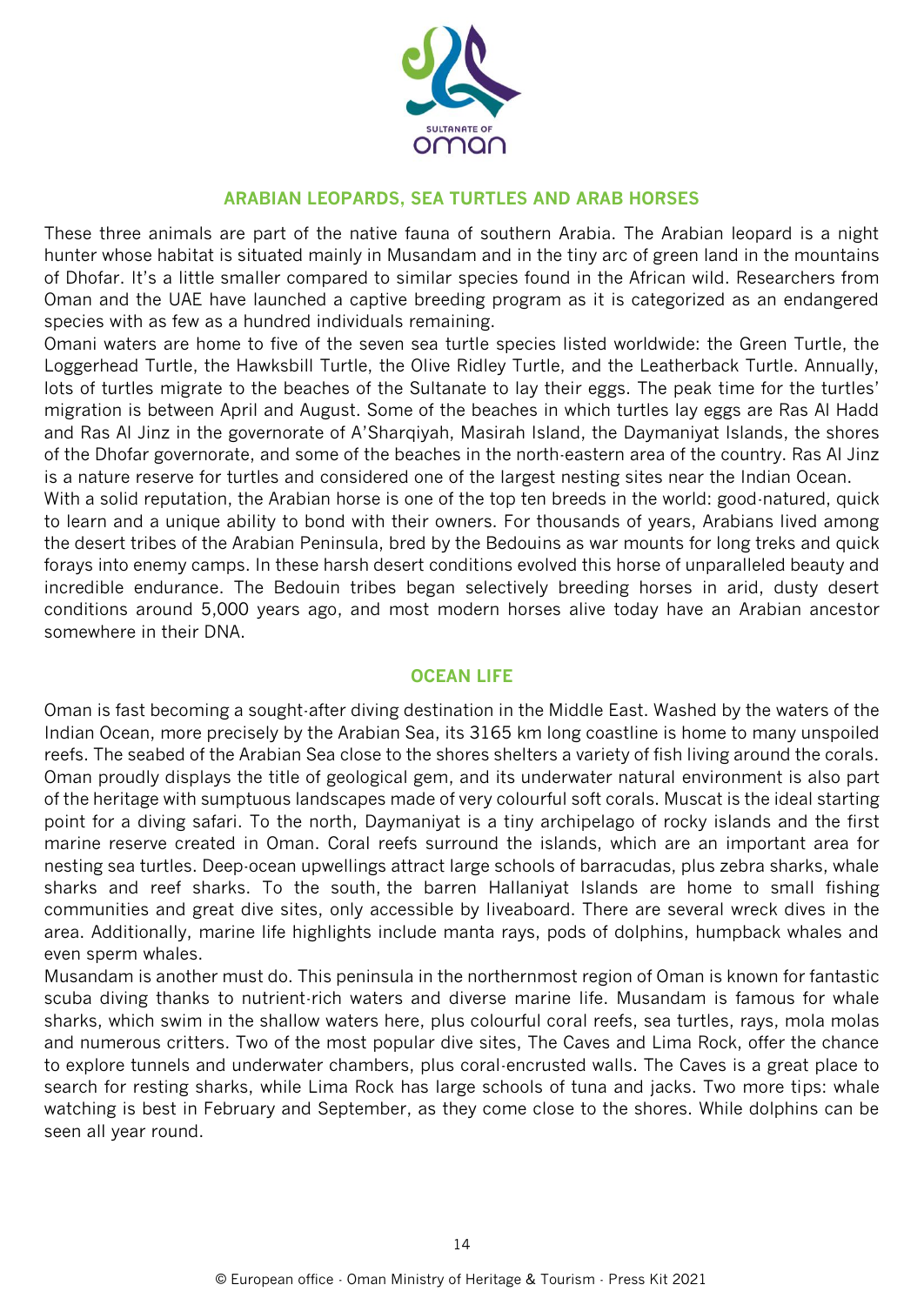

### **HISTORY, CIVILIZATION AND TRADITIONS**

THE HISTORY OF OMAN TAKES ROOT IN THE III MILLENNIUM BC, WHEN THE NATIVE INHABITANTS SEDENTARIZED AND ESTABLISHED THEMSELVES IN SMALL VILLAGES ALONG THE COASTLINE. FROM THEN, AND UNTIL THE MID 19<sup>th</sup> CENTURY, THE SULTANATE OF OMAN HAS LED A KEY ROLE IN THE DEVELOPMENT OF THE MARITIME ROUTES IN THE INDIAN OCEAN AND THE TRADE BETWEEN ASIA, EASTERN AFRICA AND EUROPE.

#### **A POINT IN THE ARABIAN PENINSULA**

Oman is a horn-shaped country stretching towards Iran into a constellation of islands. The first settlements in Oman were people who came from Mesopotamia through the Strait of Hormuz and established in the coastline. Cyrus the Great, founder of the Achaemenid Persian dynasty, conquered the land in 536 BC; a domination which remained until 640 AD under the control of the Sassanid rulers. The Persians stayed in Oman until the advent of Islam and brought their expertise in irrigation. They are at the origin of a clever irrigation device called *falaj* that is still used today to make the cultivation of arid lands.

#### **THE OCCUPATIONS**

The second great Arab migration to Oman took place around 751, under the control of Julanda-Bin-Massud, the first imam of the country. The economy then experienced an unprecedented boom: frankincense, copper, horses, dates and spices circulated through the ports of the regions of Al Batinah and Dhofar. Between the  $7<sup>th</sup>$  and the  $11<sup>th</sup>$  century, Arab sailors established a chain of trading posts stretching from present-day South Africa to Eritrea.

#### **THE PORTUGUESE PERIOD**

During the 16<sup>th</sup> century, the Portuguese were the first Europeans to approach the Omani coasts, occupying the ports and the strategic points of the country. In 1514, Alfonso de Albuquerque invaded the Strait of Hormuz and made it a Portuguese base on the Indian trade route. Muscat was a harder fortress to take due to fierce competition between Turks, Persians and other Europeans who coveted the location of the future capital. The Portuguese remained until 1650 when a member of the Yarubid dynasty recaptured Muscat and the coasts. The capture of Mombasa in 1665 signs the final departure of the Portuguese. The Omanis attacked the Portuguese possessions in Africa and changed the rules, becoming the colonizers. The establishment of spice and slave counters, from Zanzibar to Mogadishu and Bahrain to the actual Pakistan, made the fortune of the Sultans of Oman. Towards the second half of the 17<sup>th</sup> century, a sovereign state is finally established, making the Sultanate of Oman one of the oldest independent countries in the Middle East.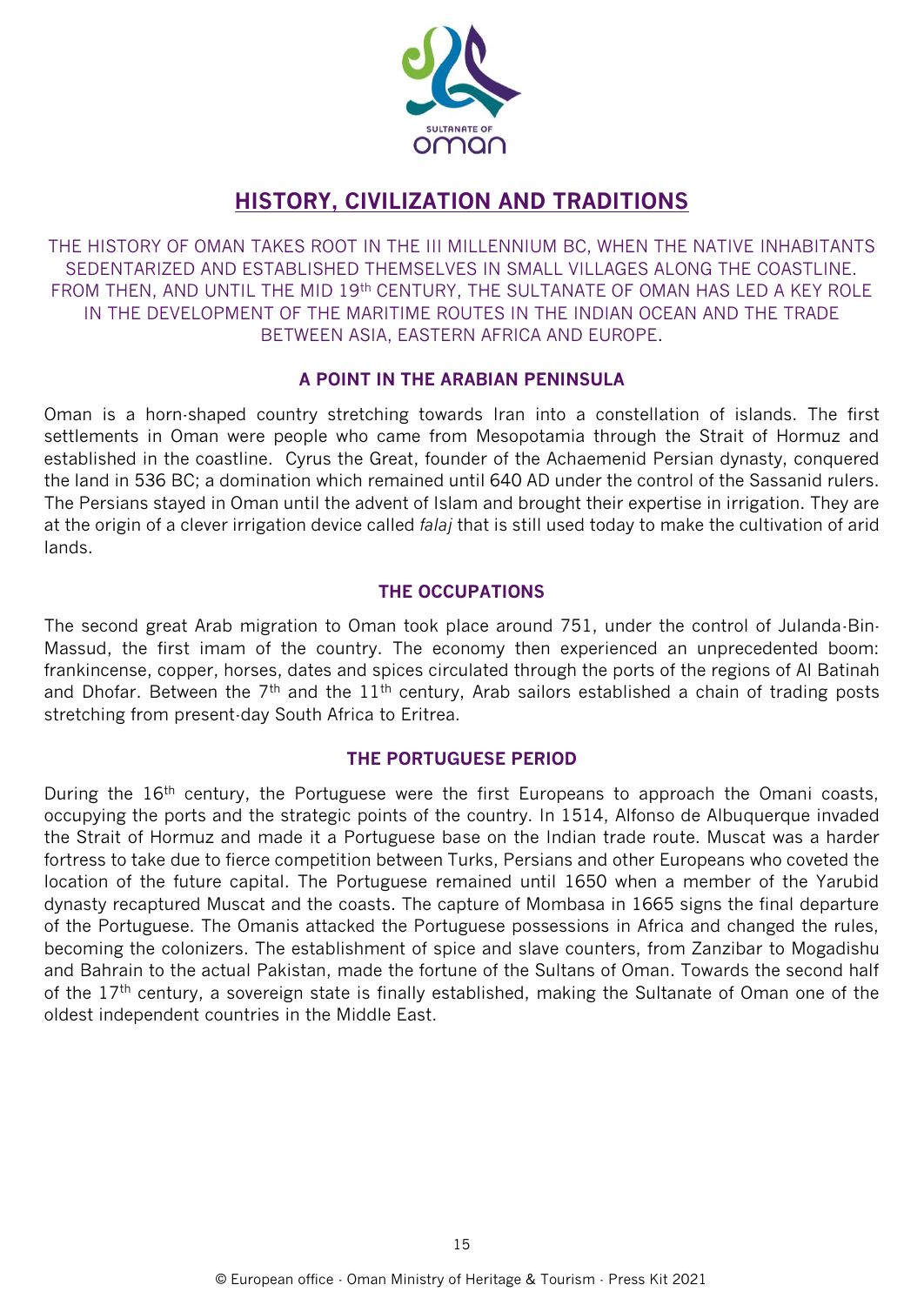

#### **THE ENGLISH PROTECTORATE**

For London, the Gulf countries meant a highly sought-after communication route to the eastern possessions ruled by the English East India Company. The company quickly installed an agent in Muscat in order to counter the Persians' offensive who were trying to recover the Omani capital. They then launched campaigns against the pirates of the coasts and also offered discreet support to the Sultan in order to withstand the attacks of the neighbouring Saudi Arabia. In the 19<sup>th</sup> century, Great Britain concluded treaties with Sultan Said that made Oman a de facto protectorate. By 1830, Muscat was the largest trading point in the Gulf and the main port of the Indian Ocean.

#### **THE MARITIME ROUTES**

A true crossroad between three continents, Oman has a colonial past rich with trade. Silk and Silk Road goods are believed to have reached the West via sea routes than by overland routes. The main Silk Road sea routes were between Indian ports like Barbaricon, Barygaza and Muziris and Middle Eastern ports such as Muscat, Sur, Kane and Aden on the Arabian Sea and Muza and Berenike on the Red Sea. From the Middle East goods were transported overland to the Mediterranean Sea and then Europe. In Oman, there is still a strong African atmosphere in Sur and Mirbat, the oldest fishing ports. Silk and crockery from China, fabrics and Indian spices are regular finds in the souks, showing the country's attachment to the subcontinent and the Far East.

#### **THE FRANKINCENSE ROUTES**

According to the literary tale, Sindbad was a sailor who lived around the 10<sup>th</sup> century in Sohar, a port in the north of Muscat. For centuries, the *dhow*, a rot-proof teak ship that crisscrossed the oceans ensured the transportation of spices and frankincense between east and west, Asia and Africa. The *dhow* had an ancestor, the *mhele*, a type of vessel whose bow was carved in the shape of a camel head. A lesserknown fact in the country's history is to have been the only colonial empire in the Middle East, with trading posts along the East African coast, more precisely in Zanzibar and Mombasa. Between 1510 and 1650, Oman endured Portuguese invasion which left traces in the forts and fortresses that can be seen still today. The invaders were later expelled from the territory and their African possessions were taken over by the Omanis. There starts a period of prosperity for Muscat with a broad commercial empire covering central Asia to southern Africa. Gwadar, the last Omani overseas counter, was sold to Pakistan in 1958. Even if the Silk Road remained the most popular route to reach the East, from the 8<sup>th</sup> century onwards Arab navigators reached China by sea. The first colonies of Arab merchants in Canton were established in the 9<sup>th</sup> century. The European courts were fond of luxury items: precious stones and spices from India, silks, porcelain and lacquerware from China, gold and ivory from southern Africa; not to mention the slave trade. Arabian merchants in the Gulf commercialized glassware, armour, fabrics and perfumes, and frankincense, Arabian horses and pearls from the Persian Gulf.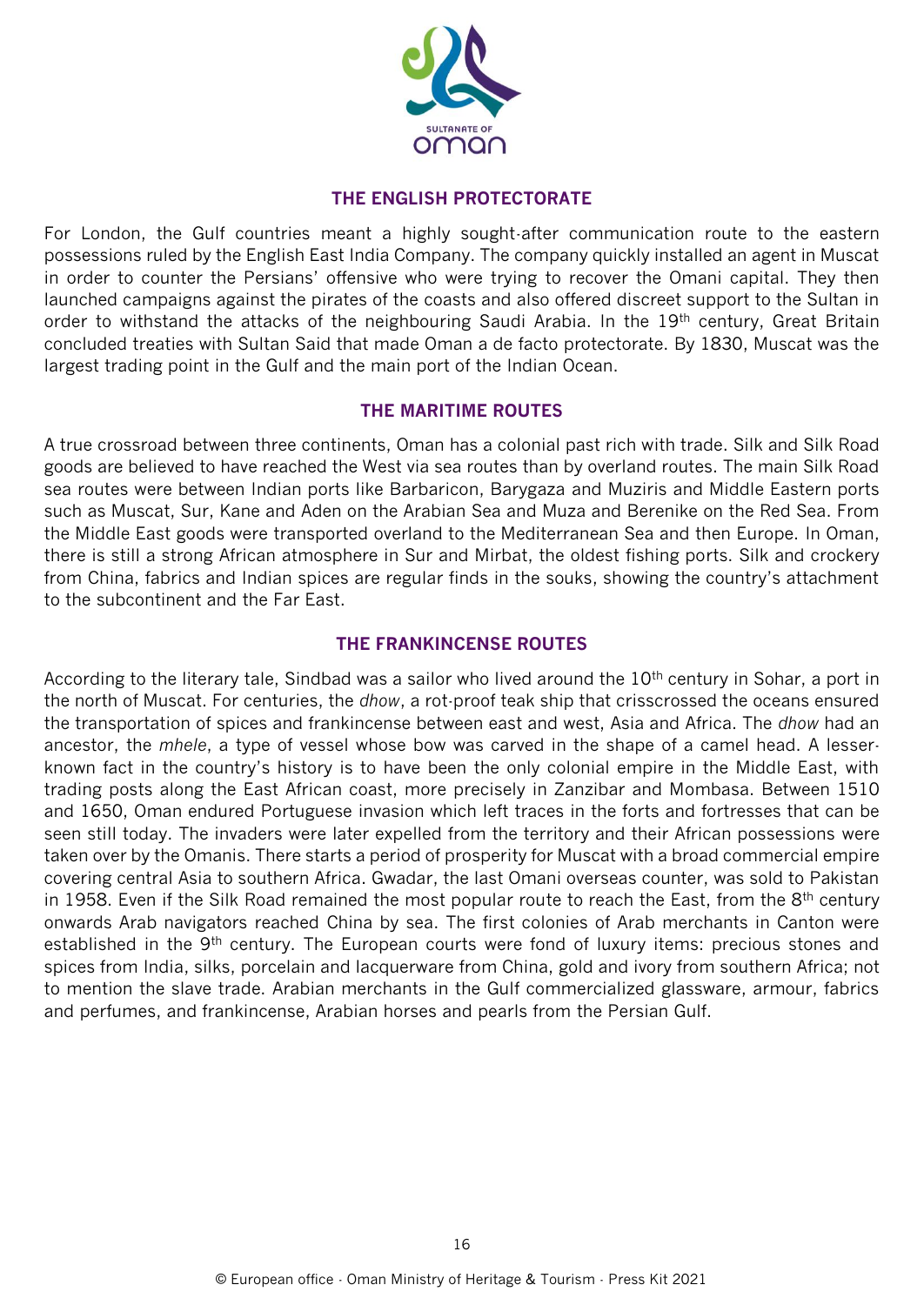

#### **OMAN AND ZANZIBAR**

The *dhows* in the port of Sur dealt with the transportation of goods towards East Africa: first to Mozambique for spices, gold and ivory, then in the 19<sup>th</sup> century, towards Mombasa, Pemba and Zanzibar for cloves. The prosperity of these trading posts was such that the Sultan moved the capital and the court to Zanzibar in 1831 and remained there until 1856. When the Sultan died, the Germans, English and French tried to impose their own protectorates.

The Omanis have always had their eyes turned to the sea to trade with the neighbouring territories, which led them to also play the part of explorers of new lands. Shipyards in Sur still perpetuate the tradition of the great navigators and build *dhows* for fishing according to ancestral methods, without nails, and employing Indian teak for the keel, and Malabar teak for the mast. Imported at great cost from Oman to Zanzibar, the heavy carved doors are witnesses of this common past. For the ancient Arabs the door was a key element of the house: it was both the first object manufactured and the last to be installed. A typical entrance consisted of a double-leaf door made of imported teak wood from India. Closed with a lock from the inside and with a large chain from the outside, doors are always decorated with extreme care. Each motif has its own symbolism: fish is to assure fecundity, lotus flowers represent reproduction and wisdom; palms represent health; the chains mean security and the date palm, abundance. On the lintel, the name of the owner appears engraved next to a verse from the Quran.

#### **OMAN TODAY**

The interior of the country around Nizwa was the administrative seat of an independent imamate between 1913 and 1955 when Sultan Said bin Taimour (father of the late Sultan Qaboos) took advantage of inheritance struggles to assert control and obtain the abdication of the imam. In 1957, the Sultan, assisted by British forces, put an end to a new attempt to restore the Imamate and the Nizwa revolt died out in 1959. However, in 1961, a new revolt broke out in the country, led by the National Liberation Front and supported by Yemen, this time in Dhofar. The guerrillas were reduced with the help of the English military. Since then, the policy of amnesty applied by the late Sultan Qaboos has contributed to the unification of the country and local development. In 1970, the accession to the throne of Sultan Qaboos started a period of prosperity and the emergence of the Omani Renaissance's national identity. Sultan Qaboos was able to strengthen state power and its institutions, pacify and modernize his country, and exploit oil. One of his first steps was to change the country's name, now known as the Sultanate of Oman, the creation of a national flag, and the progressive opening of the country to the modern world. Its reforms paid particular attention to health and education (creation of hospitals and public schools in rural areas), the environment, the restoration of the rich architectural heritage, and in the "Omanization" of society, which results in regular educational training for young people (about 30% of the population is under 15) in order to take over the functions previously held by expatriates. As the head of state, the current Sultan, His Majesty Haitham bin Tarik, follows the precepts of true belief by advocating tolerance towards other religions (Christians and Hindus are present in the country), the kind treatment to animals (hunting is prohibited in Oman) and also strives to reconnect with the past (revaluation of historical and artistic heritage). The late Sultan Qaboos made his people rediscover history and the extent of its heritage and renovated forts, castles, and citadels using traditional materials. Omani military architecture, simple but powerful, followed the Portuguese and the Persians; however, its Arab character is undeniable. The late Sultan Qaboos also revived the national identity by valuing seamen and nomadic Bedouins' ancestral trades and bringing up to date the traditional national attires.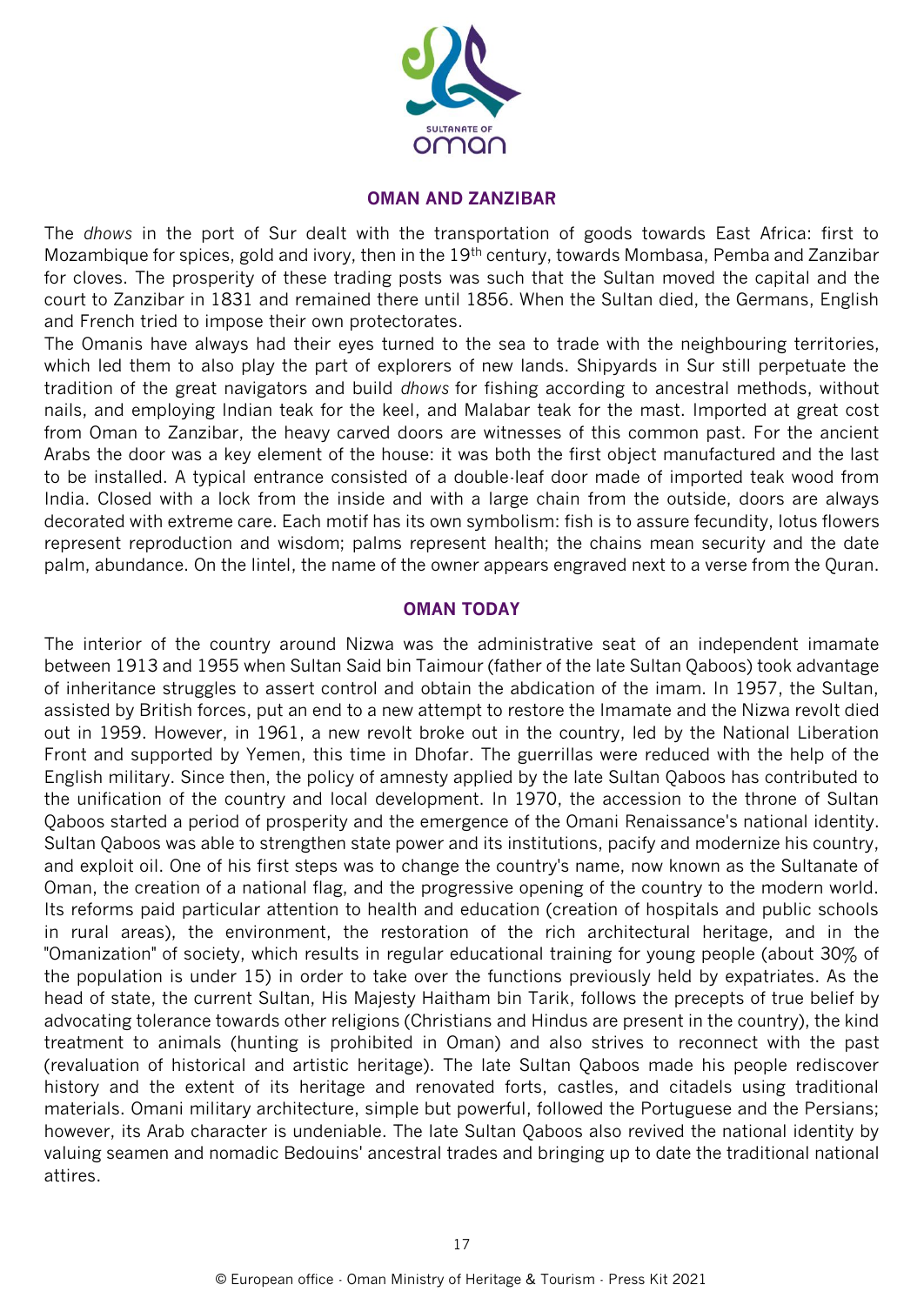

### **NOMADIC TRIBES**

#### THE FRIENDLY OMANI TRIBES PARTAKE WITH PRIDE IN A LIFESTYLE MADE OF TRADITIONAL VALUES AND CRAFTS.

#### **THE BEDOUIN TRIBES**

The word Bedouin comes from the Arabic *badw* which means "desert dweller", traditionally divided into tribes or clans, and sharing a common culture of herding camels and goats. Nowadays, the lifestyle of these nomadic tribes depends largely on seasonal employment like date palm cultivation, grain harvesting, fishing and farming. There are several nomadic tribes in Oman, including the desert Bedouins, the mountain people and the fishermen Bedouins settled along the coasts. To give just a few examples of their activities, the Bidar are dedicated to pruning and pollinating palm trees and harvesting dates, while the Awamir are specialists in irrigation specialists, well drillers and know how to repair the falaj. Although the wearing, the traditional Omani men (dishhdasha), is now a regular habit, the members of the different tribes can be recognized by the colours of their turbans (*mussar*) and by the way they knot them (the embroidered headgear or *kumma* is reserved to city dwellers), as well as the shimmering colours of women's clothing, made of embroidered trousers.

#### THE DESERT BEDOUINS

Two-thirds of Omani territory is made of deserts and dunes, where water sources are scarce and vegetation almost non-existent. Traditionally, irrigation by the *aflaj* system favours permanent settlements in small towns with their own oasis. Apart from that, food is scarce in the desert, even for dromedaries, camels and goats. *Arfaj* and *rimth*, two common herbs that grow in the rocky and sandy areas, are used as fodder. The dromedary remains the most popular and reliable means of transportation in this environment. Nomadic tribes from southern Oman, such as the Wahiba, build huts called *barasti* made of branches and palm leaves while those in the north, like the Rawashid, choose to live in more comfortable tents made of black wool called *beit es-shaa*, using the hair of dromedaries and goats to build them. These tents have a reserved section for women, separated from the men's one; the latter being the only place in the house allowed to strangers. Hospitality under the tent is one of the first duties of the nomad and relies on the concept of collective responsibility. During the periods when they stay in the oasis, where mud and water are available, the Bedouins make various pieces of pottery to be used later during their journeys and future relocations.

#### THE MOUNTAIN BEDOUINS

Mountains in Oman are remote and difficult-to-access areas home to semi-nomadic populations. Existence in mountainous areas is hard and the conditions of comfort are often rudimentary. Deep and narrow canyons lead to springs and rivers that are the only life in this environment. The view of a green ribbon announcing a wadi is always a surprise for the visitor who has travelled along with dry and desolated areas. The mountain Bedouins' economy is based on breeding semi-sedentary sheep and goats that provide milk, meat and leather. Women are often in charge of the herd and have the animals graze in the rare shrubs they find. Date palms are the first resource of mountain oasis. The most important date fair occurs place in Nizwa, perpetuating one of the oldest agrarian rites in this part of the world. Mountain people remain very respectful to the courteous traditions of Arab chivalry, particularly by the prestige attached to weapons, rifles, daggers and revolvers. In the Dhofar, it is also the Jaballi Bedouins (literally "the mountain people") who harvest the resin from the boswellia to make frankincense.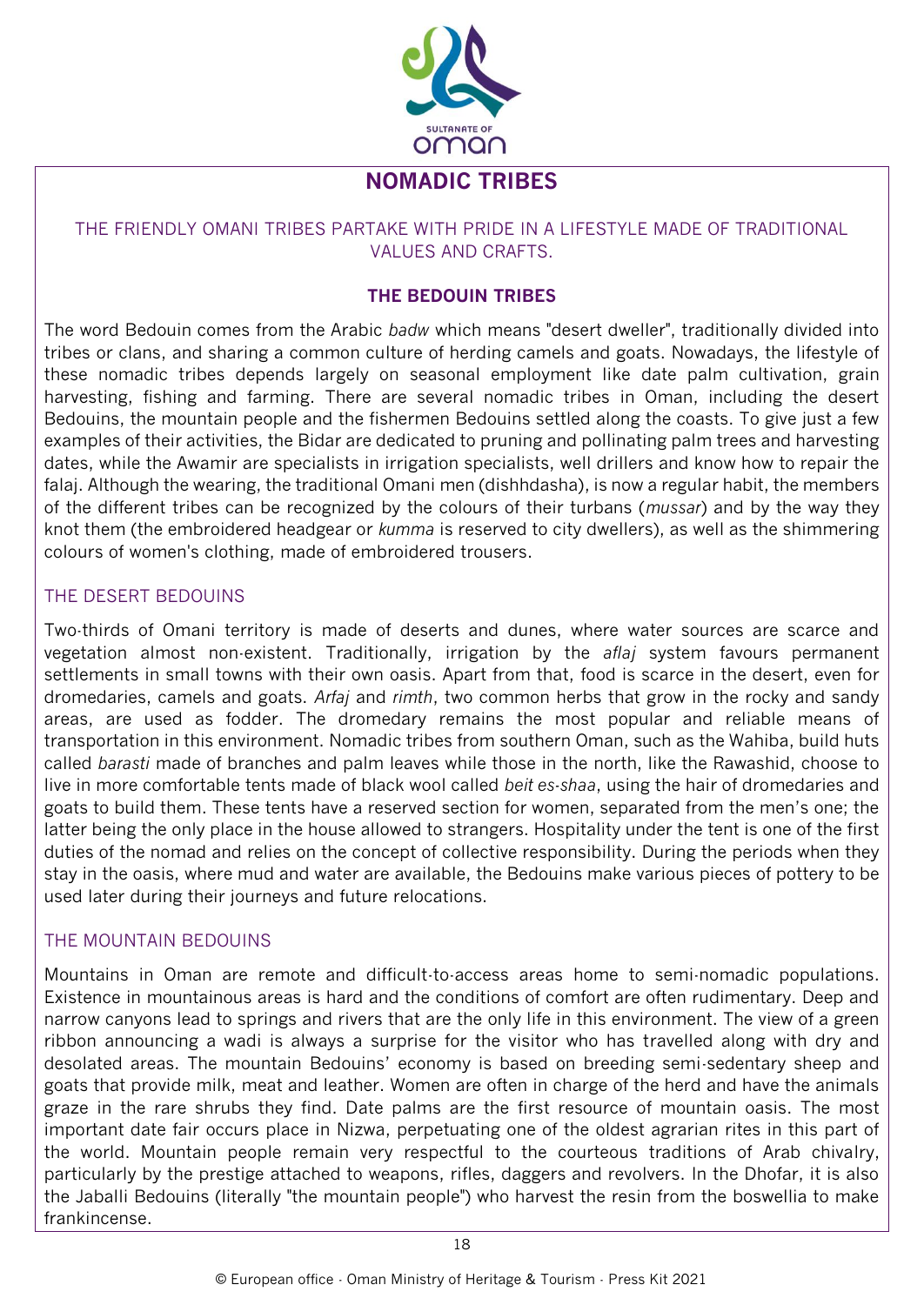

#### THE FISHERMEN BEDOUINS

Even if the tasks associated with the sea hardly match the imagery of the Bedouins, both fishing and the collection of pearl oysters keep the tribes busy for several months. The Arabian Sea coast was known in ancient texts as the coast of the ichthyophages, or fish eaters. All along with East Arabia, the deep sea-trench close to the shoreline is a seasonal migration point where schools of sardines gather aplenty every year. In early spring, from Ras Al Jinz, known as the turtle beach, year after year the fishermen Bedouins are ready for the catch. From the fishing village of Quriyat to the one of Sur, along the narrow coastal corridor between the mountains and the sea, sardines dry on the beach under the shade of palm trees. Daily catches of fresh fish, mainly tuna, king mackerel or giant mackerel are sold on local markets or exported, while the dried fish will be used to feed both humans and animals during the rest of the year. The precious resources of the Indian Ocean have also delivered their last secret: the abalone, a fleshy gastropod mollusc much prized on the Japanese market where the entire Omani production is sold. The Omani government encourages the settlement of the fishermen Bedouins along the coastline with financial help when deciding to establish and build a permanent home for residence. But the fishermen of the region cannot settle definitely as they follow the rhythm of fish migrations. Plus, during the monsoon season, the winds are too strong to venture out to sea. That's why Bedouins migrate, from June to October, to a large oasis in inland Oman called Bilad Bani Bu Hassan, to harvest dates.

### **EID AL FITR**

Eid Al Fitr marks the end of Ramadan, where we break the fasting month. It is a week of colourful festivals and the best time to discover traditional Oman.

Equivalent to the holiday season in the West, the Eid gathers the population around typical meals, celebrations in all the villages, folk songs and dances.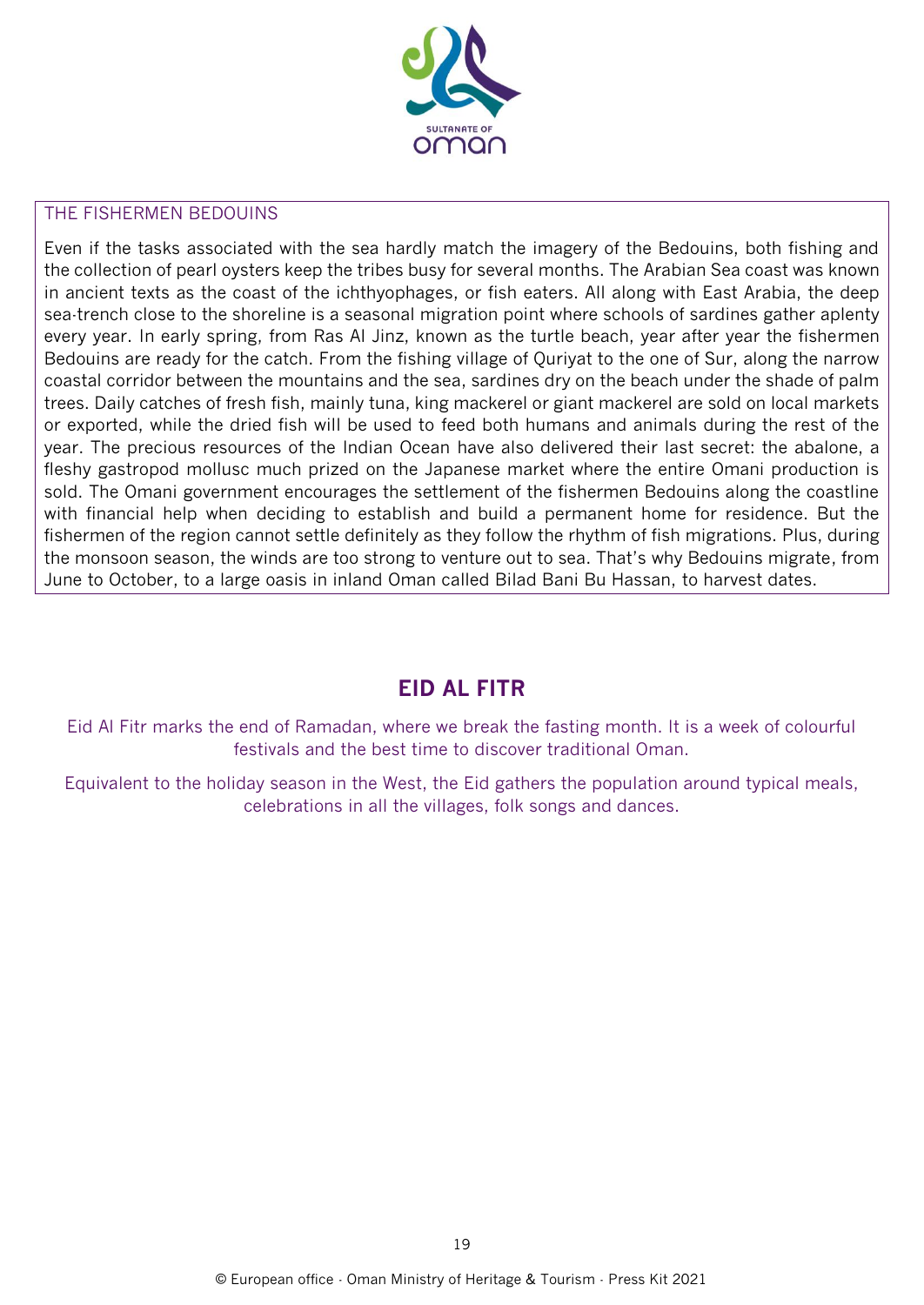

### **ECONOMY AND SOCIETY**

PETROLEUM HYDROCARBONS ARE STILL THE FIRST RESOURCE OF THE SULTANATE, BUT THE COUNTRY'S ECONOMY HAS BEEN CONSTANTLY DIVERSIFYING IN THE PAST DECADES. THE POPULATION, IN MAJORITY OMANI BUT OF VARIOUS ORIGINS, IS CHANGING THEIR RURAL HABITATS FOR URBAN AREAS.

#### **THE OIL WINDFALL**

The Omani economy is based mainly on the production and export of oil and gas. After discovering of oil and especially the accession to the throne of Sultan Qaboos bin Said in 1970, Oman has embarked on an accelerated process of modernization. Formerly based on regional internal trade and international maritime trade, in particular the export of dates, citrus and fish, Oman's resources today rely primarily on hydrocarbons.

Located near the capital Muscat, three industrial zones including Rusail. Mina al-Fahal serves as the refinery and oil port of Oman, the terminal of the Fahud pipeline, about 280 km long.

#### **DIVERSIFICATION OF THE ECONOMY**

The Sultanate earns most of its income from the windfall of oil and gas (almost 35.5% its GDP). With oil reserves being limited, Oman prudently manages its production and leads an active prospecting policy. Since 1996, Muscat started an ambitious program of development intended to restructure the economy, the objective of which involves reducing the contribution from hydrocarbons to GDP (50% of GDP in 2008). Investments are directed towards light industries, but also into fishing, agriculture, farming and tourism. Other resources come from important minerals such as copper, marble, lime, chromium, gypsum and in particular natural gas. The country's main food products are dates, limes, bananas, wheat and sorghum that come from sedentary agriculture in the plains near the coastline (using well irrigation) in the plateaus (*falaj* irrigation) and the terraced cultivation of Hajar. Fisheries are present in the Gulf of Oman and in the Arabian Sea, manufacturing mainly sardines and tuna. Lobster fishing in Masirah Island and the Dhofar coast brings an extra export resource. The Quriyat salt refinery annually produces 3,000 tons of table salt and 5,000 tons of industrial salt. The tourism industry benefits from an excellent road network, modern airports, and high-end hotel infrastructure; the Omani government has the goal to make tourism one of the main economic sectors.

#### **DEMOGRAPHY AND SOCIETY**

The Sultanate of Oman has a population of almost 5 million inhabitants. The urbanization rate increased from 15% in 1970 to 85% in 2018, thanks to the influx of foreign workers, which represent one fifth of the population. The main cities are Muscat, the capital (1,5 million inhabitants), and Salalah, the primary urban centre of Dhofar (about half a million inhabitants). Oman's population consists of Arab, Baluchi, South Asian (Indian, Pakistani, Sri Lankan, Bangladeshi), and African ethnic groups. Because of a relatively small Omani population and a fast-growing oil-driven economy, the country has attracted many migrants. Since 1970, the Sultan has given high priority to education to develop a domestic workforce in a process called "Omanization", which the government considers a vital factor in the country's economic and social progress.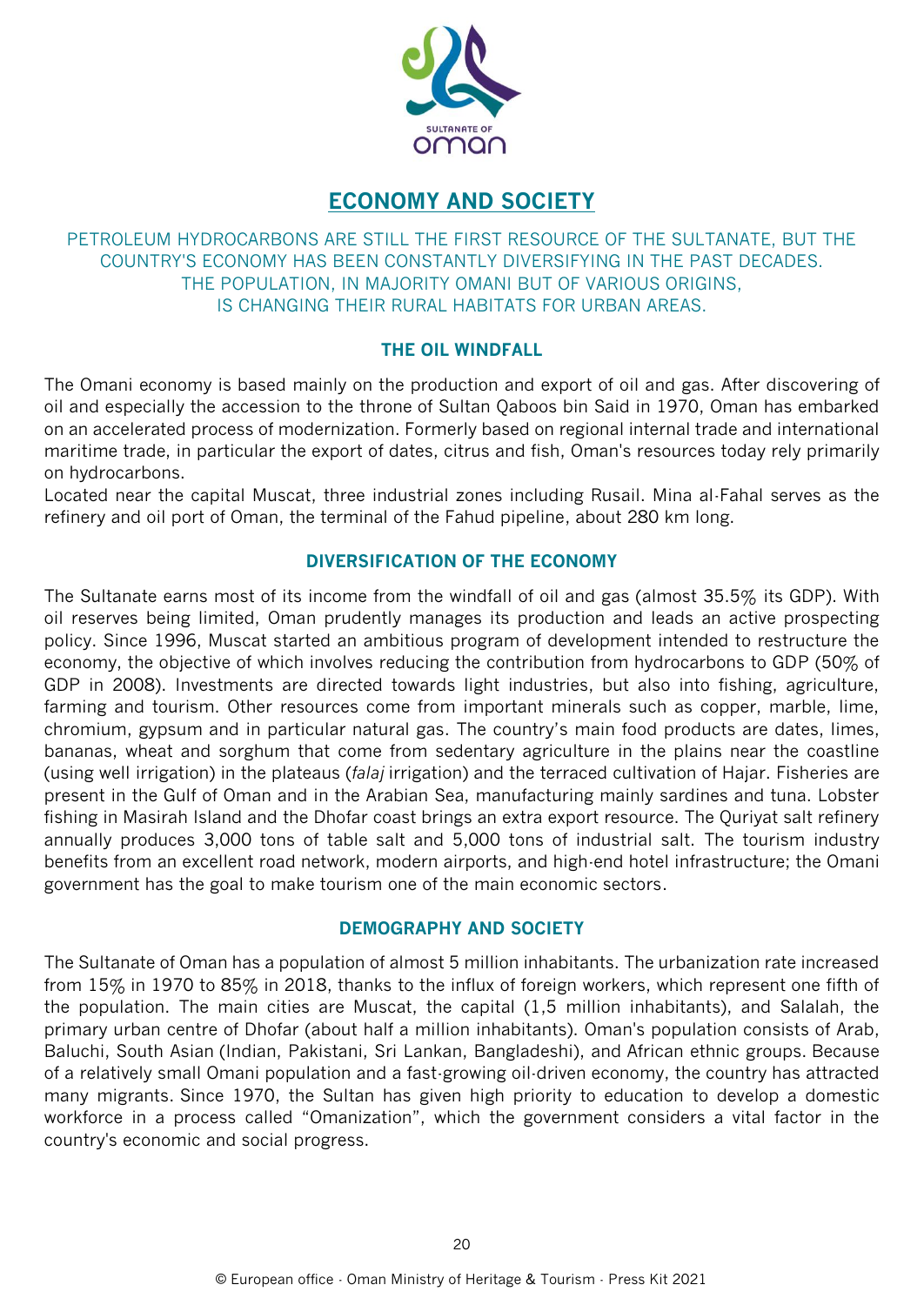

### **OMAN ITINERARIES**

#### A LONG COASTLINE, VAST DESERTS AND RUGGED MOUNTAIN RANGES: THE SULTANATE OF OMAN OFFERS A VARIETY OF LANDSCAPES, COLOURS AND ATMOSPHERES TO EXPLORE ON A 4-WHEEL DRIVE, A TRADITIONAL DHOW OR EVEN IN A HELICOPTER.

#### **MUSCAT AND THE AL BATINAH GOVERNORATE**

Reflection of past and present, Muscat, the Omani capital, catches the eye with its traditional architecture, its beaches and its enchanting setting, between the sea and the mountains. It is divided into two historic districts: Old Muscat, surrounded by thick walls and once forbidden to foreigners, is home to museums and two forts, Mirani and Jalani, and the Sultan's Al Alam Palace. In the neighbouring bay, the port of Muttrah and its 3 km-coastal road is the perfect scenery for the beautiful 18<sup>th</sup> century mansions. Modern Muscat city plan is made of low-rise white buildings and divided into districts, each one devoted to a different activity: the business district of Ruwi, shopping centres, etc. Muscat is also the starting point for excursions to the valleys and forts (towards Nizwa), along the northern coast up to Sohar or, in the southern coast, to Sur and the A'Sharqiyah Sands.

#### THE SULTAN QABOOS GRAND MOSQUE

Inaugurated in 2001 to celebrate thirty years of his reign and entirely financed by the late Sultan's personal funds, Oman's main mosque is located in Bawshar. Open to both Muslim and non-Muslims, its proportions and interior decoration are impressive. The exterior consists of three main aisles, five minarets, several ablution courts and three vaulted passageways. Headed by a central dome, the men's prayer room is monumental with walls and pillars in Carrara marble, stained glass and Persian style tiles. Suspended 50 meters above the ground, a 14-meter, 8-ton Swarovski crystal chandelier illuminates the room with a thousand lights, while on the floor, the 21-ton, single-piece, hand-sewn Persian carpet is the second largest in the world.

#### THE ROYAL OPERA HOUSE MUSCAT

The late Sultan Qaboos was a fan of classical music and arts and ordered the construction of this premier venue in 2001. Located in the heart of the capital, the Qurm district, this monumental opera house was finally inaugurated in October 2011. Apart from its architectural success, a style between modernity and tradition, it offers each season a selection of the most beautiful works from the classical international and oriental repertoire. For information on the latest shows:<www.rohmuscat.org.om>

#### THE BAIT AL ZUBAIR MUSEUM

Located in a beautiful traditional house of Old Muscat, this small ethnographic museum devoted to everyday life and clothing is one of the most interesting in the capital. Weapons, jewellery, costumes and decorative items are on display inside, while the back garden recreates a typical village. [www.baitalzubair.com](http://www.baitalzubair.com/)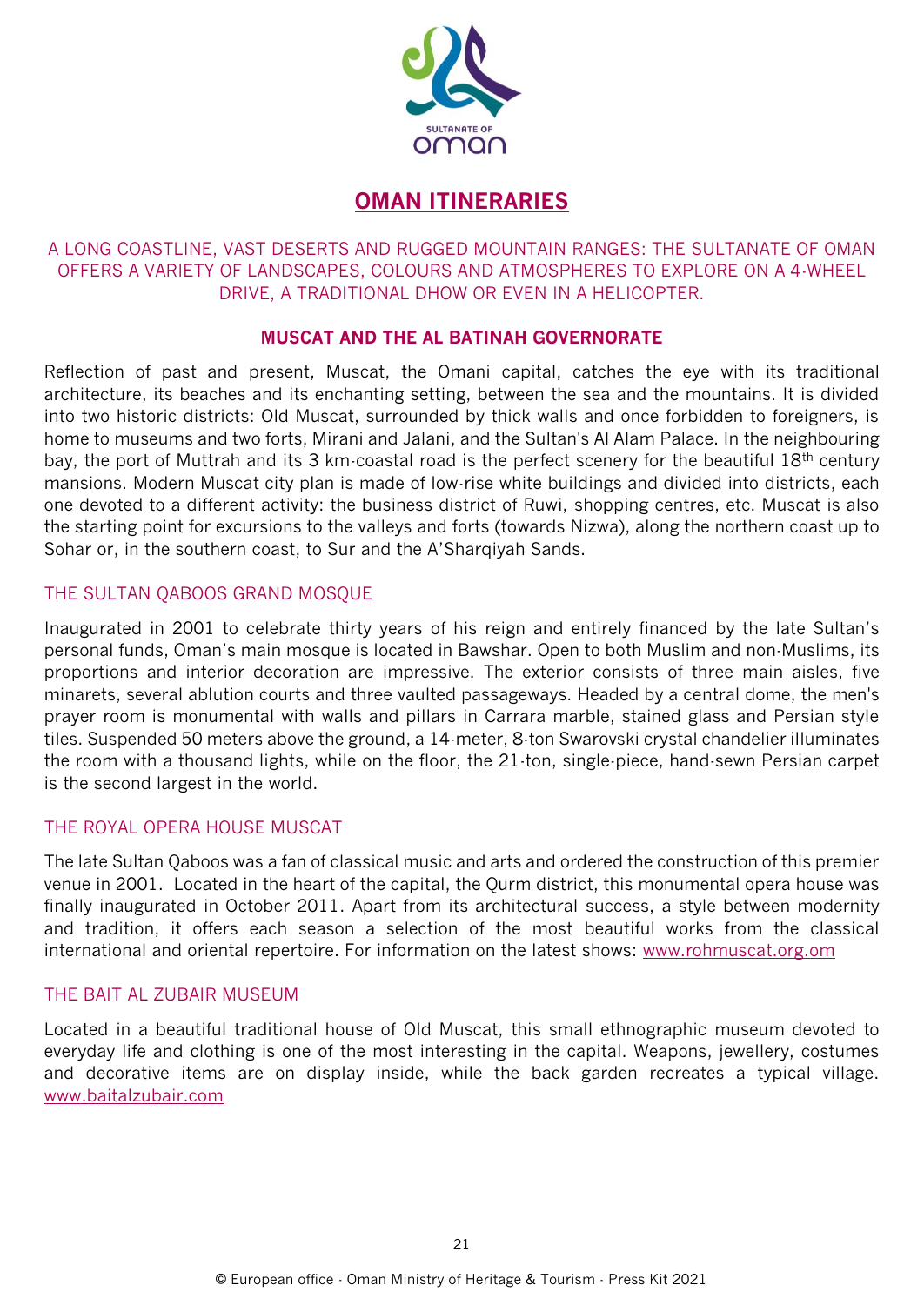

#### THE BAIT AL BARANDA MUSEUM

This recent museum dedicated to the history of Muscat is located near the old citadel, not far from the Muttrah Corniche. It occupies a century-old house and offers an interactive route retracing the events of the city since prehistoric times. Few objects, especially models and screens. The liveliest part traces the history of the Al Busaid dynasty that reigns today. [http://baitalbaranda.mm.gov.om](http://baitalbaranda.mm.gov.om/)

#### THE OMANI FRENCH MUSEUM BAIT FARANSA

Residence of the French consuls until 1920, this beautiful Omani residence now houses a heritage museum which traces the history of diplomatic, commercial and cultural relations between the two countries which date back to the reign of Louis XIV. The former consul's office has been kept as it was, and documents, photos, model ships, navigation instruments and maps dating from the 17th to the 19th centuries are on display.

#### THE MUSEUM OF NATURAL HISTORY

A large display of fossils, the oldest of which dates from the Precambrian. It is also an interesting place to understand in depth the geological wealth of the country through minerals. [www.experienceoman.om/places\\_to\\_see/oman-natural-history-museum](http://www.experienceoman.om/places_to_see/oman-natural-history-museum)

#### THE NATIONAL MUSEUM

Located in Old Muscat, it retraces all the history and traditions of the country with more than 7000 objects exposed. In total, it consists of 12 galleries, such as the maritime gallery, the splendours of Islam, Oman and the world, etc., another gallery for temporary exhibitions, a warehouse and a workshop area for children. [www.nm.gov.om/en/home](http://www.nm.gov.om/en/home)

#### THE OLD PORT OF MUTTRAH

If Muscat prides itself on its role as political capital, the real economic heart of the city is Muttrah. Worth a visit is the seafront with its old mansions dating from the 18<sup>th</sup> century, the small fishing port and the most complete souk in the Arabian Peninsula. There are traditional clothes, handcrafts and antique jewellery, Bedouin rugs, as well as live workshops to learn how to manufacture the khanjar, a traditional dagger carved in horn.

#### RED BUS TOURS OF MUSCAT

The Big Bus Tours company proposes a tourist circuit through Muscat on panoramic buses. The 2-hour guided tours in English are available every day of the week, starting at Muttrah souk. With the purchase of the 24-hour ticket, you can hop-on and hop-off at any of the 12 stops along the route. [www.bigbustours.com/en/muscat/muscat-bus-tours](http://www.bigbustours.com/en/muscat/muscat-bus-tours)

#### HELICOPTER TOURS OF MUSCAT

In 2020, Al Sharqiya Aviation initiated the first flights in helicopter over Muscat. From Quantab to the charming ledge of Muttrah, through Bandar Al Khayran, this is a unique service to discover the capital from the air. Individual or shared 15-minute flights available. [www.asa.om](http://www.asa.om/)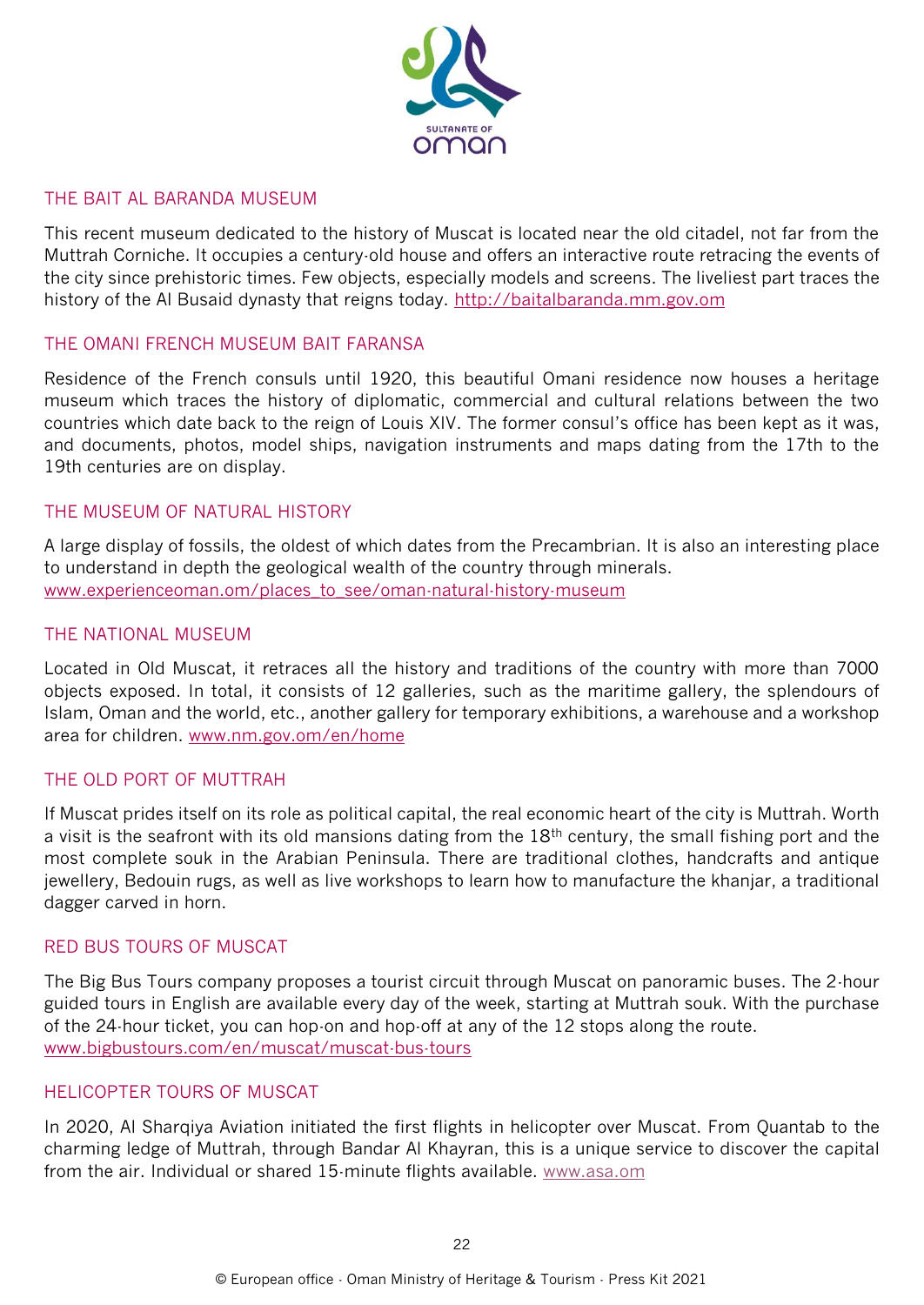

#### OMAN CONVENTION & EXHIBITION CENTER MUSCAT

Opened in 2016, Oman Convention & Exhibition Centre in Muscat is just 4 km away from the international airport. It has 2 auditoriums with 3200 and 450 seats, 20 meeting rooms (capacity for 25 to 360 people), 2 theatres with a capacity for 2,360 people, a 22,396 m2 hall (without columns) divisible into 5 spaces, Hall 1 & 2 (10,000 people concerts, large meetings), 1 large ballroom (1,200 people), 1 junior ballroom (540 people for banquets), 10 reception suites, 1 VIP pavilion and 4,000 parking places. In total, the OCEC offers more than 55 meeting spaces. When completed, the OCEC will be integrated into the new Madinat Al-Irfan district, which includes 4 hotels, shops and residences, surrounded by a natural sanctuary for the exotic birdlife in Oman. The Crowne Plaza hotel, already opened in December 2017, has a capacity of 296 rooms. The JW Marriott, opened in early 2020, and has 304 rooms and suites. [www.omanconvention.com](http://www.omanconvention.com/)

#### THE AL BATINAH COASTLINE

Al Batinah is the most populated and fertile coastal region in the country. It stretches for 300 km at the foot of the Western Hajar massif. There are small villages scattered along the coast and the main activities here are agriculture and fishing. The landscape in the interior is characterized by palm groves nestled at the foot of the mountains and by small breeding farms. There are plenty of wadis who supply villages with water almost all year round.

#### WADI BANI AWF

This fantastic excursion can be done during the day from Muscat on a 4-wheel drive vehicle. The road, or rather the track that runs at the bottom of this 30 km long wadi, requires experience in driving and a excellent off-road map. An eroded mineral landscape and a series of interconnected gorges make the experience unforgettable. At the end of the wadi, the village of Bilad Sayt is one of the most scenic ones in Oman. From the southern slope, a winding road climbs till the top of the mountain up to the village of Misfat Al Abryeen. Archaeological evidence in this oasis records human presence from the 3rd century BC, probably related to an important agricultural activity still present today in the almond, hazel, apricot, fig and pomegranate plantations along the road.

#### SAWADI

Located 25 km west of Muscat, this village's main draw are its mangroves and ponds, pristine beaches and translucent waters perfect for snorkelling.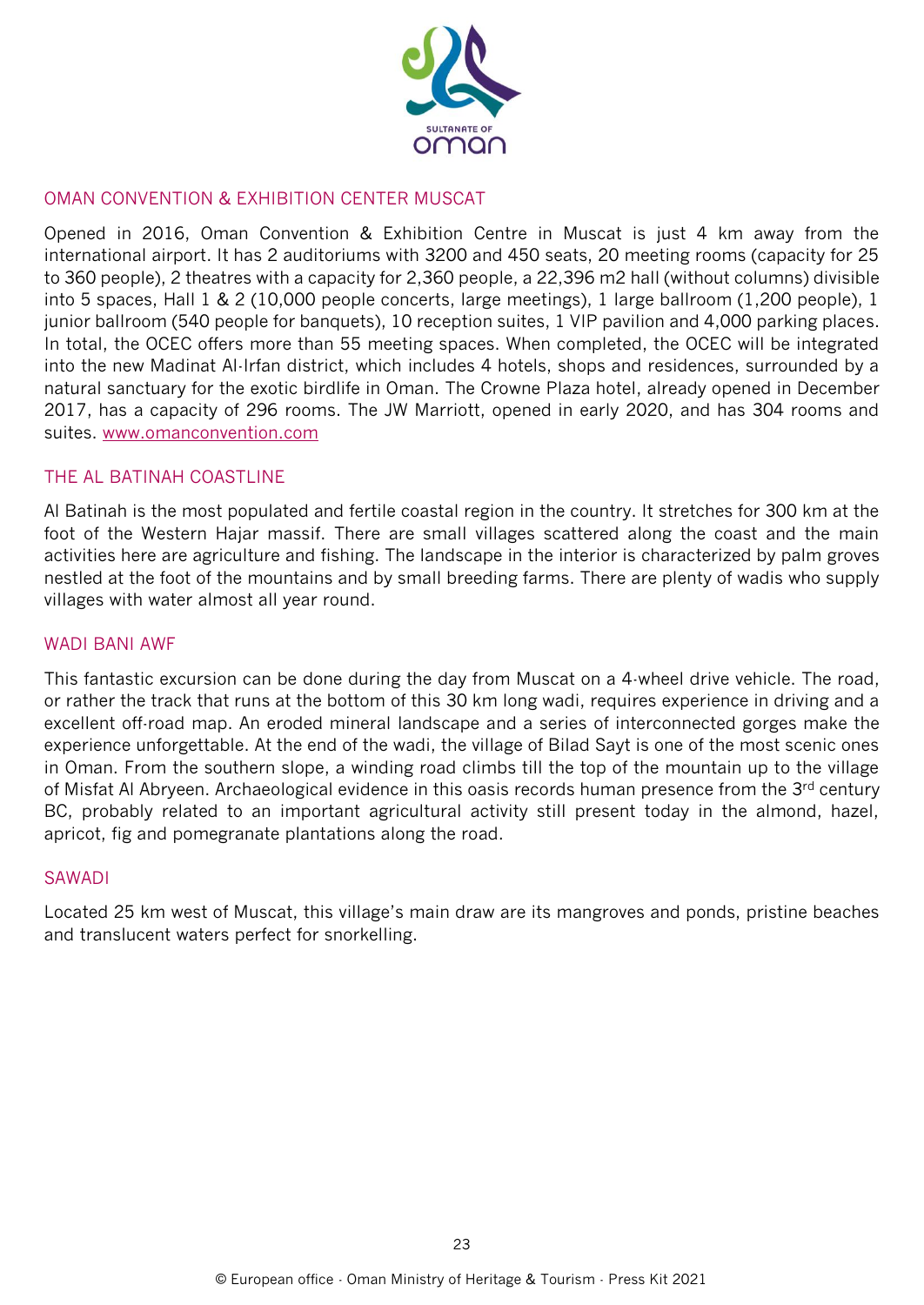

### **THE ROUTE OF THE FORTS FROM MUSCAT**

Among the most impressive forts in Oman are those of Jalali and Mirani in Old Muscat; the forts of Nizwa and the castle of Jabrin with a sumptuous palace inside; Bait Ar Rudaydah Castle which used to house the Imam and his administration; the fort of Nakhal, majestically nested on a rocky outcrop overlooking a huge plain of date palms; the forts of Bait Naman and Al-Hobe which are used as holiday resorts by the sovereigns. Other constructions worth seeing are the Bahla fort, classified in the UNESCO World Heritage (about 20 km from Nizwa), the Ar Rustaq and Al Hazm forts (near Al Batinah coast), as well as the watchtowers that can be seen in many mountain passes.

#### **THE HINTERLAND OF MUSCAT, TOWARDS NIZWA, THE A'DAKHILIYAH AND A'DHAHIRAH REGIONS**

#### NIZWA

The ancient capital of Oman is located in a large oasis, at the crossroads of the caravan tracks from north to the south. Nizwa is the main city in this mountain region and has typical Omani buildings. The great fortress transformed into a museum is one of the highlights of the visit. The souk is just as fascinating as the one in Muttrah, near Muscat; not to be missed is the cattle market held every Friday morning.

#### THE PROVINCE OF AL HAMRA

Certainly, the Omani city that has remained the most authentic one across the country. Its two-story high, ochre-coloured houses are similar to the ones found in Yemen. The Eco museum of Bait Al Safah tells all about the traditions of Omani life.

#### AL HOOTA CAVE

This cave, 5 km long and crossed by an underground river, is located at the foot of Jabal Shams, in the province of Al Hamra. It looks like an underground gorge and has two entrances located at an altitude of 1040 m and 810 m. Stalactites, stalagmites, limestone rocks and karst crystals line the ceiling and the soil, while some rare species of insects and crustaceans live on water generated by the rains. [www.alhootacave.com](http://www.alhootacave.com/)

#### BAHLA

The town is famous for its pottery production and has also a huge fortress that can be visited. In the surrounding area, the Jabrin Castle is worth a visit. Built in 1670, during the most prosperous period of the Yarubid dynasty, it has a sumptuous palace inside.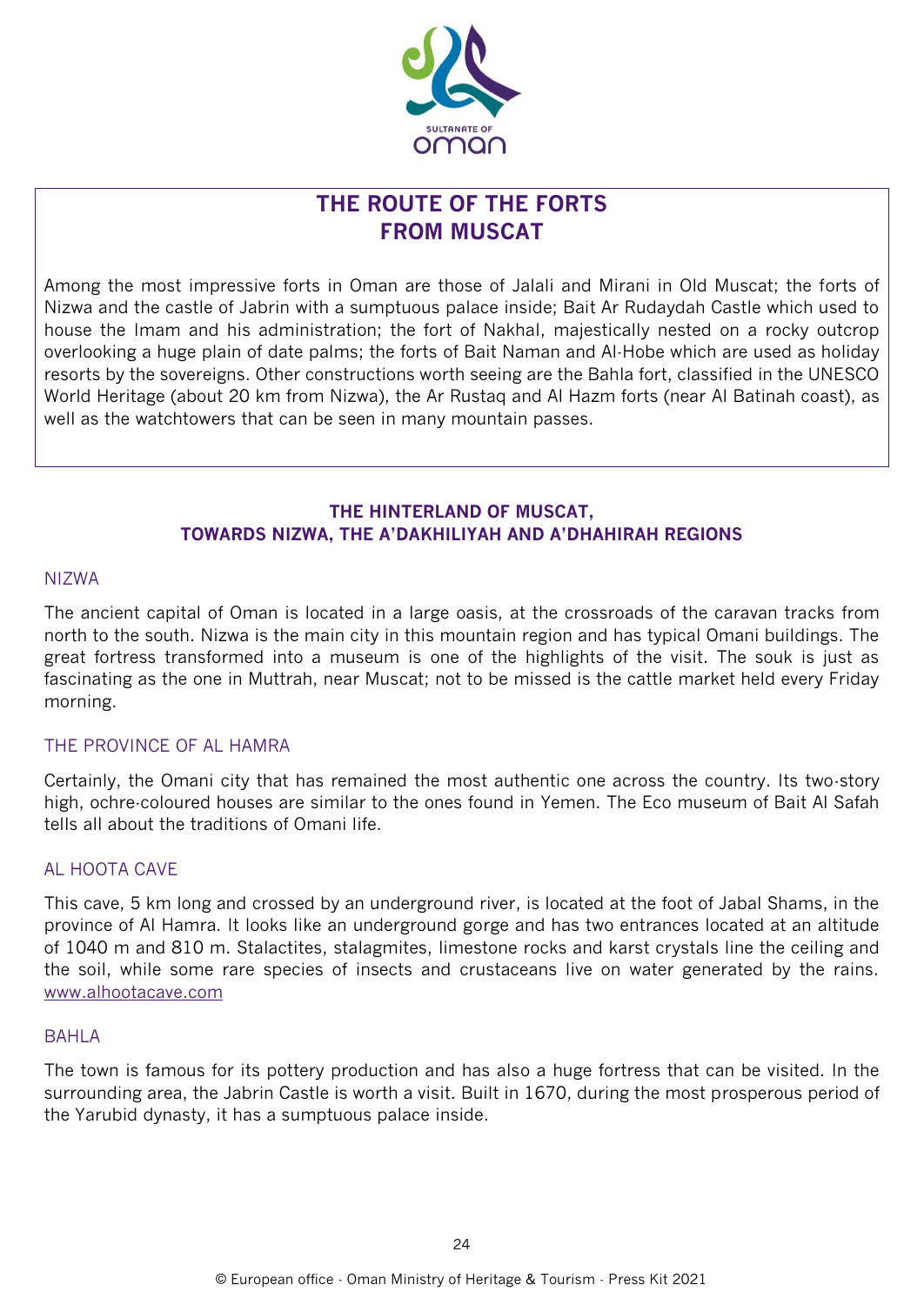

#### JABAL AKHDAR

The Green Mountain which rises to an altitude of 3,020 m is located in the highest central part of the Hajar Mountains, the backbone of the country. It separates the governorate of Al Batinah (literally the "belly"), the coastal plain which borders the mountains, from the governorate of A'Dhahirah ("the back") and its interior plateaus. Several villages are scattered in the mountains, including Seiq Al-Sherija, Wadi Beni Habib, Al Ain, Al Saqer, Al Manakher, Hil Al Yaman, Al Qasha. One of the main attractions is the rose and fruit tree plantations (pomegranate, peach, apricot, almond ...) on the Saiq plateau. April is the season for rose picking and their petals are fixed in domestic ovens to extract essences used for perfumes, confectionery, etc.

#### JABAL SHAMS

At the other end of the western Hajar range, "the mountain of the sun" is the highest point in the country with its peak at 3,075 m. Covered by several hiking trails, the Jabal Shams is one of the most breathtaking natural sites of Oman: the "Grand Canyon" of Wadi an Nakhar. A good road, first paved, then which turns into a track, leads to the crest of the canyon at a place called "Plateau" that reaches 1,950 meters above sea level. There, the splendid view embraces the canyon, the Jabal Shams peak just opposite, and the bottom of Wadi an Nakhar below. Accessible by 4x4 from the village of Wadi Ghul, the winding road that runs at the bottom of the wadi through the middle of the massive boulders is also exceptional.

#### OMAN ACROSS AGES MUSEUM IN MANAH (OPENING SCHEDULED IN 2021).

Located in the A'Dakhiliyah governorate, more precisely in Manah, one of the oldest and most important archaeological sites of the Sultanate with 376 houses and no less than 250 wells, this museum, ordered by the late Sultan Qaboos, aims to celebrate Oman's economic, cultural and social renaissance since the 1970s. A link between the past and the future, this show casting place is aimed to inform the visitors of the country's achievements in an innovative, interactive way.

### **THE ROUTE OF THE PAST**

This itinerary is located between the towns of Izki and Bahla and has several stops with a rich historical heritage: Birkat Al Mawz and Tawf are two villages worth a visit, both with 17<sup>th</sup> century forts. Also, in the surroundings, the falaj of Tanuf, with healing properties, and the castle of Jabrin.

### **THE ROUTE OF THE MOUNTAIN OASIS**

In the A'Dhahirah governorate, starting from the province of Ibri, you can reach the valley of Wadi Hawasina and visit the small hill towns like Dariz, Fidah, Dhahir and Yanqul. North of Bahla (the town known for its fort), you can reach the province of Al Hamra, famous for its traditional architecture, the village of Misfat Al Abryeen, Wadi Al-Ain, Jabal Misht (the "Comb Mountain") and Wadi Ghul.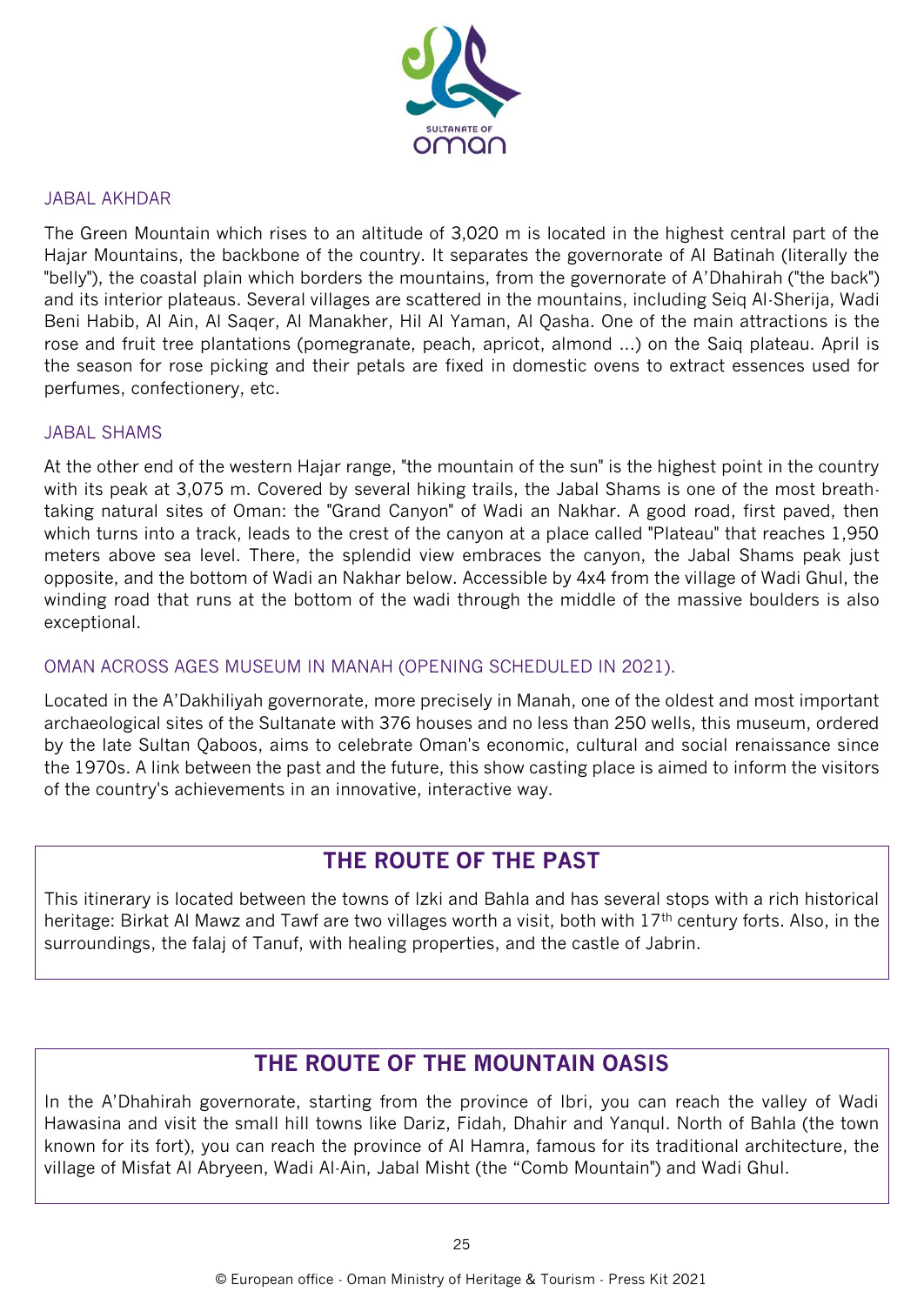

#### **TOWARDS SUR AND THE A'SHARQIYAH GOVERNORATE**

#### SUR

Sur is the main coastal city located southeast of Muscat. Historic centre of commerce and shipbuilding, Sur has kept the appearance of the old Omani cities. Shipyards and ancestral techniques for dhow's construction remain here, the wood-made large traditional ships used for fishing and trade. Very lively in the morning and at the end of the day, Sur is home to a fort and a maritime museum. Not to be missed either, its fish and vegetable market (in the morning) and the souk in the town centre. For a few rials, the fishermen will take you on a boat around the port to witness the activity, before dropping you off in the Al Ayjah district with alleys lined with white houses. At noon, at the time of the call to prayer, the watchtower is also an excellent observation post to listen to the muezzins of the surrounding mosques. The visit to the town of Sur can be combined with the discovery of Wadi Tiwi and Wadi Shab, as well as a swimming stop at the beach of Fins.

#### RAS AL JINZ TURTLE RESERVE

Evenings and nights are the best times to go to the Green Turtle Reserve in Ras Al Hadd or Ras al-Jinz whose beaches are home to almost 30,000 turtle eggs each year. Sea turtle laying season spans from June to September, but the activity is guaranteed almost all year round. Guided tours and observations are available every day (early in the morning and late in the evening) by the eco-tourist info point (accommodation provided on site). Since 2012, the Turtle Visitors Centre shows the cycle of reproduction and exhibits the archaeological excavations carried out on the site of Ras Al Jinz. [www.rasaljinz-turtlereserve.com](http://www.rasaljinz-turtlereserve.com/)

#### THE MARKETS

Every Wednesday morning in Ibra there is a unique market held by Bedouin women and strictly forbidden to men. The one of Sinaw takes place on Thursday. These two very colourful markets sell kitchen utensils, fabrics, perfumes, make-up, henna, jewellery, and old silver coins for ornaments. At the edge of the A'Sharqiyah Sands there are also a couple of Bedouin markets, such as those in Al Wasil and Al Mintirib.

#### THE DESERT OF A'SHARQIYAH SANDS

As you move away from the coast of Sur to the inland, the desert changes colour, from white to redochre, and the tall dunes of A'Sharqiyah Sands finally reveal all their splendour. A three-hour drive from Muscat, the A'Sharqiyah desert welcomes travellers for a day or more, in comfortable tents organized in twenty camps or in a simple bivouac under the stars. On a 4-wheel drive, you can travel the 180 kilometres of sandy tracks crossing from the desert to the Arabian Sea. On site, visitors will find activities such as camel riding, climbing the dunes on foot and by quad, or even skiing on sand and "dune bashing", an activity which consists of climbing the dunes at full speed in an adapted 4x4 vehicle.

#### THE WADIS

The eastern Hajar massif is plenty of beautiful wadis. Between Muscat and Sur, Wadi Tiwi reveals the luxuriance of its palm groves and its many villages. It is also the starting point of a 3-day hiking trail which joins Wadi Bani Khalid and its natural pools, a popular weekend escape for the inhabitants of Muscat. Accessible on foot, Wadi Shab has also some natural pools suitable for swimming.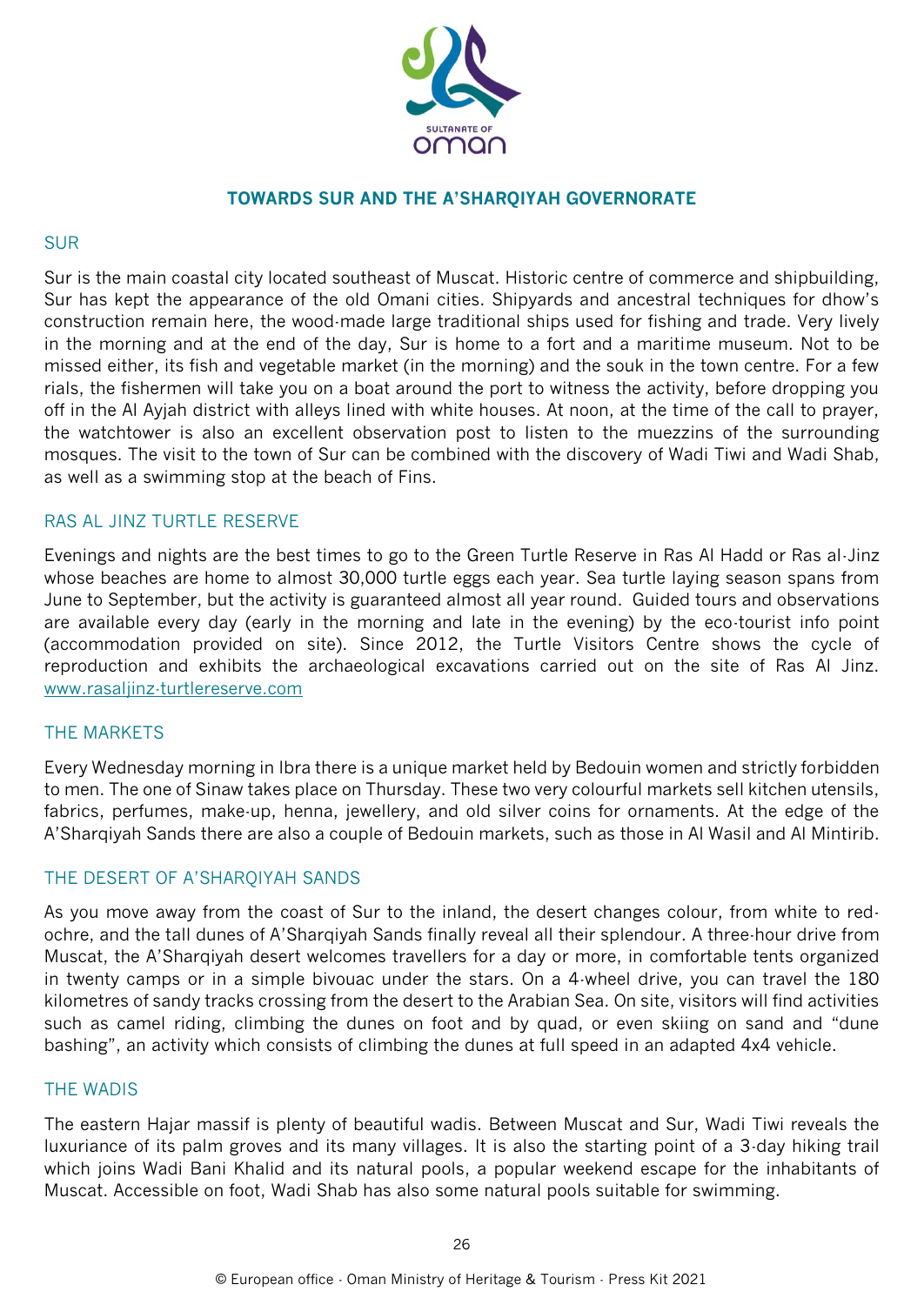

#### **THE DHOFAR (SOUTHERN REGION)**

No other region shows more contrast with the clichés of the Arabian Peninsula than the coastal plain of Dhofar during the three summer months. Due to the monsoon rainfall from June to September, the southernmost region of Oman sees its temperatures drop to a cool 20°Celsius, reveals its barren slopes suddenly covered with a cloud forest vegetation and a tropical atmosphere invades the city of Salalah, the capital. The remarkable transformation is known as the "Khareef Salalah" affecting the south east of a country better known for its sandy deserts than rolling green hills. Inside this narrow strip of land, which stretches approximately 250 kilometres from east to west, there is a jungle feeling in the beaches fringed by coconut palms and enclosed by the plantations of exotic fruits. At its deepest, the monsoon only extends about 30 kilometres inland from the shore, creating a dramatic disparity between this green oasis and the surrounding Arabian "Empty Quarter". Whether you stay at any of the resorts fronting the Indian Ocean, a relaxing holiday can also be challenged by a mountain excursion (the Dhofar Mountains culminate at 1,463 m in Jabal Samhan), the exploration of natural sites (Mirbat and Wadi Darbat, geyser of Al Mughsayl) and, why not, a road trip to the virtually impassable Rub al-Khali desert itself, which occupies the entire northern part. The region is famous for the frankincense caravan trails since ancient times, but also witness of the most remarkable maritime history of the Sultanate in its four archaeological sites classified as World Heritage by UNESCO plus the Frankincense Museum in Salalah.

#### SALALAH

Luscious tropical plantations and long sandy beaches give Salalah a desert mirage ambiance right at the borders of the sandy dunes of Rub-al Khali. An impression enhanced by the multitude of small stalls selling fresh fruit juice and coconut water and the dromedaries enjoying the fresh ocean mist right by the seashore or in the natural pools.

Salalah reached the peak of prosperity in the 13<sup>th</sup> century thanks to incense trade. Between 1932 and 1970, it was the capital of the Sultanate of Oman under Said bin Taimur. After the latter's overthrow, his son Qaboos, born in Salalah himself, decided to move the country's capital to Muscat. The port of Salalah, one of the largest on the Peninsula, is an important transhipment hub for container shipping connecting Africa, the Middle East and Asia. The new international airport, opened in 2015, connects Salalah to Muscat, but also the region, especially Saudi Arabia, U.A.E., Qatar, Dubai and even India. During the monsoon season, lots of tourists visit mainly from the Middle East countries. The

consolidation of air routes supports the recent important hotel development of Salalah and Dhofar. The Salalah Rotana Resort (400 rooms) is the first major hotel to have opened in the Hawana Salalah tourist complex which also includes, the Juweira Boutique hotel (64 rooms) and the Fanar Hotel & Residences (400 rooms). The Al Baleed Resort Salalah by Anantara (40 rooms and 96 villas), located near the archaeological site of Al Balid is another example.

Apart from beach activities, one of the main attractions is the mountains' waterfalls, mainly in Wadi Darbat, Ain Athum, Ain Tubrook, and Ain Khor. Wadi Darbat is made of six side-by-side waterfalls falling over 20 metres into a wide grotto of aquamarine water and white sands. In the shopping district, you just have to push the door of the confectioners' shops to taste the halwa and take the time to stroll through its souks, especially the frankincense one, where women explain the art of burning incense in a terracotta pot to scent clothes. If market shopping is your thing, you should not miss the goat's trade. The Salalah Festival (the monsoon fair) is an exhibition show and a cultural event which attracts about 700,000 tourists from Oman and the Arabian Peninsula every year.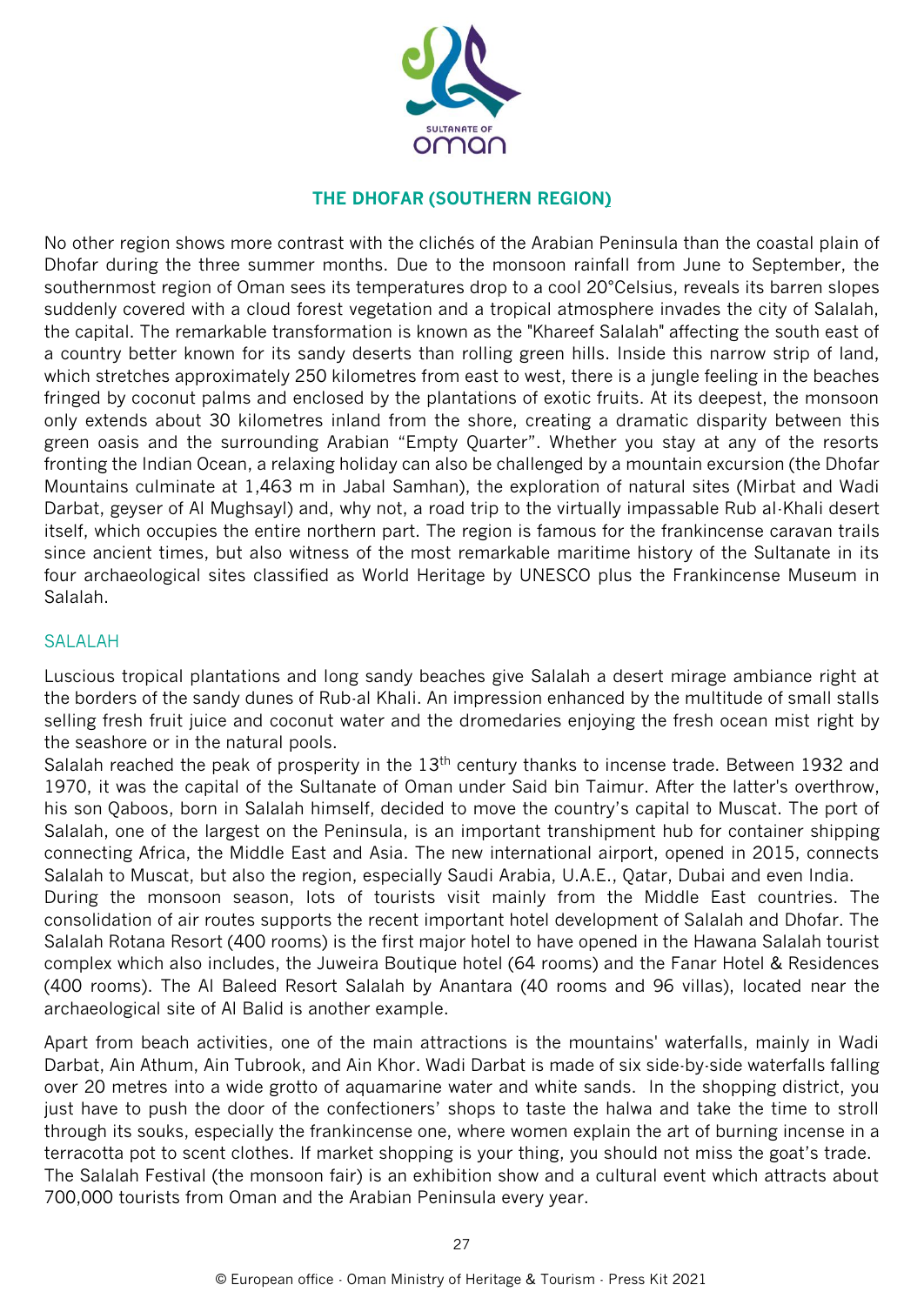

#### THE AL BALID MARITIME MUSEUM IN SALALAH

In 2007, the Sultanate revived its maritime tradition with the opening of this museum at the archaeological site of Al Balid. In ancient times, this port was the starting point for incense caravan trails, by land and sea, as well as the transport of minerals to Mesopotamia. If the legend relates the mythical explorer Sindbad the Sailor as an ancestor of the present Omanis, this museum bets on history through real facts. It reviews of shipbuilding since the third millennium BC, navigation, life on board and the major shipping routes. Tribute to the first Omani navigators who, from nomads and caravan chiefs, gradually turned into experienced seafarers. In the History Museum, you can learn more about the upheavals in the local society through economic and social changes.

#### DHOFAR LAND OF FRANKINCENSE: THE UNESCO WORLD HERITAGE

Produced by a tree native to Dhofar, the Boswellia sacra, the incense resin was at the origin of one of the most important commercial activities in the ancient and medieval world. In 2000, four sites of this region were classified with the UNESCO World heritage label: the frankincense trees from Wadi Dawkah, the remains of the caravan oasis of Shisr (lost city of Ubar) and those of the ports of Khor Rori (ancient Samhuram) and Al-Balid which count today among the most interesting archaeological remains of the sultanate. Occupying a substantial seaside site in Salalah, Al Balid was probably built in the 4<sup>th</sup> century BC but rebuilt during the medieval Islamic period (13<sup>th</sup> century). About 40 km east of Salalah, the ancient port of Khor Rori has preserved the foundations of places of worship and dwellings on a rocky promontory overlooking the sea in a beautiful setting.

Still cultivated and produced in the region, frankincense resin is collected every year in May and June. The Wadi Dawkah reserve shelters 1,200 adult incense trees in their natural production area plus 5,000 new plants added recently and is especially interesting during the harvesting season. The largest incense market is held in Salalah every year in September.

#### **MUSANDAM PENINSULA (NORTHERN REGION)**

This mountainous peninsula, where the cliffs drop steeply into the Strait of Hormuz's turquoise waters, is separated from the rest of the country by a territorial advance from the United Arab Emirates (Emirate of Sharjah). Wild and beautiful, Musandam is undoubtedly Oman's best kept secret. A jagged shore was made of deep bays enclosed by the cliffs' vertical walls that earned the nickname of "Arabian fjords". From Khasab and Dibba, the two main cities, Musandam is a region that is easily reached by sea rather than by road, on a traditional dhow for instance, or by sea kayak, to get to the isolated villages and coves. One of the most beautiful fjords is Khor al Sham, reachable from Khasab, where you can swim, snorkel, dive, sea kayak and visit tiny fishing villages. Other activities not to be missed in the region are swimming in the cove of Khawr Nadj, also accessible by road from Khasab, bivouac in sheltered coves along the coast, big-game fishing, 4-wheel drive trips in the mountains, oasis and wadis. With its sheltered bays and coves, Musandam is also a renowned spot for scuba diving. Khasab, Musandam main city, is a small but lively fishing port. The city has a fort built by the Portuguese in the 16<sup>th</sup> century who then managed the strait trade. The restored fort now houses a small museum. Nearby, you can visit the picturesque village of Kumzar at the tip of the peninsula, by dhow or by water taxi. From Muscat, you can reach Khasab by road, by plane, or by ferry (6 hours crossing). The Musandam region is also easily accessible by road from Dubai in about 2.5 hours.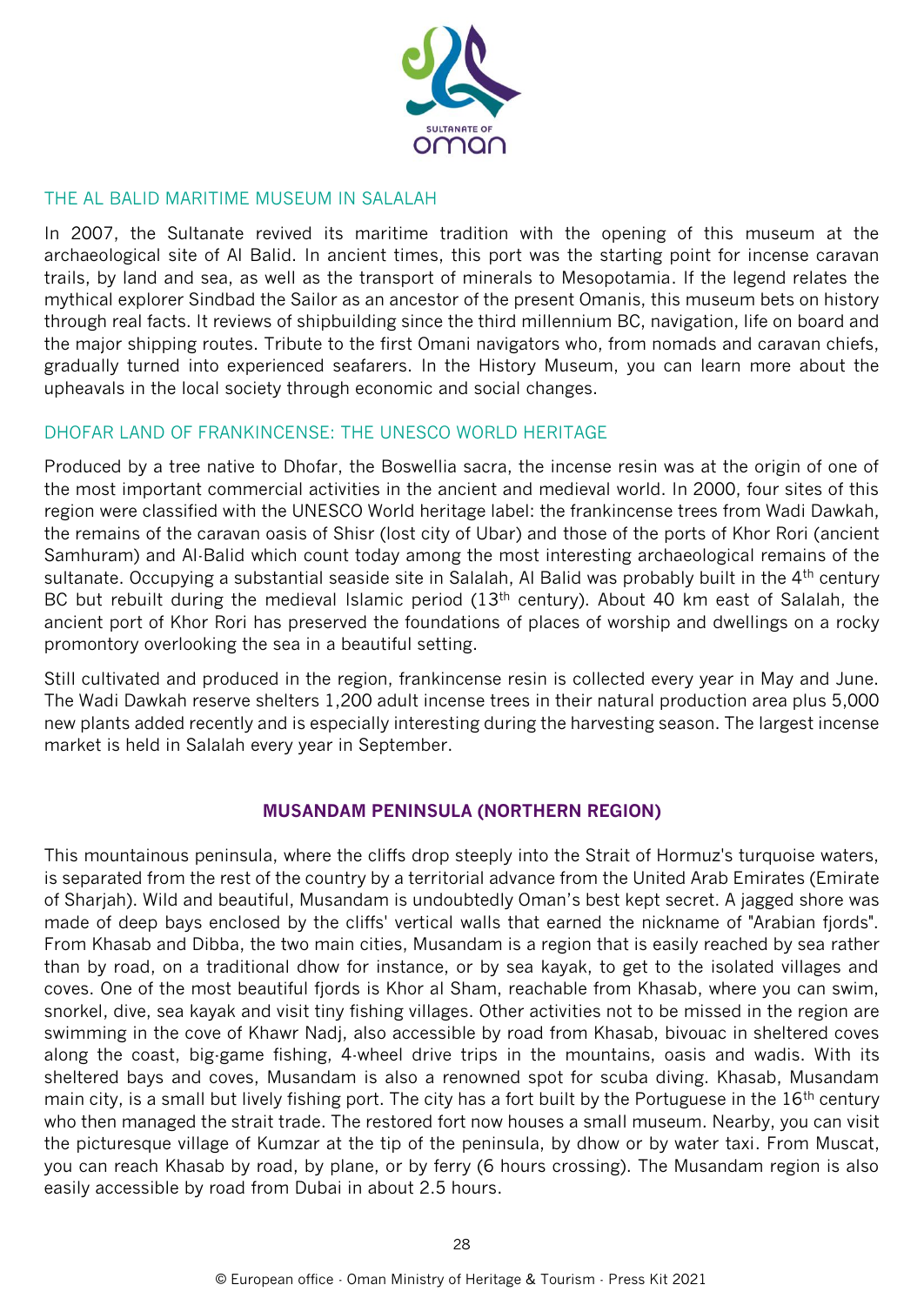

### **ANNUAL EVENTS: CULTURE & SPORTS**

In Oman, particularly in Muscat, the winter months are plenty of festivities and sports events with a well-established annual calendar.

#### **CULTURE AND MUSIC**

The Royal Opera House Muscat (from September to May)

The first Opera House to open in the Arabian Peninsula, with a large selection of performances from the classical and oriental repertoire: ballets, recitals, jazz concerts, operas, family shows ... Reservations: [www.rohmuscat.org.om](http://www.rohmuscat.org.om/)

#### **FESTIVALS**

#### Muscat Festival (late January - late February)

This annual festival highlights the country's heritage and culture: crafts, gastronomy, children's activities, concerts and theatre venues. [www.muscat-festival.com](http://www.muscat-festival.com/)

#### Salalah Festival (July - August)

Both a cultural event and an exhibition of Omani and regional products, the Salalah Festival is held every summer during the monsoon season and attracts many tourists from the Arabian Peninsula. Events are related to the traditions of the region (dance, crafts, gastronomy).

#### **SAILING RACES AND REGATTAS**

The Sultanate of Oman has an undeniable bond with the sea. Five thousand years of maritime history that continue today with major sailing gatherings.

#### Mussanah Race Week (Mid-January)

This international dinghy regatta is held on the waters of Mussanah, north of Muscat, where the Asian Beach Games took place in 2010. [www.mussanahraceweek.com](http://www.mussanahraceweek.com/) and [www.omansail.com](http://www.omansail.com/)

#### Sailing Arabia-The Tour (January-February)

Since its first edition in 2011, EFG Sailing Arabia – The Tour has grown in stature to become the region's annual premier offshore race and a favourite winter destination for sailors around the globe. A journey along the Omani coast, from Salalah to Muscat, highlighting the beauty of the Sultanate. [www.sailingarabiathetour.com](http://www.sailingarabiathetour.com/)

#### GC 32 Raising Tour - Oman Cup (March or November)

This category of large "flying" catamarans started their competitions in 2012, after the San Francisco edition of the America's Cup. The GC32 catamaran allows regular sailors, both pros and keen amateurs, to get a taste of flying in foil-born sailboats racing at 30+ knot speeds. The GC32 Racing Tour is aimed at both pro and owner-driver teams who compete on a [five event circuit,](http://www.gc32racingtour.com/events4/) sailing their catamarans for the maximum amount of time. [www.gc32raisingtour.com](http://www.gc32raisingtour.com/)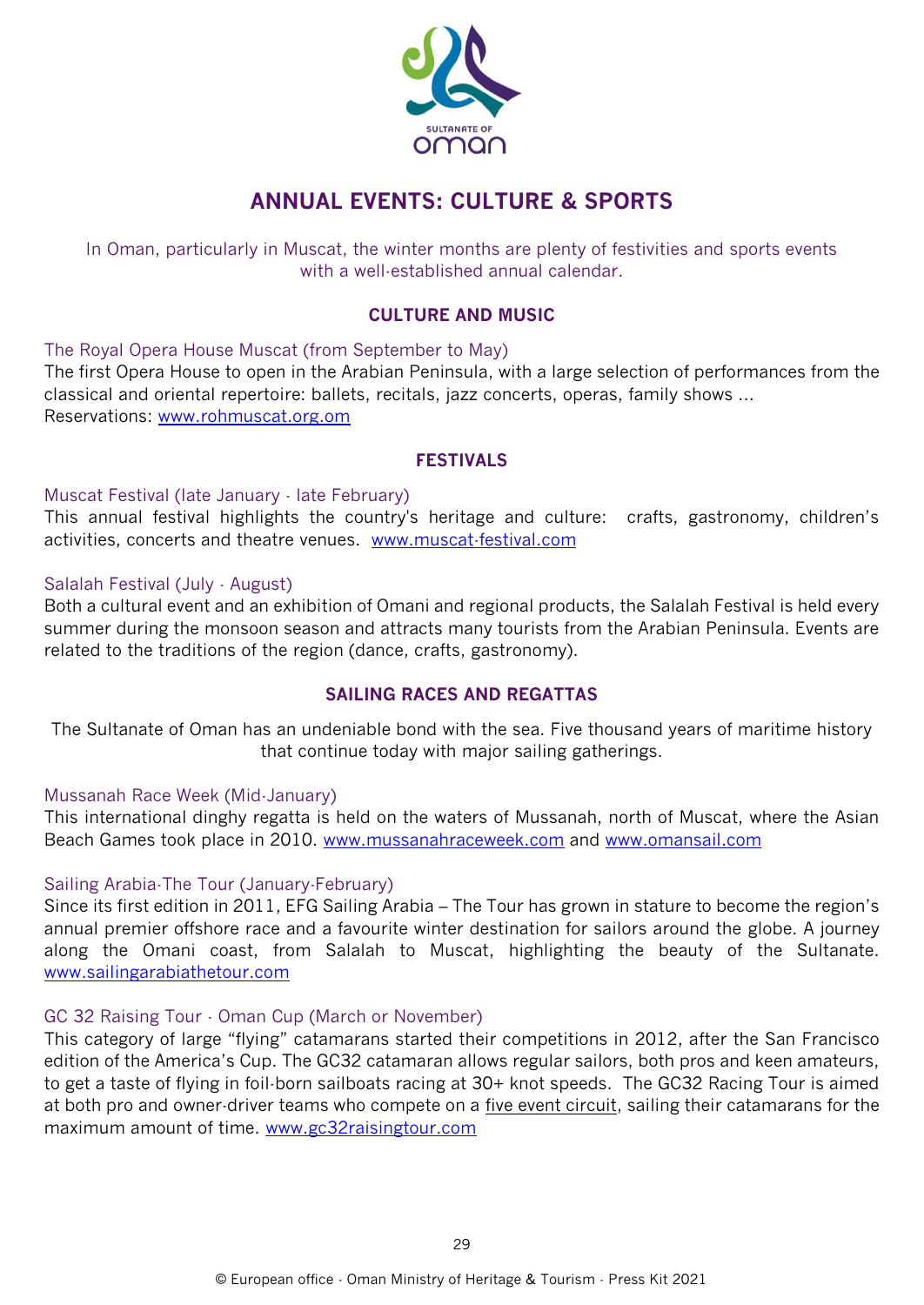

#### **CYCLING**

#### Tour of Oman (mid-February)

The worlds' most experienced cyclists speed along the coast and struggle up the mountains. Oman's varied and rich landscape offers glimmering opportunities for all-rounders, climbers and even sprinters to mount the podium. The cyclists reach up to 100 km/per hour downhill, an average 40-50 km/per hour on the flat and an average 28-30 km/per hour uphill. [www.en.tourofoman.om](http://www.en.tourofoman.om/)

#### BikingMan Oman (end of February)

This exploration race gathers cyclists from all over the world, in a maximum of 5 days, for more than 1000 km through the most spectacular Omani landscapes.<https://bikingman.com/en/>

#### Haute Route (early March)

The aim of this races is to allow amateur cyclists to face similar challenges than the professional riders. Three-day Haute Route events feature two classic stages and end with a Stage 3-time trial in the heart of the Hajar mountains. [www.hauteroute.org](http://www.hauteroute.org/)

#### **RUNNING**

#### Muscat Marathon (January)

A footrace which includes three tests to choose from: a marathon, a half-marathon or a 10 km race through the most beautiful streets of the capital. [www.muscatmarathon.om](http://www.muscatmarathon.om/)

#### Oman By UTMB (November / December)

Three different distances to choose from in this extraordinary footrace, 50 km, 100 km or 150 km, all on a very steep terrain in the heart of the Hajar mountains. A trail along the mountain ridges, through villages, palm groves, wadi and narrow gorges, featuring breath-taking landscapes. [www.omanbyutmb.com](http://www.omanbyutmb.com/)

#### Oman Desert Marathon (February)

A self-sufficient stage race in the Sharqiyah Sands desert where participants carry their belongings (sleeping bag and food) throughout the competition.

Four stages of 42 km, 35 km, 60 km, 28 km to discover the most remote and untouched sands and the highest dunes of the Oman Desert on the tracks of the ancient caravans. From the Oasis of Bidiyah to the Arabian Sea. Six stages and six different perspectives of one of the most beautiful deserts of the world: red, golden and white sands will give make this journey unique and always different, in a scenario that doesn't know the monotony. www.marathonoman.com

#### **THRIATLON**

#### Ironman 70.3 (February in Muscat, September in Salalah)

70.3 is the figure (in miles) of the total distance to be covered: actually, the 113 km in this triathlon include three events: a 1.9 km swim in the clear waters of Muscat, followed by a 90.1 km bike race going through the main Muscat points (Royal Opera House, Al Bustan Palace, Muttrah Gate…). The last stage is a 21.1 km footrace in the Omani capital. There is also a Salalah edition in Dhofar, the southern tip of the country. [www.ironman.com](http://www.ironman.com/)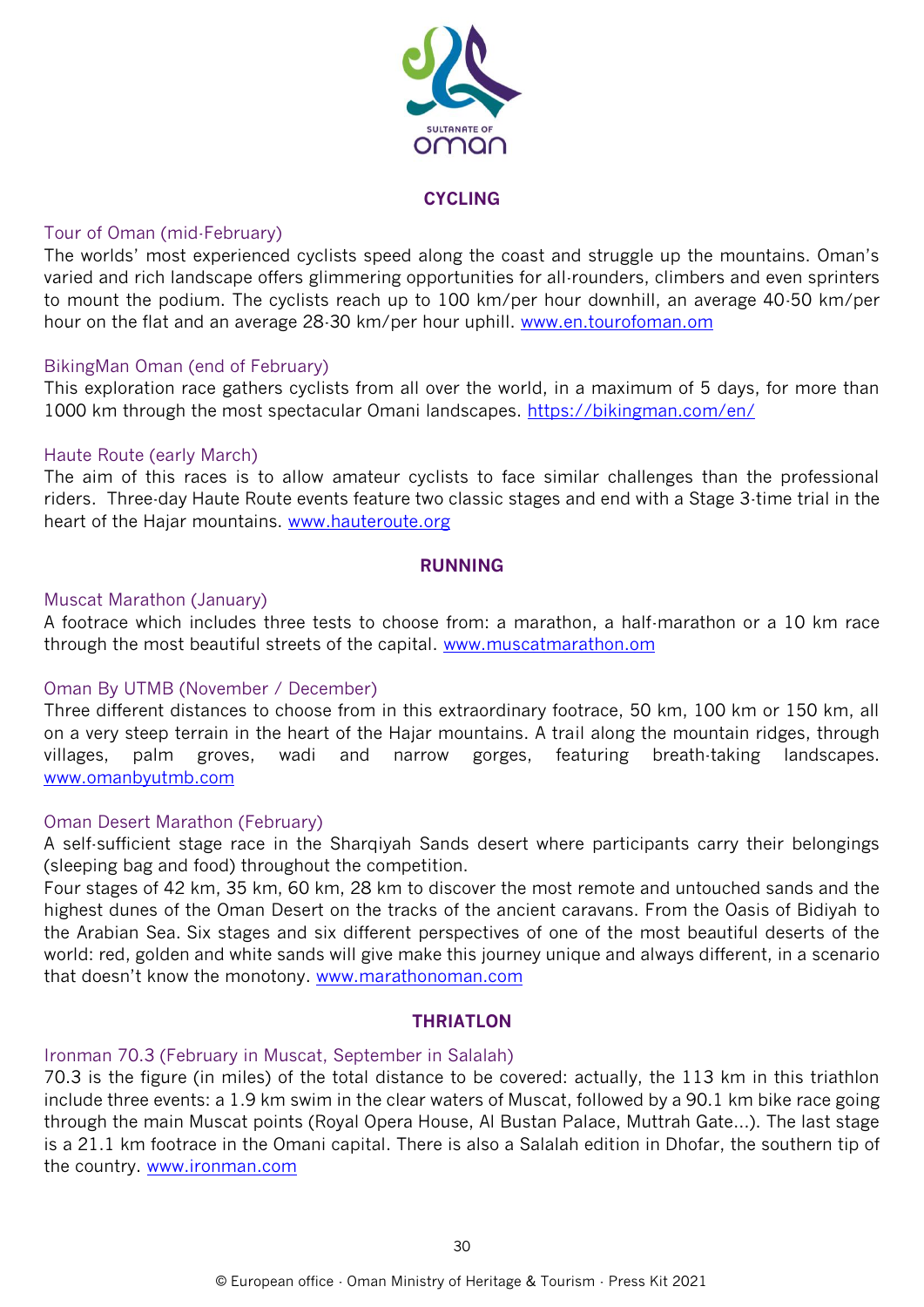

### **OUTDOOR & SPORTING ACTIVITIES**

#### A 3165 KM COASTLINE, TWO VAST SAND DESERTS, TWO HIGH MOUNTAIN MASSIFS AND MORE THAN 60 WADIS: THE SULTANATE OF OMAN IS A DREAM DESTINATION FOR THE ACTIVE OUTDOOR'S LOVERS.

#### **ABSEILING**

Several mountain sites are equipped for abseiling, especially in Jabal Shams (a 180 m descent), or combined with other activities (canyoning, speleology). This activity must be supervised by instructors. www.holiday-in-oman.com

#### **CANYONING**

To name just one of the many spots, Wadi Bani Awf, the Snake Canyon's narrow gorge (Wadi Bimmah) reserves a very sporty canyoning route of 3 to 4 hours for the initiated. In some easy-to-access gorges, canyoning is similar to water-hiking (in Wadi Dayqah and Wadi Bani Khalid).

#### **CLIMBING AND VIA FERRATA**

With over 160 sites listed, Oman is a renowned destination for climbing enthusiasts. The most requested site is the Jabal Misht (Western Hajar), its 1,000 metre cliffs are aimed only for the very experienced. Other sites are more accessible and equipped with a via ferrata or climbing wall: the Grand Canyon (Jabal Shams), in Jabal Akhdar and the Snake Canyon (Wadi Bani Awf), the latter being currently closed for renovation.

#### **DIVING**

The abundance of fish and a preserved seabed make Oman a very popular destination for divers. During winter, the concentration of phytoplankton limits visibility, which becomes optimal between April and December, between 10 and 30 meters. The water temperature varies between 30 ° C in summer and 20 °- 25 ° C during the winter months, which may require a 5 mm wet suit.

#### IN MUSCAT AND THE DAYMANIYAT ISLANDS

Muscat has a dozen diving clubs that offer day trips. About twenty dive sites are easily accessible by boat (5 to 90 minutes) from Muscat: Fahal Island Cave, Bandar Al Khayran Bay and the Al-Munassir shipwreck sunk 30 meters deep (many seahorses) are among the favourites. Practicable all year round, its waters host 85 varieties of coral, beautiful coral tables, and 900 species of fish, from the smallest to the majestic whale shark. Visibility is between 10 and 15 meters and, due to the lack of current, the dives are perfect for beginners.

A little further north, the uninhabited islets of the Daymaniyat Nature Reserve are home to some of the most beautiful diving sites in the country. With a maximum depth of 25 to 30 meters, the area offers a unique diversity of hard corals (deer coral, lettuce coral and many acropora coral tables) and promises unexpected encounters: eagle rays, manta rays (in summer), dolphins, lemon sharks, black tip sharks, whales (February-September).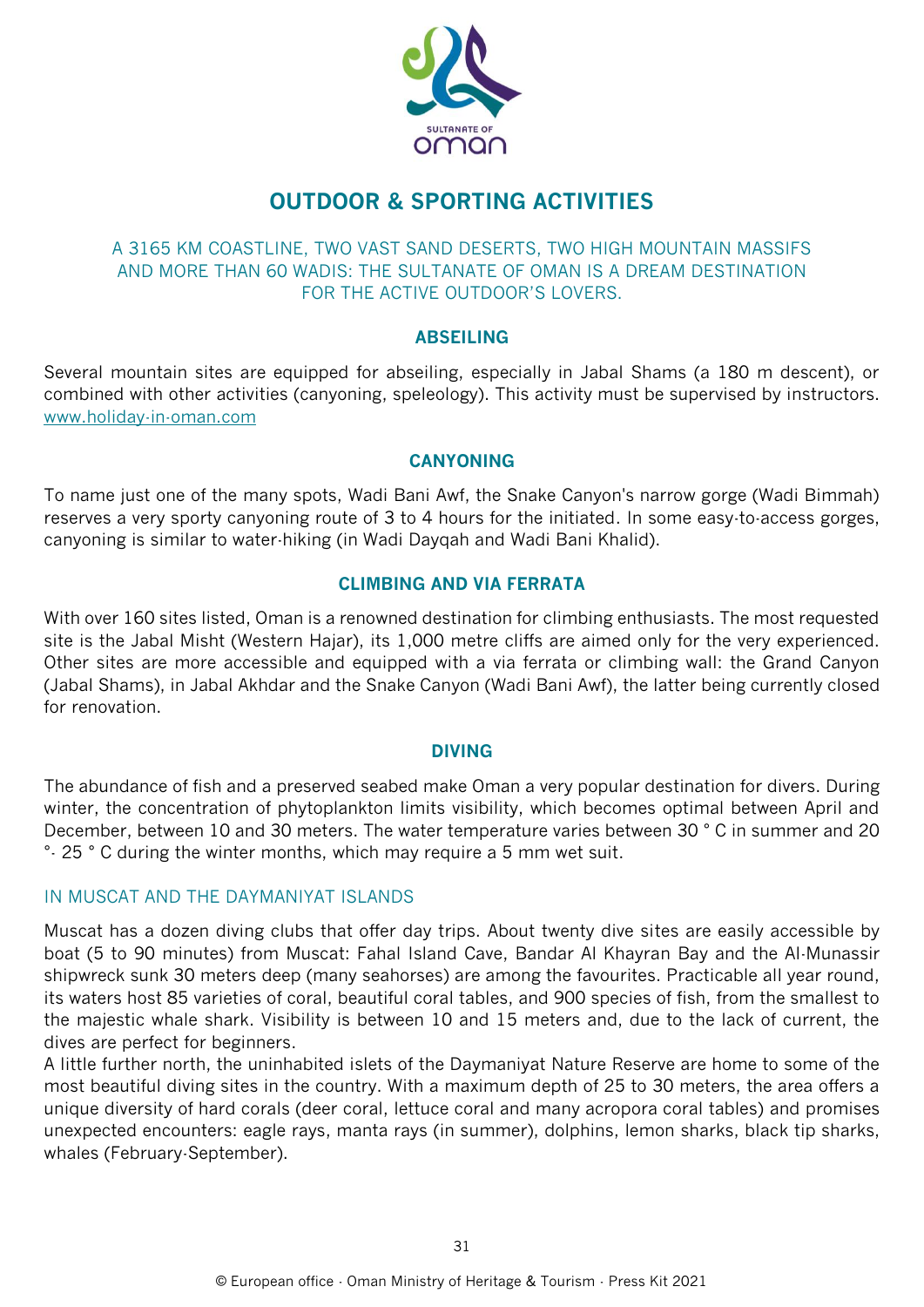

#### IN THE MUSANDAM PENINSULA

With its drop offs and sheltered bays, Musandam is a renowned spot, especially for itinerant diving cruises. Sites in the region are intact and numerous, with ocean currents activity and massive rock formations, carpeted with soft corals and superb tables of acropora, the reef stony corals. Very varied, the sea fauna is notably made up of dolphins, whales (February), seahorses, nudibranchs, black tip sharks, parrotfish, angel fish and clownfish. Diving clubs are installed in Khasab and Dibba.

#### IN THE DHOFAR

Still little explored, the Dhofar dive sites are accessible by 4-wheel drive or speed boat. Due to the summer monsoon, scuba diving is only practiced from October to April. There are different species of rays, parrotfish, angel fish, batfish, turtles, sepia, octopuses, moray eels, as well as a wide variety of nudibranchs and soft and hard corals. From October to December, the monsoon leaves an astonishing ephemeral underwater forest of giant algae. Several diving centres are installed in Mirbat and Salalah. From November to April, diving cruises are also organized in the Hallaniyat Islands to discover pelagic fish.

*Full details of diving clubs and cruises at: [www.experienceoman.om](http://www.experienceoman.om/)*

#### **GOLF**

Since October 2012, Muscat boasts four 18-hole courses offering breath-taking panoramas, beautiful routes and optimal practice conditions from October to April. Also, several hotels offer "Stay & Golf" packages or just weekly golf packages.

Opened in 1969, the **Ras Al Hamra Golf Club** is the oldest golf course in Muscat on a course of Sand. Recently, it has been redesigned by Graham Marsh Golf Design teams to become an 18-hole course on grass. It is also the first fully lit golf course in the country. [www.rasalhamragolfclub.com](http://www.rasalhamragolfclub.com/)

A former golf course on sand, the **Ghala Valley Golf Course** is now an 18-hole green. Players enjoy the unique setting of the wadi whose course follows the natural contours. [www.ghalagolf.com](http://www.ghalagolf.com/)

**Muscat Hills Golf & Country Club** (2009) has equipped its Golf Academy with the most advanced technologies in learning and analysis of his software-assisted game technique. [www.muscathillsgolf.com](http://www.muscathillsgolf.com/)

Designed by Greg Norman by the ocean, **Almouj Golf** keeps its promises high standards and fun. It also has an illuminated 9-hole Par 3 course that allows you to play in the evening. [www.almoujgolf.com](http://www.almoujgolf.com/)

In April 2017, a 9-hole golf course opened in **Jebal Sifah**. Designed by Peter Harradine, this course between natural wadis and strategic bunkers, challenges the most experienced golfers while remaining accessible for beginners. [www.jebelsifah.com/golf](http://www.jebelsifah.com/golf)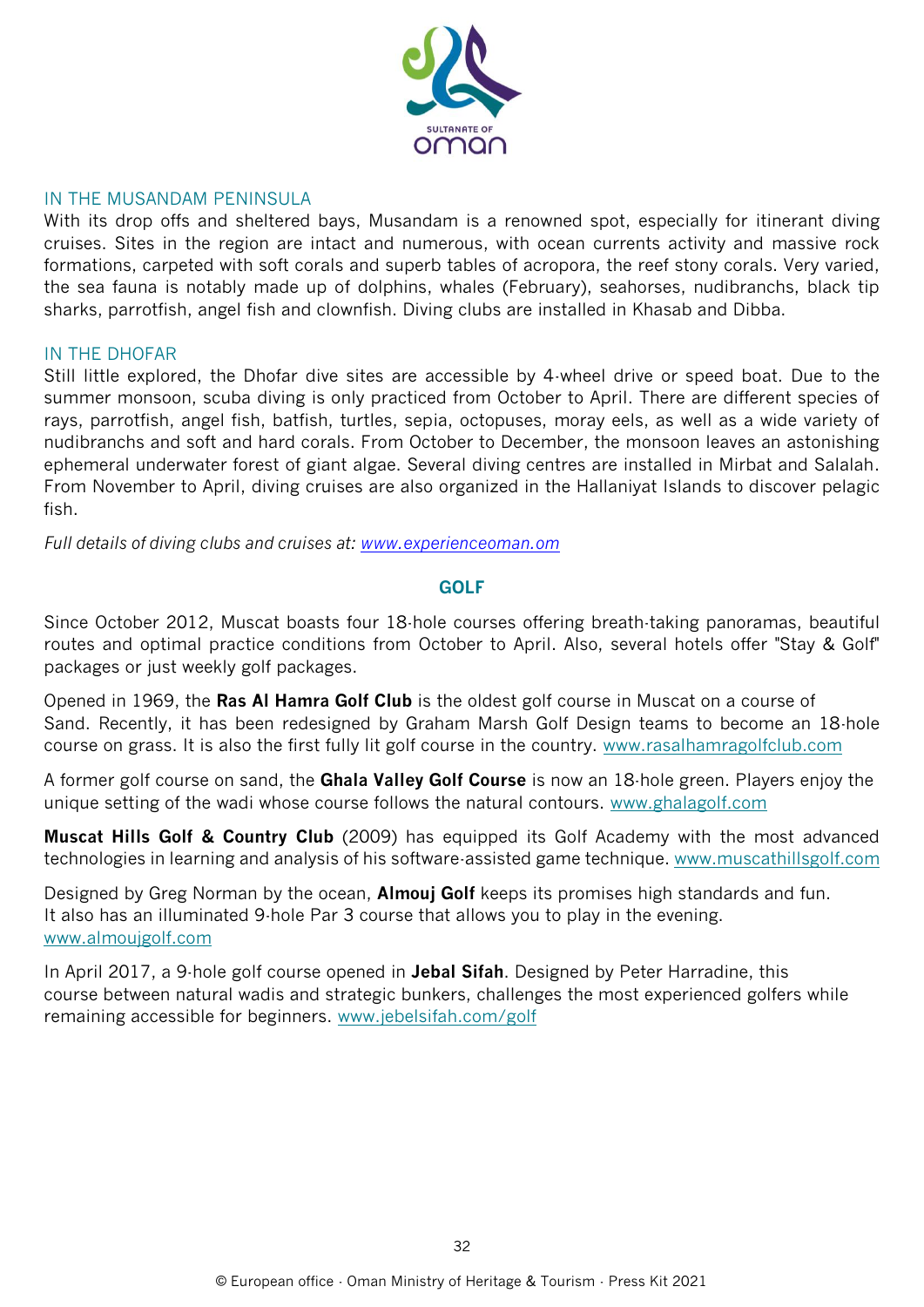

#### **HIKING**

In the mountains, in the desert or along the coastline, hiking is a regular, popular activity in the Sultanate and global tour operators specialized in hiking and trekking propose their tours from October to April. True backbone of the country, the imposing chain of the Hajar mountains offers a majestic setting of high mountains and over a hundred kilometres of marked trails. Between Jabal Akhdar (green mountain) and Jabal Shams, the highest point in the country (3075 m), terraced crops and palm groves green areas show great contrast with the mineral universe of the massif. And everywhere, the emerald green water of the wadis invites the visitors to a refreshing stop. Get to know the Bedouin traditions by crossing villages, palm groves, canyons, wadis or even on camel rides in the ochre dunes. Most itineraries can be done during the day (they are not looped) but it is technically possible to do a grand foot tour of the Western Hajar in about ten days, between the Jabal Shams and the Jabal Akhdar. Hiking trails are also present in the Dhofar and the Musandam Peninsula. Full contact details of specialized tour operators at: www.experienceoman.om

#### **HORSEBACK RIDING**

Oman is famous for the Arabian Thoroughbreds and renowned for its royal cavalry. Galloping on the Omani beaches, trotting in the sand dunes, walking in the wadis ... the Sultanate is one of the world's largest riding arena. Tour operators, agencies and equestrian centres organize horse treks with an instructor.

#### **KITESURF**

Oman has become an institution for board water sports, as it offers exceptional wind conditions from May to September. There are two kitesurf centres affiliated with the VDWS Water Sport Association: in Mussanah (Millennium Resort) 70 km north of Muscat, suitable for beginners from October to April, and on Masirah Island (5 hours' drive from Muscat) from May to September. One-off trips can also be organized from Sur as well as in the Dhofar. [www.kiteboarding-oman.com](http://www.kiteboarding-oman.com/)

#### **MOUNTAIN BIKE**

With its large unspoiled spaces, its high mountains suitable for mountain biking and its ideal climate in winter, the Sultanate of Oman is a fantastic destination for cycle tourism and mountain bike activities. From The View hotel near the Jabal Shams, there are 8 mountain bike trails supervised by professional monitors, to discover the Hajar massif and its traditional villages. These programs are available in three different levels of practice: from the 21 km uneven route in the middle of palm groves, to a sporty mountain-bike at an altitude of 2000 meters around the Jabal Shams. www.bikeandhikeoman.com

#### **SAILING**

Oman Sail, the official sailing structure of the Sultanate of Oman, manages four sailing schools in Muscat (Marina Bandar Rowdha and The Wave-Muscat complex) and in its region (in Mussanah) as well as in Sur, where visitors can follow training or hire equipment for the day. Through its charter company, Oman Sail also offers sailboat and catamaran cruises with skipper to discover the uninhabited islets of the Daymaniyat and the splendid bay of Bandar Al Khayran. A la carte itineraries are proposed from one to seven nights.

[www.omansail.com](http://www.omansail.com/) - [www.seaoman.com](http://www.seaoman.com/)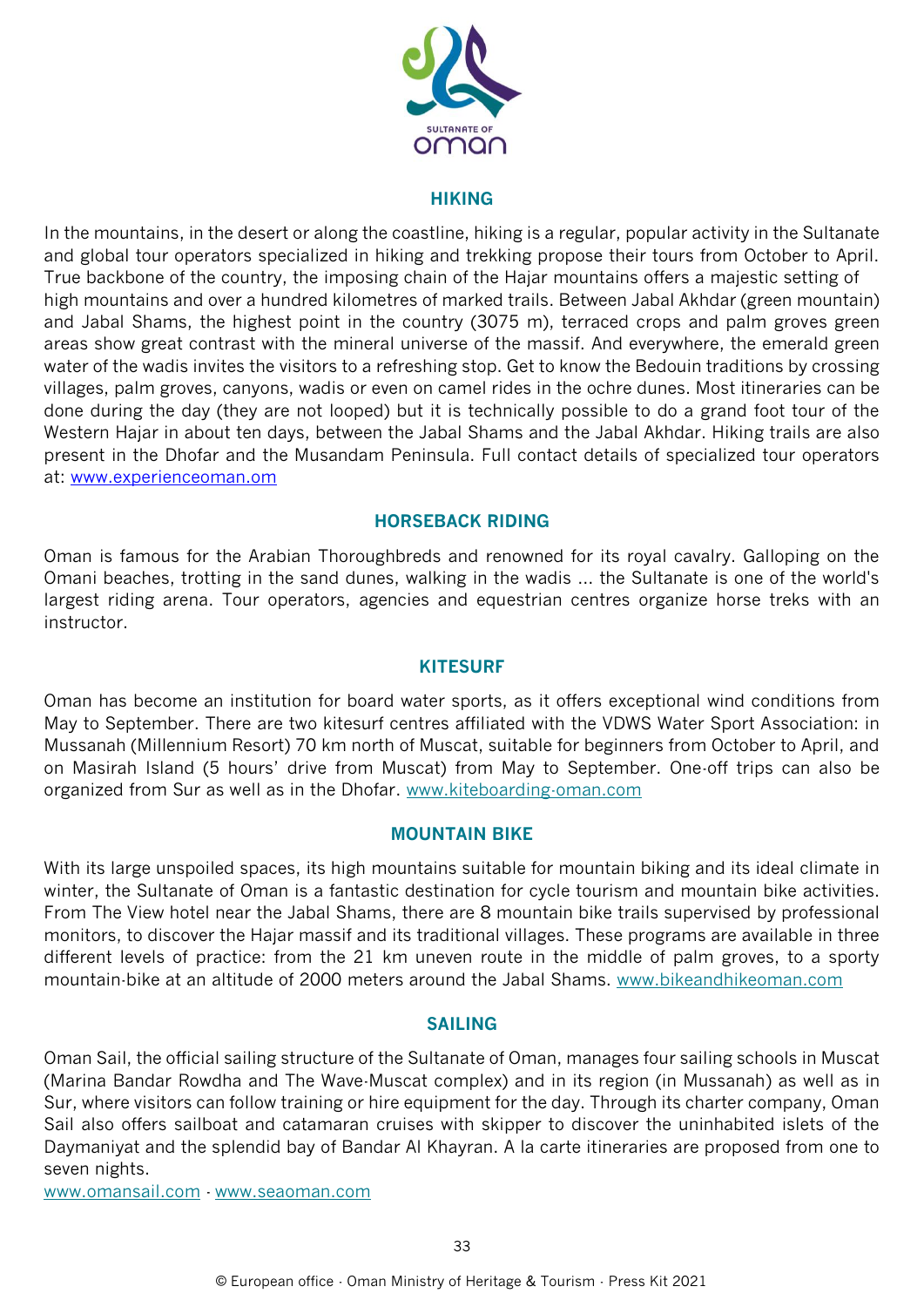

#### **SEA KAYAK**

The Musandam fjords are a dream setting for sea kayaking tours in coves and beaches accessible only by sea. Each winter, several tour operators offer itineraries combining sea kayaking and hiking. In the program: bivouacs on wild beaches, plus swimming with green turtles and dolphins. Natural bays located south of Muscat are also ideal for kayaking, often directly from the beach resorts.

#### **SEA TOURS**

Sea tours departing from Muscat are not to be missed, just for a few hours or on an overnight excursion including camping on a deserted beach. Various operators and offers: dolphin watching, Muscat discovery from the sea (Muttrah, Old Muscat and the Sultan's palace, the surrounding fishing villages), combined with snorkelling in Bandar Al Khayran bay and even a dinner cruise. The choice of boats is varied: traditional wooden boat (dhow), catamaran, a more luxurious yacht with cabins or a speed boat. In the Musandam governorate where mountains meet the sea, a boat trip from the ports of Khasab and Dibba is the best way to discover the breath-taking panorama of the Arabian Fjords. In the programs: drop-off on the islands, coasting along the cliffs, dolphin watching, swimming and snorkelling. From October to May, when the sea is calm, the city of Salalah (the Dhofar region) is also a starting point for dolphin watching tours.

#### **SPELEOLOGY**

The Hajar massif is home to huge networks of underground cavities, including Majlis Al Jinn, the second largest cave in the world. Some easier-to-access caves (Muqal Cave) can be explored as part of a canyoning route. However, most of the caves in the Selma Plateau require solid training and professional supervision.

#### **SPORTS FISHING**

Fish is a main resource in the Omani waters of the Arabian Sea. Along the shoreline, medium to large game fish is aplenty, while the big game and pelagic fauna (tunas, swordfish, groupers and snappers) can be found offshore. Although practicable all year round in Musandam and around Muscat, for the recreational angler the best of the fishing season goes from October to May. In the Dhofar, the Hallaniyat islands host an impressive population of ignobilis jacks (30 to 40 kg), but also of king mackerels, beaks, black tip jacks, yellowfin tuna, dolphin fish, amberjacks, among others.

#### **WILD CAMPING**

Except for the desert camps, the Sultanate has very few equipped structures, which makes it a dream destination for wild camping enthusiasts in exceptional landscapes. The country's legislation does not impose any restriction in the matter and you can pitch your tent wherever you want (wadi, mountain, beach, desert, etc.) provided the basic rules of decency towards the population are respected. The ideal season goes from October to April, but even in summer, in the Omani peaks such as the Saiq Plateau, the Salma Plateau and Jabal Shams temperatures remain pleasant. Those visitors considering this option should get the Oman Off-Road guide which indicates safe and comfortable camping sites (watch out for flash floods in the wadis). In Muscat, some incoming agencies rent camping equipment (tent, sleeping bag, table, stove).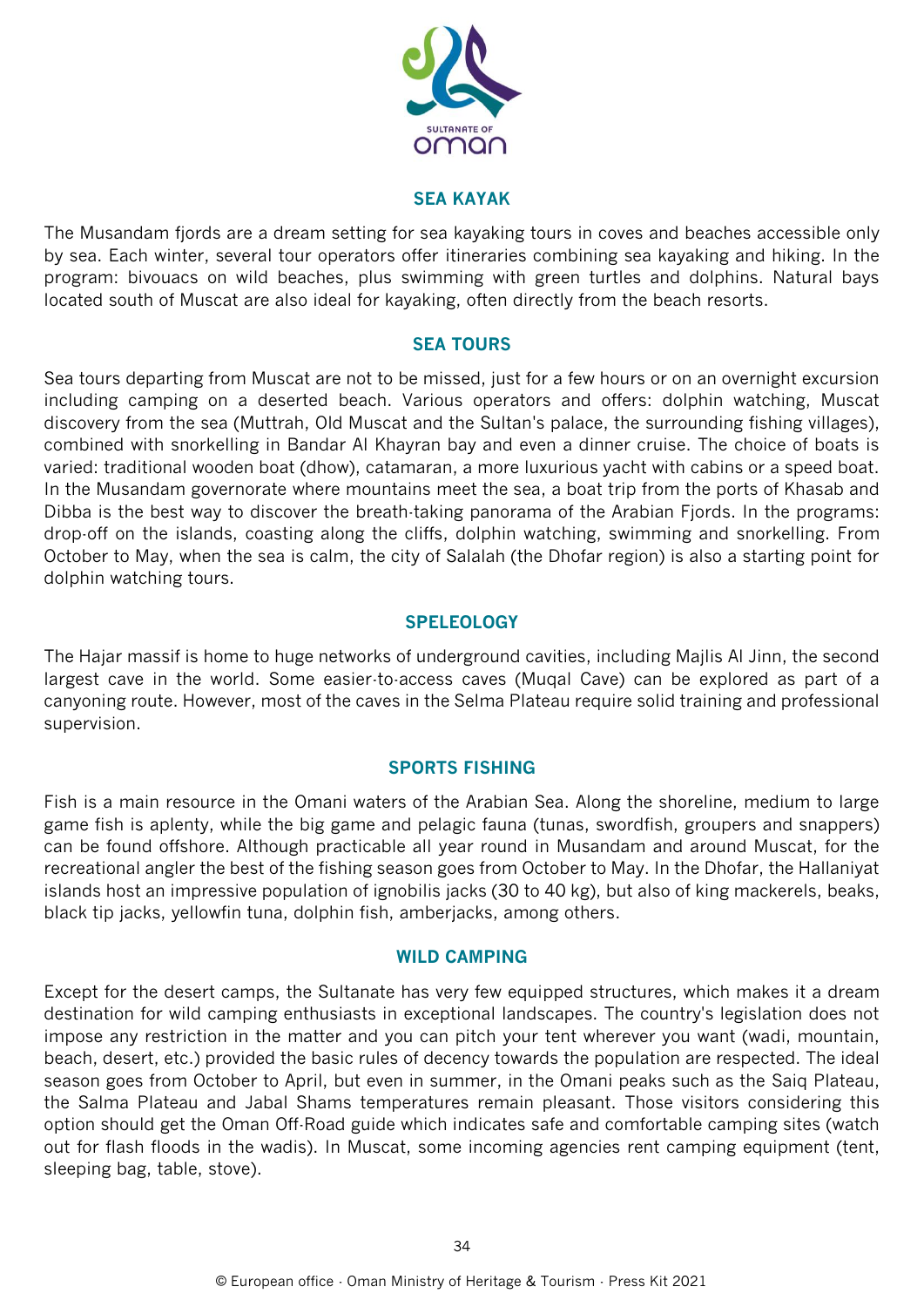

### **ACCOMMODATION. EATING OUT. NIGHTLIFE**

Find the complete hotel listings at [www.experienceoman.om](http://www.experienceoman.om/)

#### **HOTELS IN MUSCAT AND AROUND**

#### **Accommodation in or around Muscat: 5-star hotels \*\*\*\*\***

• **Al Bustan Palace - A Ritz Carlton Hotel**. This mythical palace with its typical Arab decoration stands in a dream-like bay, between sea and mountain, on the edge of a huge private beach. Its bathing facilities (lagoon pool, sports activities), its gardens and its choice of gourmet restaurants make it an exceptional address for a stay. Reopened in early 2019 after major renovations, it has 250 luxurious rooms and a monumental atrium lined with carved wood and precious materials. Also equipped with a magnificent Six Senses Spa in traditional Omani decoration, a 3000 m² space dedicated to well-being. Reservations +968 24 79 96 66 and [www.albustanpalace.com](http://www.albustanpalace.com/)

• **Grand Millennium Muscat**. 18 minutes away from the international airport and only 5 minutes from the beach, in the heart of the business district and near the Muscat Grand Mall. It has 296 rooms and 40 luxury apartments in contemporary decor, 5 restaurants including one specialized in seafood, swimming pools, spa and tennis court on the roof.

Reservations +968 22 34 22 22 and [www.millenniumhotels.com/en/muscat/grand-millennium-muscat](http://www.millenniumhotels.com/en/muscat/grand-millennium-muscat)

• **Hormuz Grand Hotel**. Opened in September 2014, Hormuz Grand Hotel combines elegance, comfort and an ideal location, close to Muscat Airport. Modern and warm design, this 230-room hotel suits both leisure and business customers.

Reservations +968 24 35 05 00 and www.quorvuscollection.com/hormuz-grand-hotel

• **JW Marriott Muscat**. Opened in February 2020, has 304 rooms. It's the first JW Marriott hotel in the Sultanate and the second hotel in the district of the Oman Convention & Exhibition Center (OCEC) in Madinat Al Irfan. JW Marriott Muscat is the latest acquisition of the OMRAN group which aims to boost the MICE offer in the Sultanate with 5 \* installations and plays a vital role in attracting business and leisure travellers to Oman.

Reservations +968 24 92 00 00 and [www.marriott.com/hotels/travel/mctmj-jw-marriott-muscat](http://www.marriott.com/hotels/travel/mctmj-jw-marriott-muscat)

• **Kempinski Hotel Muscat**. Located 10 minutes from Muscat International Airport and a stone's throw away from the Al Mouj marina offering a wide range of leisure activities, the Kempinski Hotel, opened in April 2018, extends over 2 km of beach, it has 310 rooms, 3 swimming pools, one for children, 10 restaurants to suit everyone's taste, a kids club and 12 meeting rooms. Golf lovers can indulge in the adjoining world-famous course, the Al Mouj Golf Club, designed by Greg Norman. Reservations +968 24 98 50 00 and [www.kempinski.com](http://www.kempinski.com/)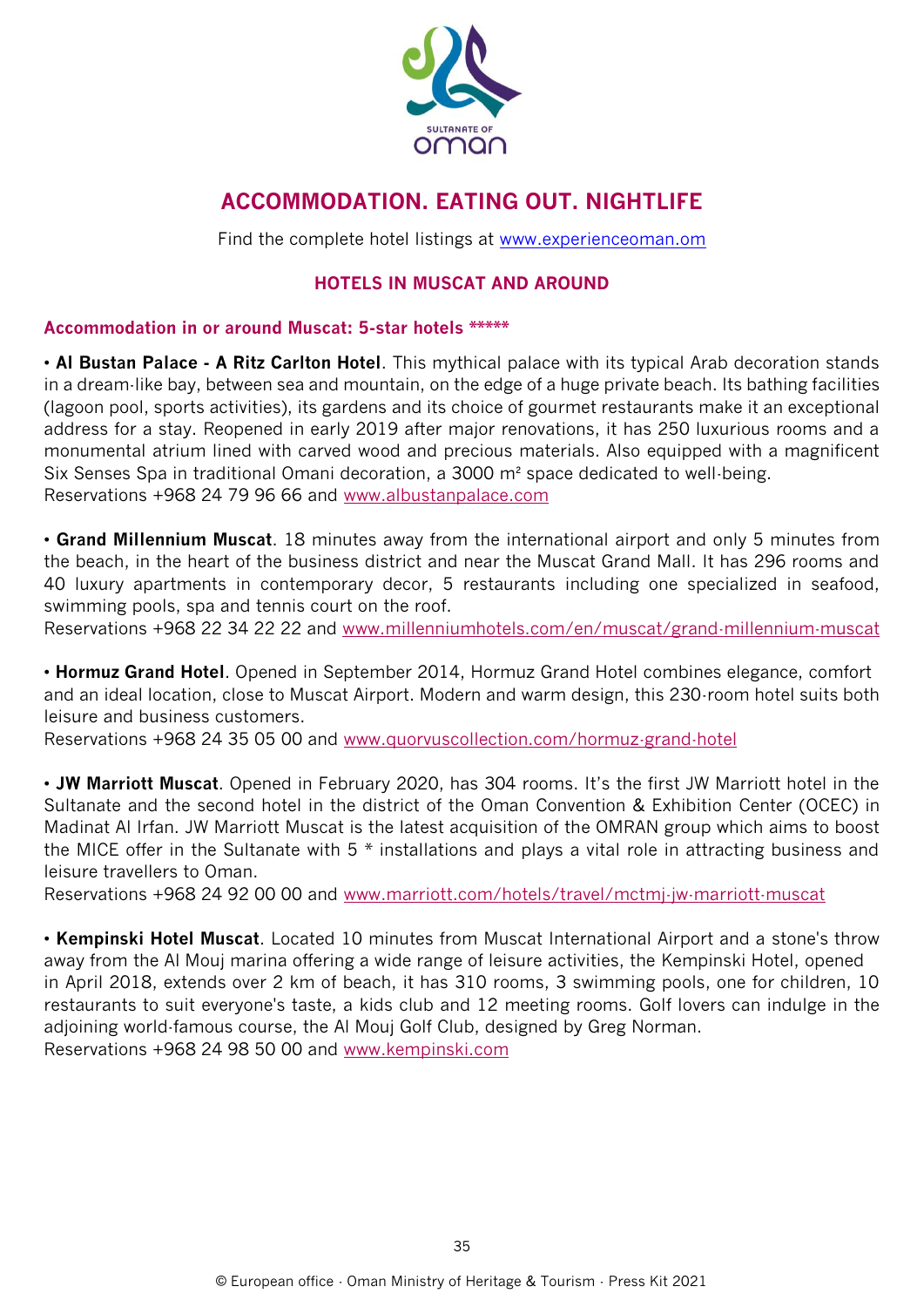

• **Shangri-La Barr Al Jissah Resort & Spa & Shangri-La Al Husn Resort & Spa**. Facing the crystal-clear waters of the Gulf of Oman, the **Shangri-La Barr Al Jissah Resort & Spa** is a true Resort composed of two hotels, **Al Waha and Al Bandar**. The 460 rooms and suites face the Arabian Sea, with 500 meters of virgin coast. The coast and temperate waters are ideal for practicing all types of water sports: diving, deep sea fishing, excursions to see dolphins and whales. Activities can be booked at the hotel's diving centre and marina. Perched on the top of the cliff overlooking the Gulf of Oman, the 180 luxury rooms at **Shangri-La Al Husn Resort & Spa** has established high luxury standards in Muscat. It has welcomed the most demanding travellers for more than a decade, inspired by the historic architecture of the Omani forts. Reservations +968 24 77 66 66 and [www.shangri-la.com/shangrila/city/muscat](http://www.shangri-la.com/shangrila/city/muscat)

• **The Chedi**. In this chic designer luxury hotel, everything is thought for the rest of body and mind: the minimalist Zen decor of the rooms - some of which are in villas scattered around the luscious gardenand its Spa, among the most famous ones in Muscat. Completely redone, the space dedicated to wellbeing has eight treatment suites. Voluntarily discreet, the leisure facilities include three swimming pools - one of which is 103 meters long, the longest in the Middle East -, two tennis courts, a fitness room and a library. The Chedi has its own private beach. Reservations +968 24 52 44 00 and [www.ghmhotels.com](http://www.ghmhotels.com/)

#### **Along the public beach of Al Qurm, other luxury hotels compete for the favours of visitors:**

• **Crowne Plaza Muscat**. Overlooking Al Qurm Beach from a rocky promontory, this 4-star hotel offers unrivalled view of the city from its sea view rooms and the terrace of its restaurants. A beautiful swimming pool and a small private beach at the foot of the cliff also make it a very pleasant address for a stay in Muscat. Reservations +968 24 66 06 60 and [www.crowneplaza.com](http://www.crowneplaza.com/)

• **Grand Hyatt Muscat**. Right on the seafront (undeveloped public beach), this 5-star is ideally located to enjoy the family animation on the beach of Al Qurm and to walk to the coffee shops. The quality of the equipment, its beautiful swimming pool and its solarium area make it an address of choice for a seaside break or an exploratory stay combining relax and excursions. Reservations +968 24 64 12 34 and [https://muscat.grand.hyatt.com](https://muscat.grand.hyatt.com/)

• **InterContinental Muscat**. Located in front of Qurum public beach, in the district of the Embassies, this 5-star hotel has 258 rooms and suites, of which 180 with sea views. Large garden with 2 swimming pools, 6 tennis courts, fitness room. Six restaurants with different sorts of international cuisine. Reservations +968 24 68 00 00 and [www.intercontinental.com](http://www.intercontinental.com/)

• **W Muscat**. Located on the seafront of Shatti Al Qurum, 20 minutes from Muscat Airport and 15 minutes from the old town, this 5-star hotel opened in August 2019, is connected to the Royal Opera House by a footbridge. 279 luxurious rooms and suites where the Omani heritage blends with contemporary design. 7 bars and restaurants, 2 outdoor swimming pools, one on the roof, an AWAY® spa, a gym and tennis courts. Reservations +968 22 12 00 00 and [www.marriott.com/hotels/travel/mctwh-w-muscat](http://www.marriott.com/hotels/travel/mctwh-w-muscat)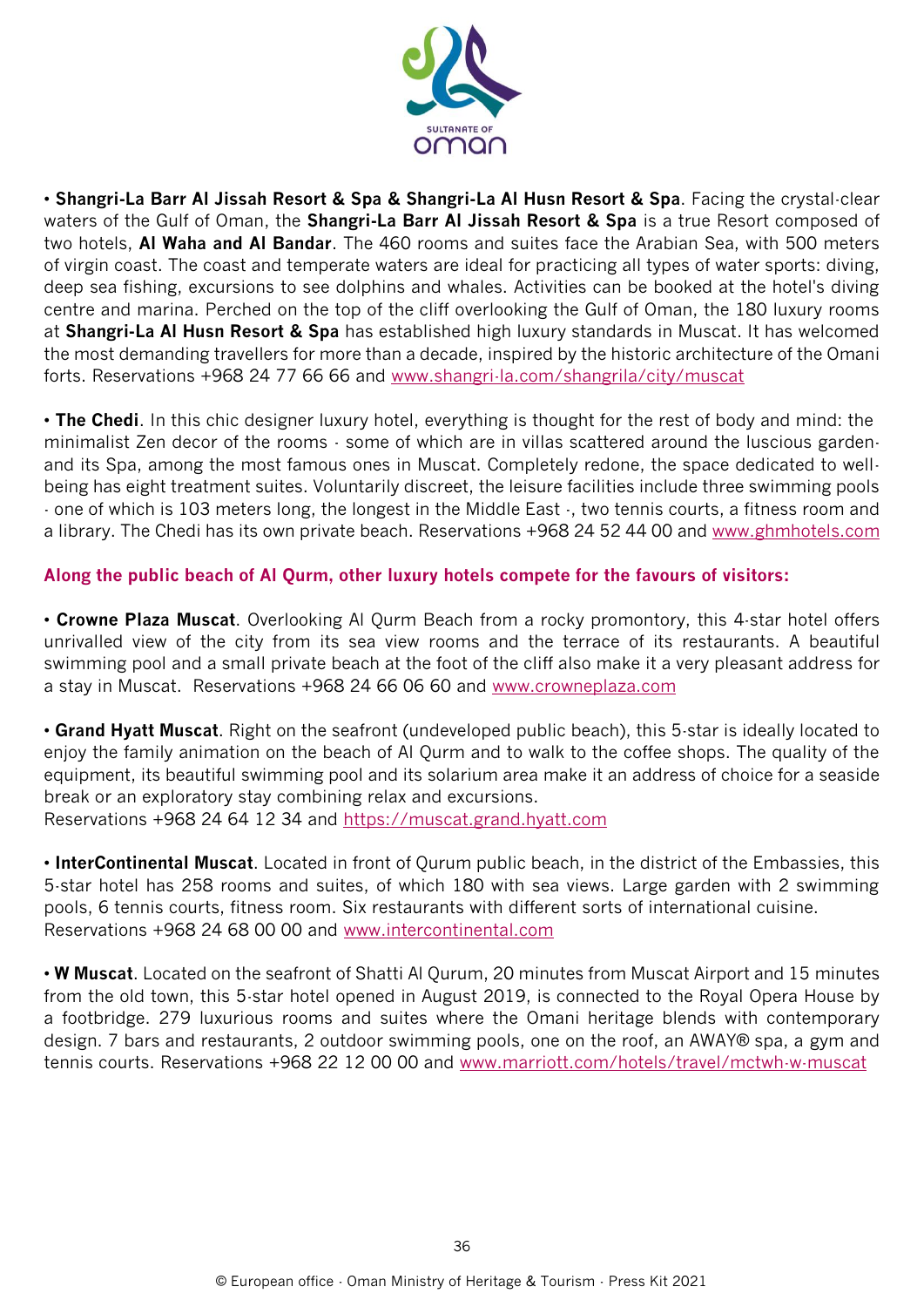

#### **Accommodation in Muscat and around: 4 \* hotels and camps**

• **Best Western Premier Hotel Muscat**. In the heart of the Al Khuwair shopping district, not far from the embassies and ministries, this hotel is ideally located just 15 minutes from the international airport and 5 minutes away from the Royal Opera House and the Great Mosque. Reservations +968 22 03 33 33 and [www.bwpmuscat.com](http://www.bwpmuscat.com/)

• **Centara Muscat**. Located in Al Ghala, one of the capital's business centres, this hotel is only a 15 minute drive from the airport and provides easy access to must-see Muscat sites including the Sultan Qaboos Grand Mosque, the Royal Opera House Muscat, and the Oman Convention & Exhibition Center, as well as Muscat Hills Golf & Country Club and Almouj Golf. The hotel has 152 rooms and offers a spa, a fitness centre, a swimming pool and a pool for children both located on a panoramic terrace as well as event spaces. Reservations +968 24 23 66 00 and [www.centarahotelsresorts.com/fr/centara/cmo](http://www.centarahotelsresorts.com/fr/centara/cmo)

• **Crowne Plaza Muscat Oman Convention & Exhibition center**. Located 5 km from Seeb International Airport, the hotel has 296 rooms and suites, restaurants and a sublime outdoor swimming pool, various activities such as golf and scuba diving from the hotel are offered there. A car-rental service has a booth in the hotel. Reservations +968 2425 20 00 and [www.crowneplaza.com](http://www.crowneplaza.com/)

• **Dunes by Al Nahda**. Located inland, about 1h15 from downtown Muscat. It has 30 luxury rooms and tents; many traditional and original activities are offered to guests, from camel rides to slides on the dunes, golf, sand surfing or stargazing with a guide. A small spa offers, among other things, sand therapy treatments, for a relaxing experience. Reservations +968 97 23 57 00 and [www.dunesbyalnahda.com](http://www.dunesbyalnahda.com/)

• **Millennium Resort Mussanah**. By the sea, opposite a marina, a 45-minute drive from Muscat Airport, this hotel offers spacious rooms and fully furnished apartments. Also 4 restaurants, bars, 4 swimming pools, tennis courts, Spa, meeting rooms and beach nearby. Guests can also use the facilities of the sailing school and Oman Sail dive center located in the marina. Reservations +968 26 87 15 55 and [www.millenniumhotels.com/fr/mussanah/millennium-resort-mussanah](http://www.millenniumhotels.com/fr/mussanah/millennium-resort-mussanah)

• **Mysk Al Mouj by Shaza Hotel**. Located in the Al Mouj district and close to the airport, it has 195 rooms, a marina, an Italian restaurant, a rooftop swimming pool and a fitness room plus several meeting rooms. Reservations +968 24 27 44 00 and [www.myskhotels.com/en/hotels/almoujmuscat/](http://www.myskhotels.com/en/hotels/almoujmuscat/)

• **Muscat Hills Resort**. On the beach in a private bay east of Muscat, the Muscat Hills Resort is an original accommodation of 35 bungalows in local barasti style and has a PADI diving centre. The restaurant "Le Club" offers international and ethnic cuisine, barbecues and the beach bar serves delicious cocktails. Reservations +968 24 85 30 00 and [www.muscathillsresort.com](http://www.muscathillsresort.com/)

• **Park Inn by Radisson Muscat**. This hotel offers spacious and comfortable rooms, a 24-hour restaurant, and a grill. The swimming pool is located on a roof terrace of a swimming pool and a bar, where local DJs perform during the weekend. On site: fitness centre, sauna and hammam, conference room, parking and 24-hour room service.

Reservations +968 24 50 78 88 and [www.parkinn.com/hotel-muscat](http://www.parkinn.com/hotel-muscat)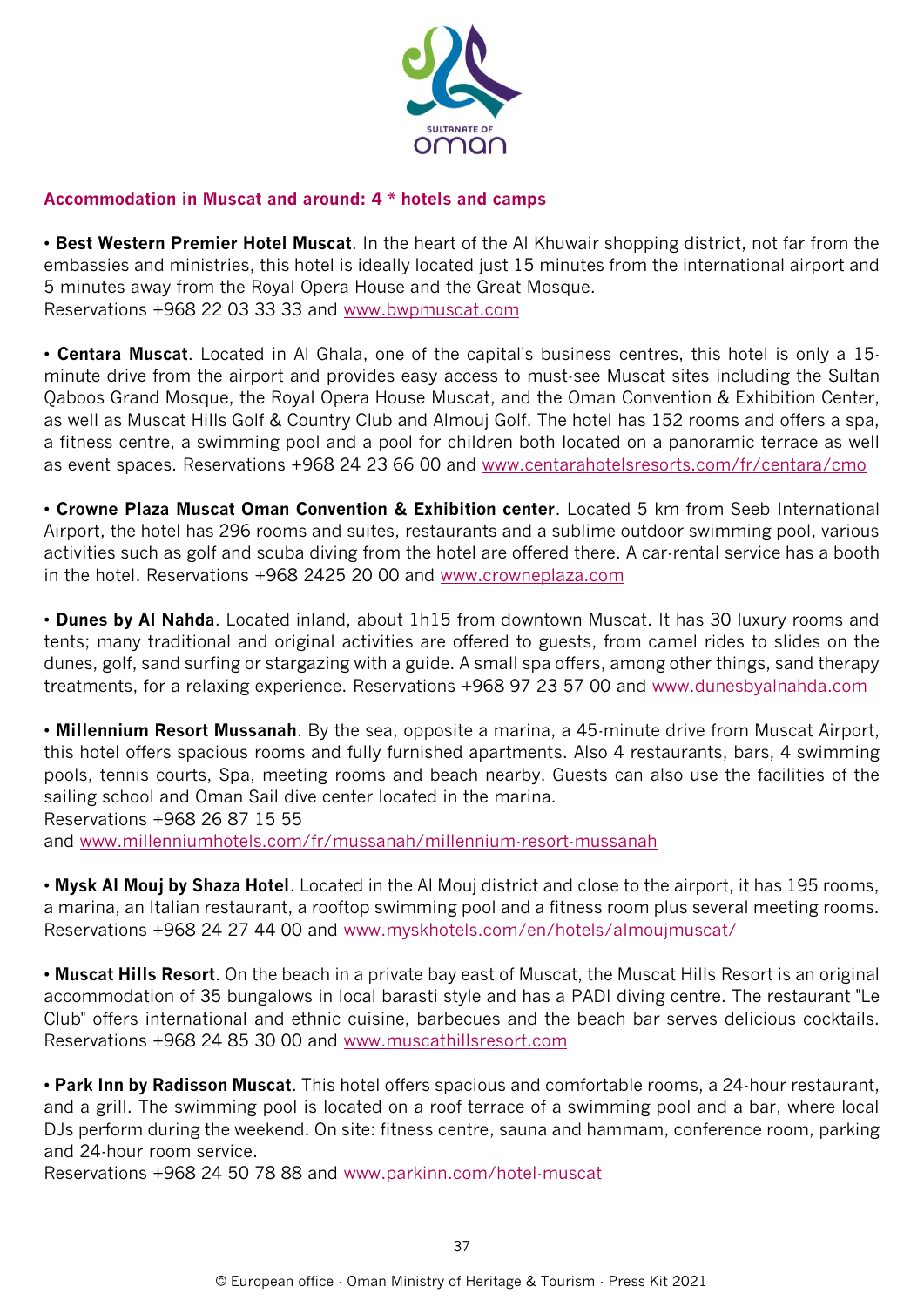

• **Sifawy Boutique Hotel**. In the new Jebel Sifah marina, this hotel located 40 km south of Muscat stands in the proximity of a very beautiful beach easily accessible on foot (beach restaurant). Its 55 rooms, including 26 suites, are elegantly decorated and have private balconies. Reservations +968 9400 40 69 and [www.sifawyhotel.com](http://www.sifawyhotel.com/)

• **Swiss BelInn Muscat**. This hotel enjoys an exceptional location just 10 minutes from the airport, the Sultan Qaboos Grand Mosque and the Convention and Exhibition Center of Oman (OCEC) Azaiba Beach is just 4 minutes from the hotel while the golf course Al Mouj is only 5 minutes away. The Swiss-BelInn Muscat is a contemporary 3-star hotel with 128 well-appointed rooms. Its trendy and comfortable interiors as well as cutting-edge technology (4K TV, free Wi-Fi, etc.) provide all the essentials for a new generation of travellers. It has a 32m² conference room and on-site catering providing everything necessary for efficient and successful meetings.

Reservations +968 24 90 88 00 and [www.swiss-belhotel.com/en-gb/swiss-belinn-muscat](http://www.swiss-belhotel.com/en-gb/swiss-belinn-muscat)

### **EATING OUT**

#### **GASTRONOMY**

*Shuwa* means grilled meat in Arabic. It's a favourite dish often cooked on special occasions like Eid as the preparation takes a long time. In fact, the meat is prepared on the first day of Eid, and eaten on the second or the third day. The *Shuwa* is marinated in Omani spices, then wrapped in banana leaves or palm leaves and put in an underground sand oven, where it gets cooked for one to two days. Another traditional option is *Kabsa* or *Makboos*, a dish that consists of basmati rice, vegetables, meat or chicken and a mix of spices. It is served with either yoghurt or a green salad, traditional Omani bread and tomato sauce. Also known as kebab, *Meshkak* is marinated beef, mutton or chicken that is grilled on sticks. It is usually marinated with different spices, especially curry, and served with Omani bread. *Mashuai* is a tasty Omani fish dish. It consists of grilled kingfish with a special savoury lemon sauce.

Although a foreign import, *biryani* (spicy rice with chicken, lamb or fish) is very popular in Oman where meals are largely influenced by Indian cuisine. Restaurant's menus often include meats and fish prepared in tandoori, masala or tikka versions. There is also a strong influence of dishes from the Middle East: several Lebanese cuisine restaurants serve shawarma, meat kebabs, mezze and falafel. As a southern alternative, you can taste the few Swahili or Dhofar dishes with African influences, like the use of coconut milk. Asian and Italian restaurants complete the offer in the largest cities.

Traditional desserts are *halwa* and *luqaimat* (sweet dumplings), a Middle Eastern dessert that is an absolute must serve during Ramadan. Coated in cardamom infused sugar syrup, they are satisfyingly crunchy but fluffy in the inside. Also do not miss the Lemon Mint, a non-alcoholic juicy drink made of lemon and crushed mint, ideal for a refreshing break.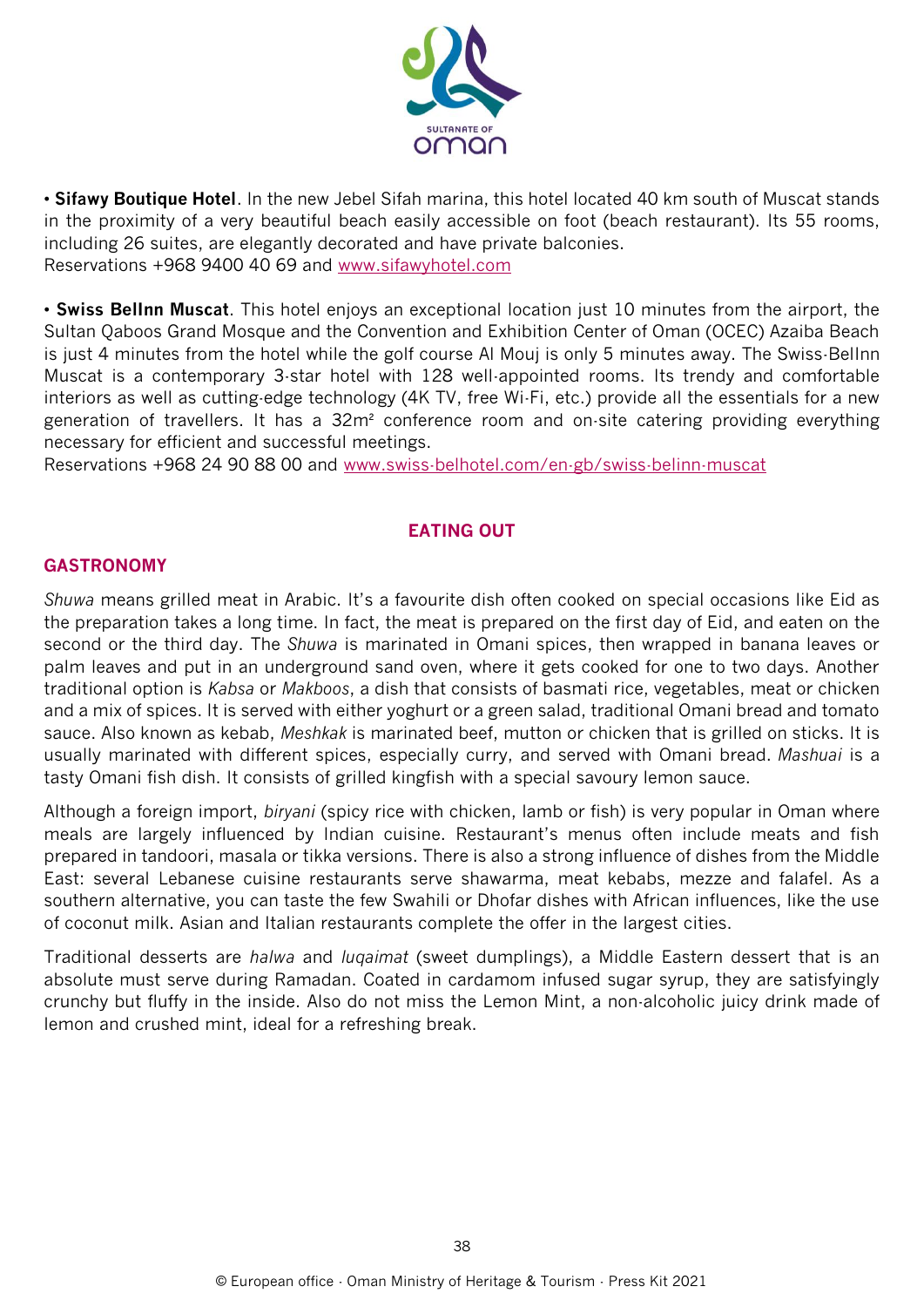

#### **RESTAURANT IN MUSCAT**

Here is a short selection to enjoy the best dining experience. International hotels are also excellent choices.

• **Turkish House Restaurant**, in the Al Khuwair district. Excellent restaurant at low prices, where you can taste fish prepared in various ways, mezze, Turkish dishes and homemade bread. Very generous portions. Reservations + 968 24 48 80 71

• Within the Opera Galleria, **Al Angham** is an excellent restaurant specialized in Omani cuisine, which also impresses with its magnificent oriental decor. Reservations + 968 22 07 77 77

• On the Muttrah corniche, opposite the fish market, on the top floor of the Marina hotel, the **Al-Boom Restaurant** offers fresh fish specialties and other classic dishes. Breath-taking view of the bay (the few tables on the terrace are on high demand!). Moderate prices. Reservations + 968 24 71 31 00

• **Al Mandoos** offers local Omani cuisine at good value for money, this is where you can try camel meat. Reservations + 968 97 42 99 72

• **Bait Al Luban** is an Omani restaurant to give a try; located in Muttrah, it offers delicious cuisine with exotic flavours, from East Africa to India. Reservations + 968 24 71 18 42

• **Bin Ateeq**, in the Ruwi district, is a typical Omani restaurant. Small private rooms with panelled walls and *majlis* (cushions). Rice dishes with fish and grilled meats. Two other branches in Nizwa and Salalah. Reservations + 968 24 47 82 25

• **Kalabash Lounge** located in the district of Qurum, its terrace offers a beautiful view of the Qurum Natural Park. A pleasant place to have a meal or taste a shisha. Reservations + 968 95 98 53 33

• **The Huqqa Market** restaurant overlooks the Al Mouj marina and specializes in matured beef or lamb dishes. Reservations +968 24 54 88 11

• **The Cave**, in the Darsait district, is a series of 7 restaurants with atmospheres and colours from around the world: Omani, seafood, Asian, Lebanese, Mediterranean, Brazilian and Italian. Something to delight everyone's palate. Reservations +968 24 65 14 65

• **Marlins Restaurant** in Bandar Al Rowdha marina specializes in seafood and fish. Reservations +968 24 74 00 38

• **Ubhar**, in Boulevard Boutique mall. Among the best restaurants in Muscat, this restaurant serves mainly Omani specialties: lamb fatta or shuwa, qabuli chicken, Omani harees, homemade soups made with local products, etc. Reservations + 968 24 69 98 26

• Indian restaurants abound in Muscat: the **Mumtaz Mahal** located in the lively Qurum district is one of the most prestigious (the prices are therefore accordingly) Reservations +968 24 60 59 79 as well as **Passage to India** in Wattayah (+ 968 95 12 41 65) which serves specialties from northern India.

• Among the Lebanese restaurants at fair prices and of good quality, a special mention for **Beirut Express** in Qurum (Reservations + 968 24 56 84 11) with a quaint room upstairs and the **Automatic**, a chain present in several districts including Qurum (Reservations + 968 24 48 72 00).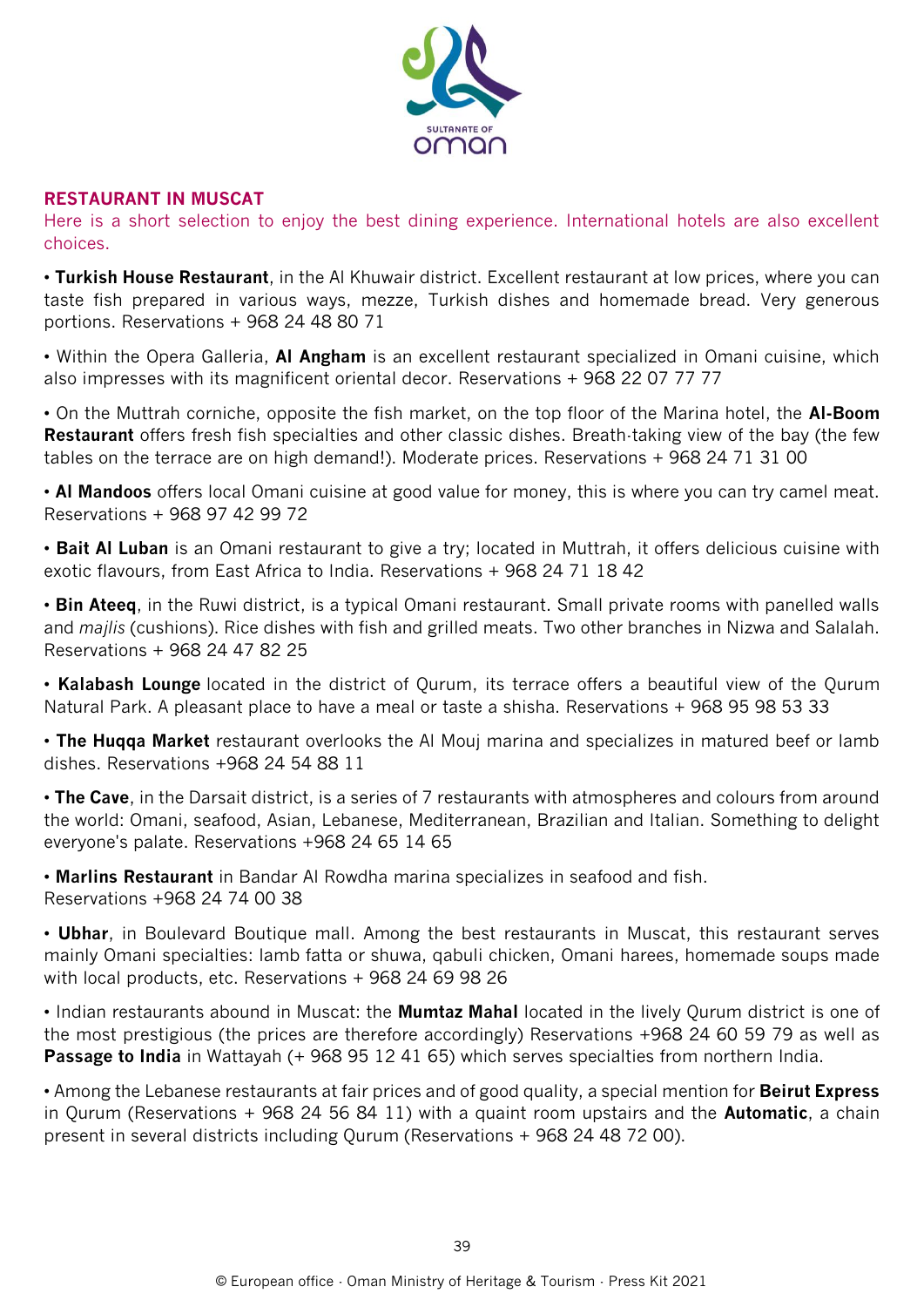

#### **MUSCAT NIGHTLIFE**

In the capital, Omanis do not usually have dinner before 9:00 or 9:30 p.m. At nightfall, one of the most popular bars for expatriates is the **Liquid Sky** (+ 968 95 29 91 36), located above the Qurum district. Families generally go for a walk on the Muttrah corniche to get some fresh air, followed by a visit to the souk open late at night and, finally, have a drink (sale of alcohol authorized) at the **Al-Boom restaurant** on the terrace of the Marina hotel (see above). The illuminated bay and the dhow anchored in the bay undoubtedly contribute to the magic of the place.

To overlook the city, the **rooftop bar** at the Park Inn Muscat hotel is perfect (+968 24 50 78 88), or a late cocktail at the **Beach Bar** at Muscat Hills Resort (+ 968 91 21 66 45) or even the **B.A.B Lounge** of the Shangri La Barr Al Jissah Resort & Spa (+968 24 77 65 65).

The other trendy district to enjoy evening life is along Shatti Al Qurm beach where a Californian-style complex hosts some international cafés (Starbucks, Costa Coffee, Second Cup), as well as the Italian restaurant **O sole Mio**. (Reservations + 968 24 47 98 69) or even **Route 66**, a bar-restaurant offering live music (+968 24 69 99 46).

#### **HOTELS IN SOHAR, THE NORTHERN COAST**

#### **Accommodation in Sohar: 5 \* Hotels**

• **Crowne Plaza Sohar**. Located 20 km from the city centre of Sohar, the birthplace of the legendary Sindbad the sailor, this hotel offers 126 modern rooms with a flat-screen TV and balcony. Featuring a large outdoor pool, it has two floodlit tennis courts, four bowling alleys, a gym, a spa with hammam and sauna as well as two restaurants and two bars. Fort and museum tours of the city can be arranged by the hotel.

Reservations +968 26 85 08 50 and [www.ihg.com](http://www.ihg.com/)

• **Radisson Blu Hotel Sohar**. Located on the seafront, 15 km from Sohar Airport, this hotel has breath-taking views on the Gulf of Oman and adjoins the Silver Jubilee Park. It has 179 rooms, two restaurants, three bars, one of which is on the rooftop, as well as an outdoor pool, a spa, a free gym and a access to the sauna.

Reservations +968 26 64 00 00 and [www.radissonhotels.com/en-us/hotels/radisson-blu-sohar](http://www.radissonhotels.com/en-us/hotels/radisson-blu-sohar)

#### **Accommodation in Sohar: 3 \* Hotels**

• **Al Wadi Hotel**. Halfway between Muscat and Dubai, on Al Batinah coast, this hotel has 78 standard rooms as well an outdoor swimming pool, a gym, a restaurant and 2 bars. Reservations +968 26 84 00 58 and [www.omanhotels.com/alwadi](http://www.omanhotels.com/alwadi)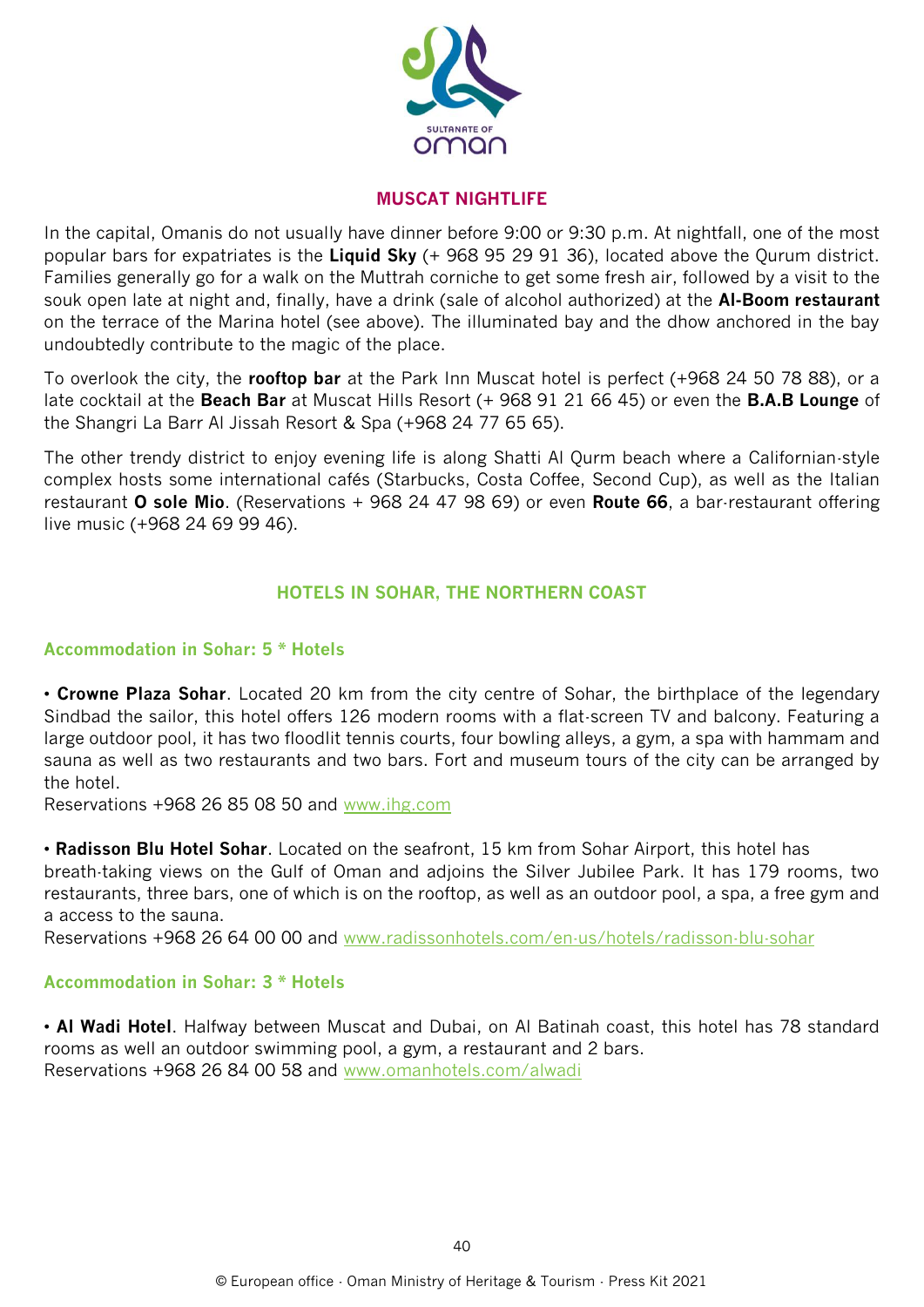

#### **HOTELS IN NIZWA AND IN THE HAJAR MOUNTAINS**

#### **Accommodation in or near Nizwa: 5 \* Hotels**

• **Alila Jabal Akhdar**. Design and eco-friendly, this hotel in the mountains has been designed with respect for local culture. Infinity pool, spa and breath-taking view of the majestic canyons and mountains. Reservations +968 25 34 42 00 and [www.alilahotels.com/jabalakhdar](http://www.alilahotels.com/jabalakhdar)

• **Anantara Al Jabal Al Akhdar Resort**. Perched over 2000 meters above sea level on the Saiq plateau and overlooking a canyon in the heart of the Green Mountain, the 5-star hotel has rooms and villas and offers its guests unique luxury experiences and services. The establishment is located just 2 hours' drive from Muscat and 30 minutes from the ancient city of Nizwa, also nicknamed the Pearl of Islam and recently recognized as a Capital of Islamic Culture.

Reservations +968 25 21 80 00 and [www.jabal-akhdar.anantara.com](http://www.jabal-akhdar.anantara.com/)

#### **Accommodation in or near Nizwa: 4 \* Hotels**

• **Golden Tulip**. Almost essential step to explore the Hajar massif, this hotel located 15 km from the Nizwa centre has 120 rooms upstairs or on the ground floor (around the pool). During the high season, the barbecue dinners served outside are very appreciated after a long day tour. Reservations +968 25 43 16 16 and [www.goldentulipnizwa.com](http://www.goldentulipnizwa.com/)

• **Sahab Resort & Spa**. Located 2000 m high on the Saiq plateau (2 hours' drive from Muscat), this charming hotel has 27 rooms with a terrace. From its swimming pool and its solarium, you can enjoy breath-taking views of the Jabal Akhdar Mountains and the plain below. It is the starting point for many hikes in the neighbouring villages. Reservations +968 25 42 93 88 and [www.sahabresort.com](http://www.sahabresort.com/)

#### **Accommodation in or near Nizwa: 3 \* Hotels**

• **Falaj Daris Hotel**. In the city of Nizwa, this functional and comfortable hotel (55 spacious rooms, swimming pool) is very appreciated. Reservations +968 25 41 05 00 and [www.falajdarishotel.com](http://www.falajdarishotel.com/)

• **Sama Hotel Jabal Al Akhdar**. Located on the Saiq plateau, this hotel offers 60 spacious rooms with every comfort. It has a restaurant with panoramic terrace, a fitness centre as well as a heated swimming pool with breath-taking views of the mountains. Ideally located for exploring or hiking in the surrounding villages. Reservations +968 72 14 88 85 and [www.samaresorts.com/wakan-heritage](http://www.samaresorts.com/wakan-heritage)

#### **Accommodation near Nizwa. Mountain and desert camps**

• **The View**. Located on a hillside on the heights of Al Hamra, The View is an eco-style camp resort with 30 charming and comfortable bungalows, a swimming pool and a quality restaurant. Its location to the west of the Hajar massif makes it an ideal stopover for those who want to explore the Jabal Shams and the surrounding wadi. Reservations + 968 24 400 873 and [www.theviewoman.com](http://www.theviewoman.com/)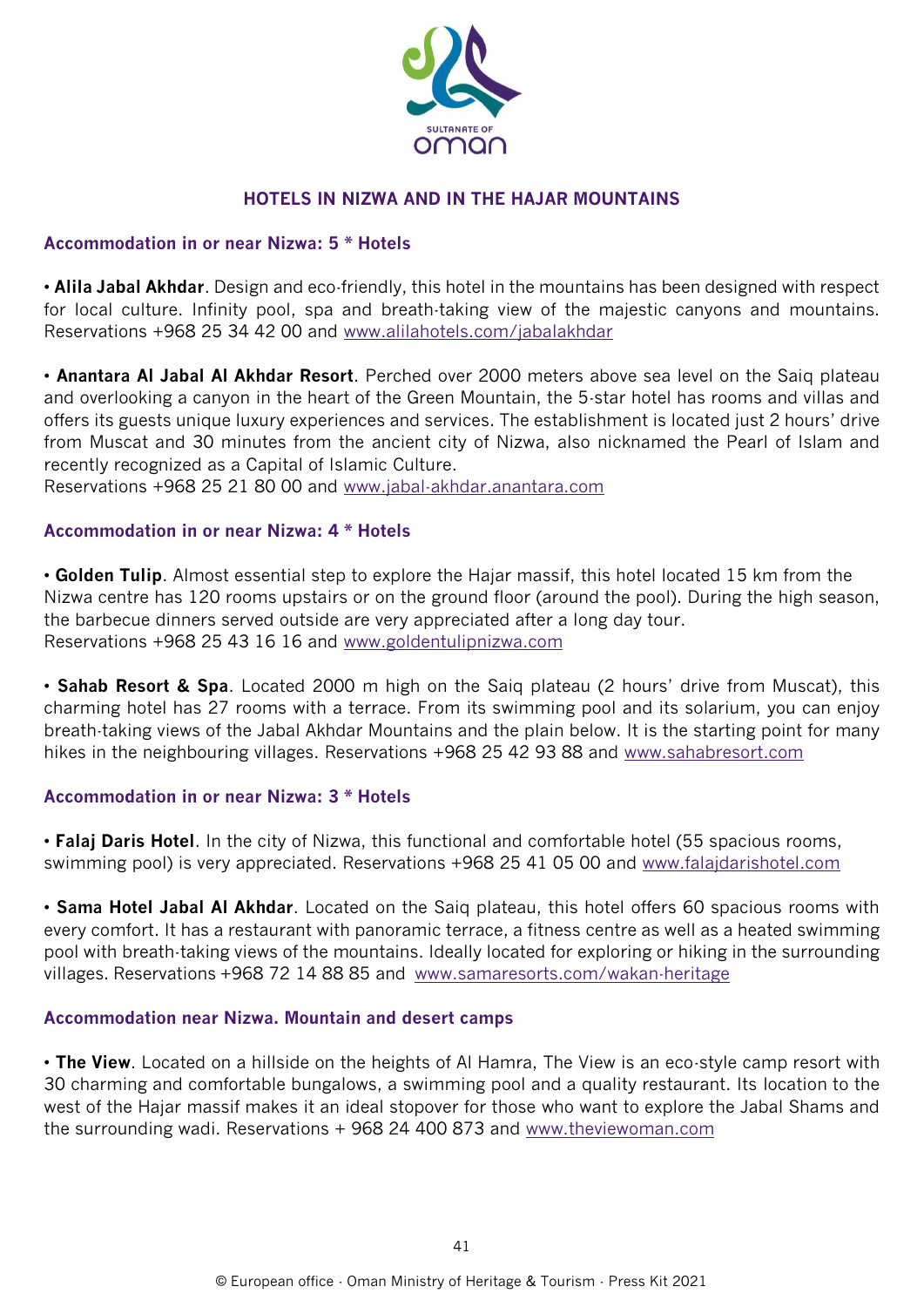

• **Sama Heights Resort & Spa**. Located at 2100 m above sea level, at the foot of Jabal Shams (the highest point of the country) and its hiking trails, it overlooks the Jabal Misht, the Wadi Ghul and the famous Wadi Nakhr known as the Grand Canyon of Arabia. You can choose from chalets and bungalows, built from local stones and recycled materials with private bathroom, Bedouin-style tents and a restaurant.

Reservations +968 92 72 19 99 and [www.samaresorts.com/sama-heights-resort-jabal-shams/](http://www.samaresorts.com/sama-heights-resort-jabal-shams/)

#### **Accommodation in or near Nizwa. Guest Houses**

• **Al Misfah Hospitality Inn**. Located in the village of Misfah Al-Abryeen, about 200 km from Muscat, the Misfah Hospitality Inn is housed in an old restored house overlooking the green palm grove. Guests can admire the view of Fort Rogan, built over 1,500 years ago. Accommodation offers family, traditional and comfortable rooms. Some rooms have mountain or garden views, and a shared bathroom.

• **Durrat Al-Misfah Guest House**. Located 50km away from Nizwa, in Misfah, the Durrat Al-Misfah Guest House offers air-conditioned rooms, a restaurant, a buffet breakfast, a 24-hour reception, and can also book excursions. The region is popular among bike lovers and the establishment offers bicycle and car rental.

• **Misfah Old Houses**. Located in the heart of the old village of Misfah Al Abryeen, 40km south-west of Nizwa, Misfah Old House offers traditional accommodation and typical food specialties prepared by local families. Omani guides organize guided tours of the village and the surrounding area. Hiking and horse riding are among the activities available on site. Public parking with free access nearby. Reservations [www.misfaholdhouse.com](http://www.misfaholdhouse.com/)

• **Nizwa Heritage Inn**. Located in Nizwa, near the souk and the fort, the Nizwa Heritage Inn offers rooms with Wi-Fi connection and free private parking. A buffet or à la carte breakfast is available in this guest house. In addition, to discover the region, the Nizwa Heritage Inn offers a rental service bikes.

• **Nizwa Antique Inn**. Located in Nizwa, less than 200 meters away from the fort and 400 meters from the souk, the Antique Inn offers rooms all overlooking a garden. This property also has family rooms and a beautiful terrace, a 24-hour reception and a help desk to book excursions. This guesthouse serves a buffet breakfast.

• **Sama Wakan Heritage Home**. Perched in the heart of wadi Mistal, in the village of Wakan, the Sama group has renovated a bunch of traditional houses and turned them into 12 guest rooms to experience a stay in a preserved local environment. A beautiful hiking trail is nearby. Reservations +968 72 14 88 85 and [www.samaresorts.com/wakan-heritage](http://www.samaresorts.com/wakan-heritage)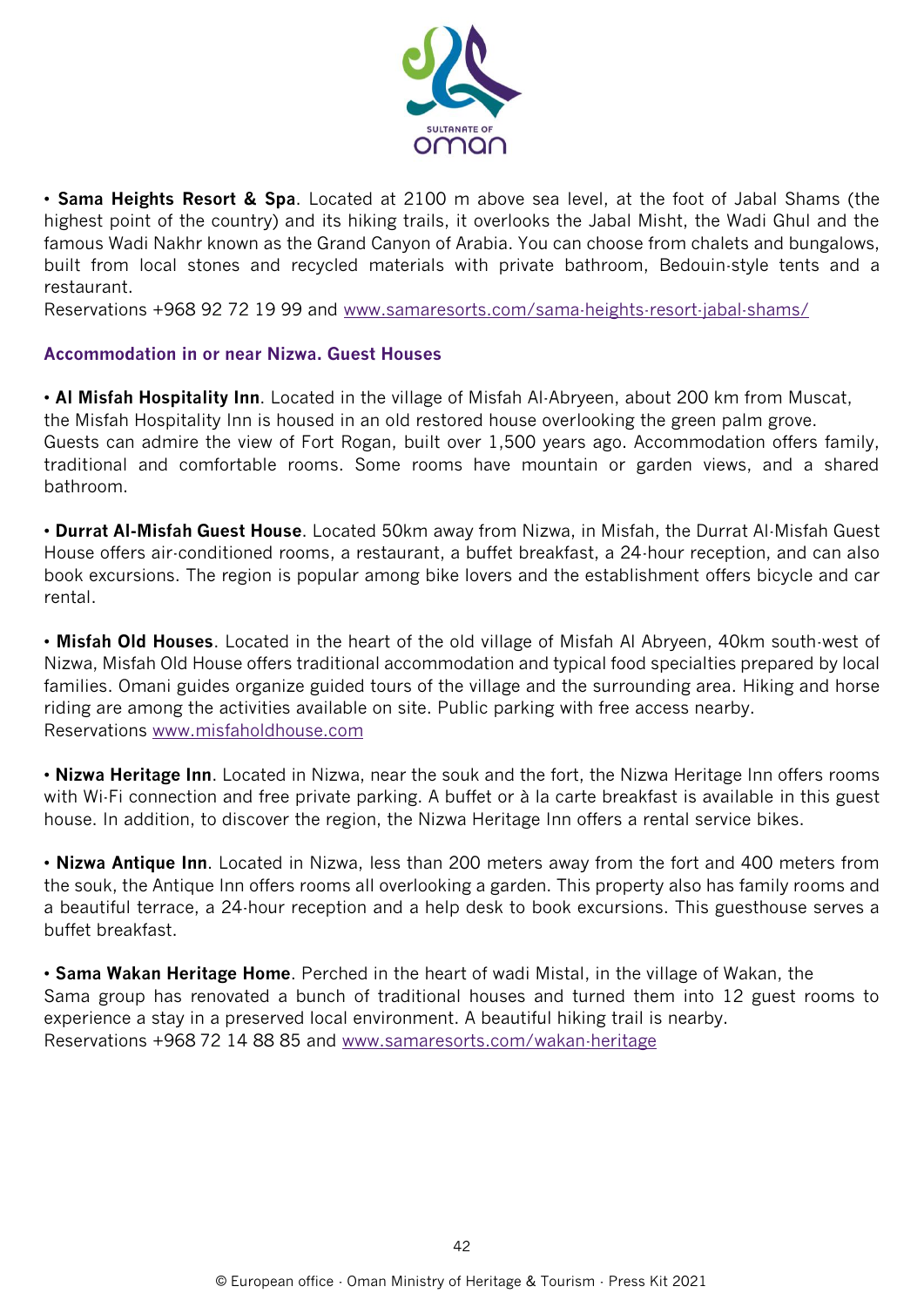

#### **ACCOMODATION TOWARDS SUR, THE GREEN TURTLES' RESERVE AND A'SHARQIYAH SANDS DESERT**

#### **3-star hotels \*\*\* (local standards)**

• **Sama Wadi Shab Resort**. Ideally located between Muscat (1h15 drive) and the port of Sur (40 minutes) renowned for the ancestral manufacture of dhows, this 37 room and spacious suites hotel, all facing the Arabian Sea, is a good choice to explore the wadis of the region, Wadi Shab and Wadi Tiwi in particular. Dinner is a real experience here; you can choose either the sea view restaurant or a dinner under the stars in a dhow setting. Reservations + 968 92 72 19 99 and [www.samaresorts.com/wadi-shab](http://www.samaresorts.com/wadi-shab)

• **Sur Beach Holiday**. Located along the Sur seaside, 180 km from Muscat, this beach hotel has 84 rooms, an outdoor swimming pool and a restaurant. Sur city centre is 9 km away. Reservations +968 25 54 20 31 and [www.surhotelsoman.com](http://www.surhotelsoman.com/)

• **Sur Grand Hotel**. This beachfront hotel offers 55 rooms (sea view and mountain view) and an outdoor rooftop swimming pool. It is around 2 hours' drive from Muscat Airport, 55 km from Turtle Beach, 70 km from Wadi Shab and 7 km from the centre of Sur. 1 restaurant. Free private parking. Reservations +968 25 24 00 00 and [www.surgrandhotel.com](http://www.surgrandhotel.com/)

• **Sur Plaza Hotel**. At the entrance to Sur, this stopover hotel is well located to enjoy the excitement of the city. Functional and modern, it has 92 rooms and an outdoor swimming pool. Reservations +968 25 54 37 77 and [www.omanhotels.com/surplaza](http://www.omanhotels.com/surplaza/)

#### **Accommodation in or around Sur: 2 \* hotels, guest houses and camps**

• **Al Ayjah Plaza Hotel**. This 41-room hotel offers a beautiful setting facing the sea and is located about a 15-minute walk from the fort and Al Ayjah lighthouse. The Sur Maritime Museum and the Sunaysilah Fort are also less than 5km away. Wi-Fi and room service. Restaurant. Reservations + 968 25 54 44 33 and [www.alayjahplazahotels.com](http://www.alayjahplazahotels.com/)

• **Sama Ras Al Jinz**. Located south of Sur in the A'Sharqiyah region, at the easternmost point of the Arabian Peninsula. Ras Al Jinz is known for its green turtle nesting site and a paradise for star gazing. 10 standard rooms and 10 deluxe rooms, restaurant. Meals are served in a buffet style. All bedrooms have outdoor private seating areas.

Reservations +968 9749 4004 and [www.samaresorts.com/sama-ras-al-jinz](http://www.samaresorts.com/sama-ras-al-jinz)

• **Ras Al Jinz Scientific & Visitor Centre**. The beaches of Ras al-Jinz are one of the most important nesting sites for green turtle populations (more than 30,000 come here year). The research centre provides13 well-equipped rooms and 12 AC "eco-luxury" tents located on a hill overlooking the sea. Restaurant open all day, souvenir shop, and bookshop. You can book all turtle watching activities accompanied by professional guides here. Night observations start at 9:00 p.m. and 4:00 a.m. Reservations + 968 96 550 606 or + 968 96 550 707 and [www.rasaljinz-turtlereserve.com](http://www.rasaljinz-turtlereserve.com/)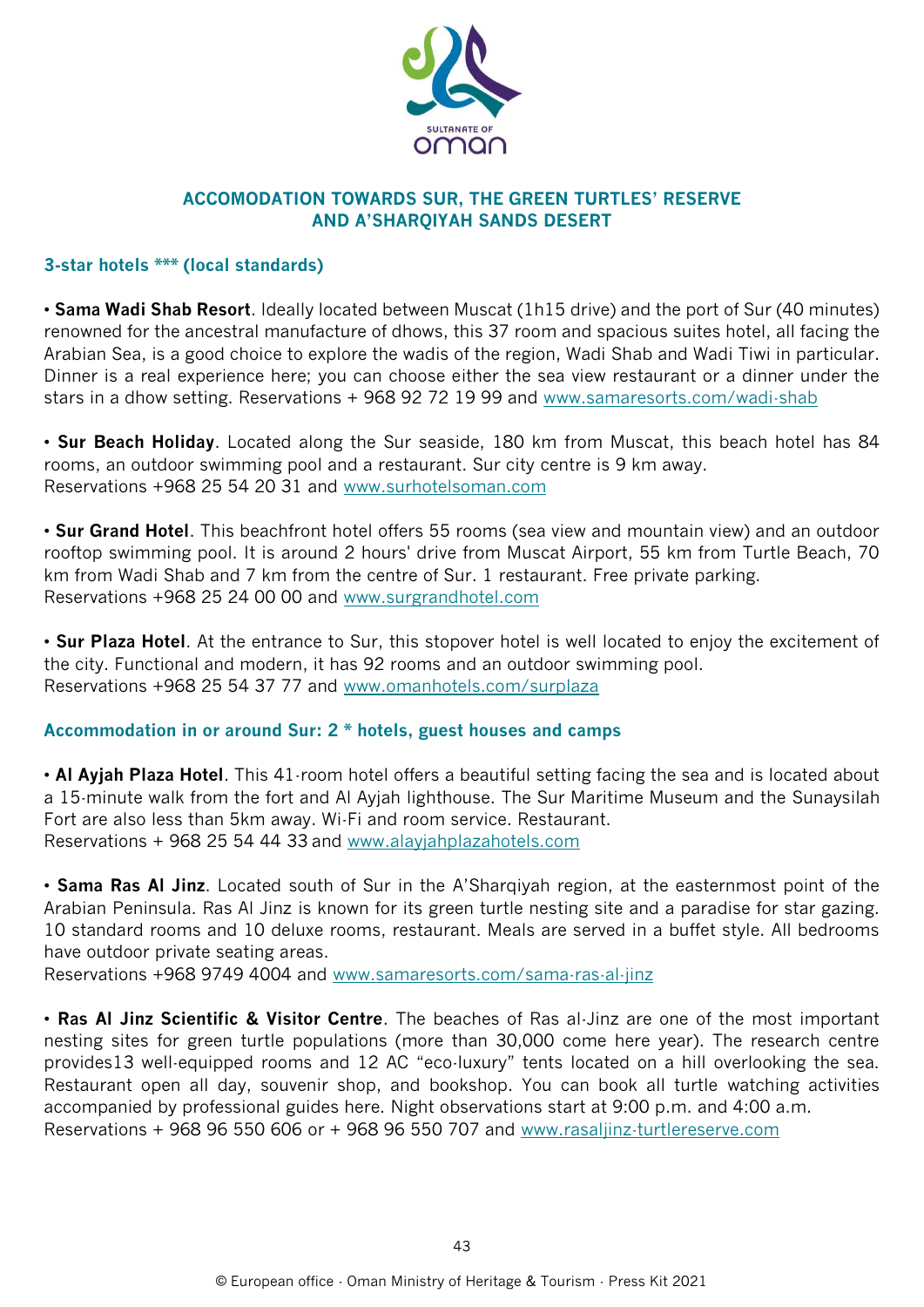

• **Turtle Beach Resort**. This simple Omani style camp is located at the tip of a small beach about 40 km away from Sur, in the Ras Al Hadd region. It offers barasti (huts) and comfortable bungalows. On site: a beachfront restaurant, a swimming pool, a bar and beach facilities. Reservations +968 25 54 49 00 and [www.tbroman.com](http://www.tbroman.com/)

• **Zaki Hotel Apartment**. A 10-minute ride from Sur Maritime Museum and a 45 min drive from Raz Al Jinz reserve, this hotel offers 30 well-furnished apartments, a 24-hour café and a restaurant. 24-hour room service, free Wi-Fi in all rooms. Reservations +968 79 01 11 84

#### **Accommodation in A'Sharqiyah Sands Desert Camps**

For those travellers wishing to experience one or more nights in the desert, desert camps are the best choice at just a 3-hour drive from Muscat in the dunes of A'Sharqiyah Sands.

Among them: The **1000 Nights Camp** [\(www.thousandnightsoman.com\)](http://www.thousandnightsoman.com/) is a traditional and comfortable choice with sixty Bedouin tents (sleeping 2) equipped with a bed, carpet, chairs, small table and candle, toilet and private shower. Small pool on site. The **Al Sarmadi Desert Night** Camp has 14 tents with shared bathrooms and toiletries available for guests. The **Arabian Oryx Camp** [\(www.oryx-camp.com\)](http://www.oryx-camp.com/) is inspired in the barasti, the Bedouin huts made of branches and palm leaves. It combines authenticity and modern comfort. The **Desert Nights Camp** [\(www.desertnightscamp.com\)](http://www.desertnightscamp.com/) is one of the most upscale ones with 32 air-conditioned units in concrete with a canvas roof. The **Desert Retreat Camp**, located near Al Wasil, has 10 tents, but can host more guests during high season and offers transfer service to the dunes. **Wahiba Sands Magic Camp** [\(www.magic-camps.com\)](http://www.magic-camps.com/) is an eco-chic all year-round camp with 10 rooms inside two tents, one reserved for the sleeping area and the other with private bathrooms, local gastronomy, solar electricity, reduced use of water and plastic, everything here is inspired by the Bedouin lifestyle to minimize the camp's carbon footprint as much as possible. **Nomadic Desert Camp** (www.nomadicdesertcamp.com) consists of 20 typical barasti huts with comfortable beds and a hot water shower. The **Sama Al Areesh** [\(www.samaresorts.com/sama-al-alreesh\)](http://www.samaresorts.com/sama-al-alreesh) offers simple accommodation, but full amenities, comfortable rooms with private bathroom, air conditioning and a beautiful common outdoor terrace. The **Sama Al Wasil Camp** [\(www.desertpalmoman.com\)](http://www.desertpalmoman.com/) is a half concrete, half tent camp made of 20 units and rooms and a large Bedouin tent for the restaurant. All these camps offer transfer services for guests, at the pick-up points known by locals as the main access to the desert.

**Hud Hud Travels** [\(www.hudhudtravels.com\)](http://www.hudhudtravels.com/) and **Magic Private Camp** [\(www.magic-camps.com\)](http://www.magic-camps.com/) are two companies specialized in luxurious temporary settlements such as tents or camps.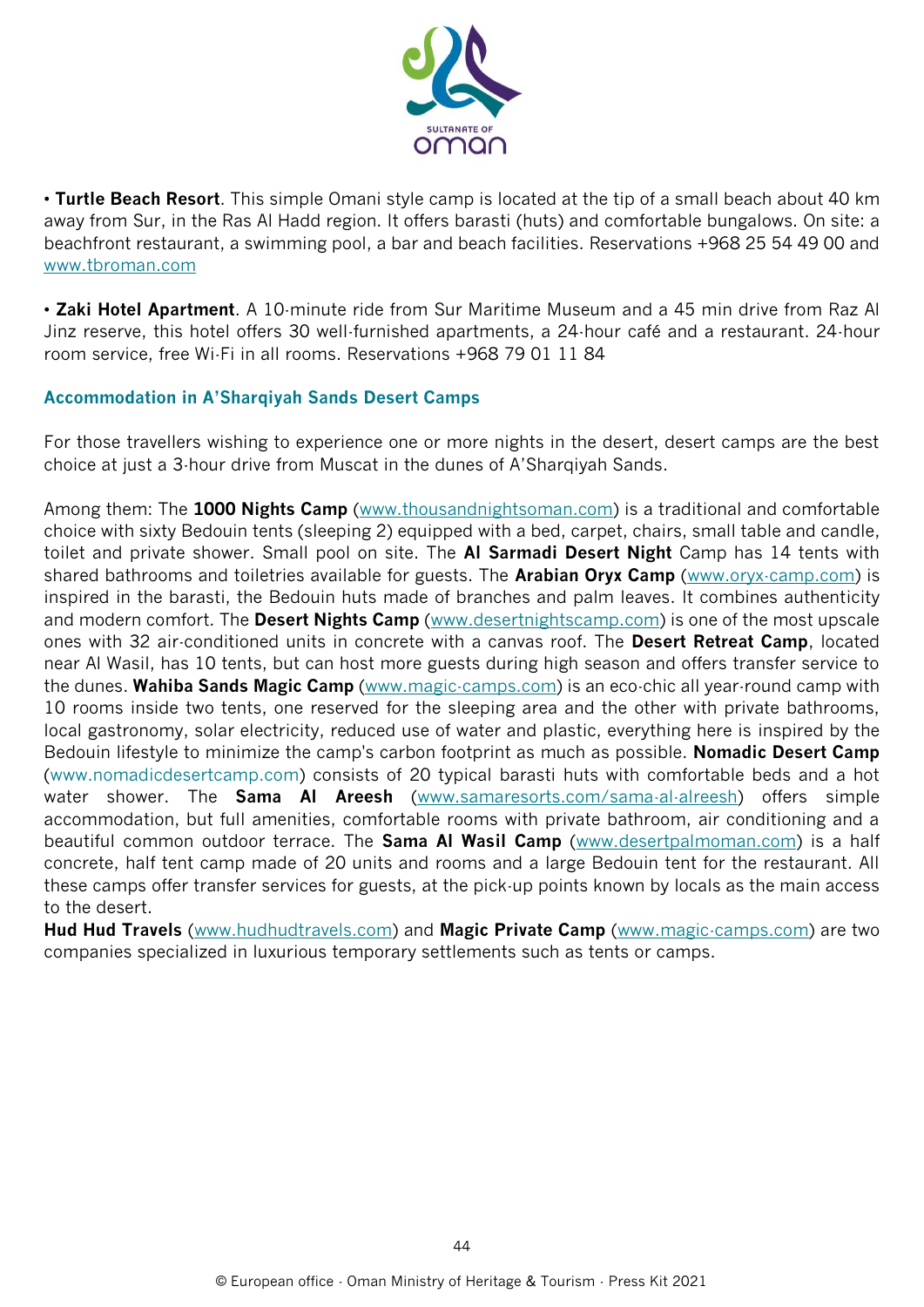

#### **HOTELS IN AD DUQM, ALONG THE COASTLINE BETWEEN MUSCAT AND SALALAH**

Located halfway between Ras Al Hadd and Salalah, the Ad Duqm region reveals a wild coastline, home to many species of migratory birds. The ongoing development of the industrial port of Ad Duqm saw the recent opening of quality accommodations along this unspoiled coastal strip.

• **Crowne Plaza Ad Duqm**. This 4-star beach hotel has 213 rooms (including 21 suites), all with sea views. In addition to an outdoor swimming pool and 5 restaurants, it also has meeting rooms, and a meetings and events area for business. Located near the port and the town. Reservations +968 25 21 44 44 and [www.ihg.com](http://www.ihg.com/)

• **Park Inn by Radisson Hotel & Residence Duqm**. This 4-star hotel offers direct access to the beach and houses, 73 chalets and apartments equipped with a kitchenette and wi-fi. It also has two restaurants and bar, a fitness centre, a swimming pool, a tennis court, a beauty salon and a spa. Reservations +968 2208 5700 and [www.parkinn.com/hotel-duqm](http://www.parkinn.com/hotel-duqm)

• **Atana Stay Al Ashkara**. Located in Al Ashkharah, 120 km south of Sur, this 3-star hotel has 52 rooms and suites, a restaurant, an outdoor swimming pool, a shared lounge, a garden and a children's playground. It offers room service and free Wi-Fi. The air-conditioned rooms include a sitting area, flatscreen TV, kitchenette, dining area and bathroom. A buffet breakfast is served every morning. Reservations + 968 25 56 65 55 and [www.atanastay.com/stays/al-ashkara](http://www.atanastay.com/stays/al-ashkara)

#### **HOTELS IN THE DHOFAR**

Chain-branded hotels are gradually taking over the beautiful seafront of Salalah, the capital of Dhofar.

#### **Accommodation in or around Salalah: 5 \* Hotels**

• **Al Baleed Resort - Salalah by Anantara**. This hotel is just 15 minutes away from the international airport and close to many local attractions. Perfectly located between the sea and the lagoon, this Anantara group establishment is composed of 88 villas and private swimming pools. Reservations +968 23 22 82 22 and [www.anantara.com/en/al-baleed-salalah](http://www.anantara.com/en/al-baleed-salalah)

• **Crowne Plaza Resort Salalah**. On the tip of Salalah beach and close to the city centre, to the plantation district (coconut, mango, sugar cane, etc.) and the Al Balid archaeological site. Its 153 rooms open onto the garden or the swimming pool. On site: a diving centre, swimming pools and water games for children, 3 restaurants (including one on the beach), 2 tennis and squash courts, a 9-hole golf course, a gym... Reservations +968 23 23 80 00 and [www.ihg.com](http://www.ihg.com/)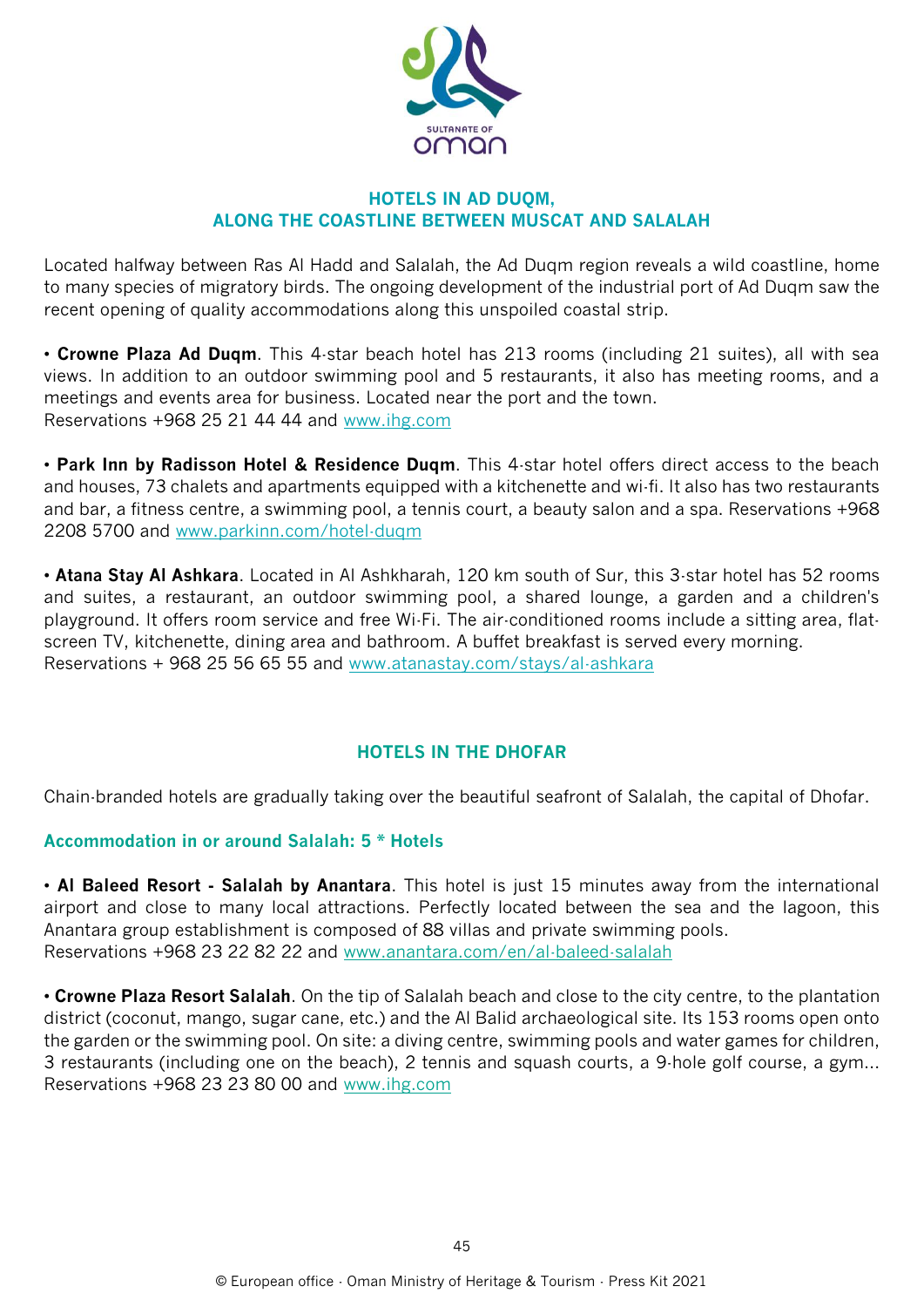

• **Fanar Hôtel & Residences**. Ideally located in the tourist complex of Hawana Salalah, this hotel in Arab architecture has open views of the Indian Ocean. 400 rooms and suites as well as two restaurants, Al Souk and Aubergine. The hotel has a private beach, a kids club and two swimming pools, plus activities such as tennis and beach volleyball. Outside the hotel, you can book dolphin watching tours and several water sports. Reservations +968 23 27 68 00 and [www.fanarhotel.c](http://www.fanarhotel.co/##############################################################)om

• **Hilton Salalah.** This high-end hotel is located right on the beach, 15 km away from the city centre and about 10 km from the airport and has 147 spacious rooms (including 63 sea view, 42 sea view with balcony and 13 mountain views) all equipped with broadband Internet access. Three restaurants, including one on the beach, 1 swimming pool, 1 fitness centre, 1 diving centre, windsurfing and tennis. Reservations +968 23 13 33 33 and [www.salalah.hilton.com](http://www.salalah.hilton.com/)

• **Millennium Resort Salalah**. Modern and unique hotel complex located north of Salalah, in the Al Saada region, just a few kilometres away from the beach and just a 15 minutes' drive from Salalah Airport. It has 285 elegantly furnished rooms, apartments, chalets and villas furnished and accommodates business and leisure travellers in search of refinement.

Reservations +968 23 22 21 11 and [www.millenniumhotels.com/en/salalah/millennium-resort-salalah](http://www.millenniumhotels.com/en/salalah/millennium-resort-salalah)

• **Salalah Rotana Resort**. Located in the heart of the new Salalah Beach complex, on a private beach, this superb resort includes not only 399 rooms and suites, but also a wide choice of restaurants and bars, a fitness centre and a spa. Reservations +968 23 27 57 00 and [www.rotana.com/rotanahotelandresorts/oman/salalah/salalahrotanaresort](http://www.rotana.com/rotanahotelandresorts/oman/salalah/salalahrotanaresort)

• **Kairaba Mirbat Resort**. Beachfront hotel located in Mirbat, in a very beautiful setting, with views of the sea and the mountains. 80 km from Salalah international airport, its equipment activities (permanent diving centre, majestic swimming pool, fitness centre & spa, etc.) make it a suitable address for all types of tourists.

Reservations +968 23 27 55 00 and [www.kairaba-hotels.com/en/hotels/SLL527/kairaba-mirbat-resort](http://www.kairaba-hotels.com/en/hotels/SLL527/kairaba-mirbat-resort)

#### **Accommodation in or around Salalah: 4 \* hotels**

• **Juweira Boutique Hotel**. Located 18 km away from Salalah and 20 km from the airport, it has 82 rooms, 2 swimming pools, a children's pool, a gym and games room, and offers direct access to the beach. Scuba diving services, snorkelling, as well as nautical activities. Reservations +968 23 23 96 00 and [www.juweirahotel.com](http://www.juweirahotel.com/)

#### **Accommodation in or around Salalah: 3 \* hotels and camps**

• **Atana Stay Salalah**. Located just 19 km from the airport, this hotel offers a restaurant, free private parking, an outdoor pool and a gym. Each of the 52 rooms has a desk, a seating area with a flat-screen TV and a private bathroom. Buffet or continental breakfast. Reservations +968 26 73 08 88 and [www.atanastay.com/stays/salalah](http://www.atanastay.com/stays/salalah)

• **Souly Ecolodge Salalah**. Located about 30 km from Salalah airport, between Salalah and Taqah, this accommodation offers 15 elegantly decorated beachfront bungalows, each with a living room and a private terrace. Its Bedouin-style restaurant welcomes guests under three traditional tents, around a campfire, comfortably furnished with rugs. Several activities: scuba diving, horse riding, cycling. Reservations +968 9497 2220 and [www.souly-ecolodge.com](http://www.souly-ecolodge.com/)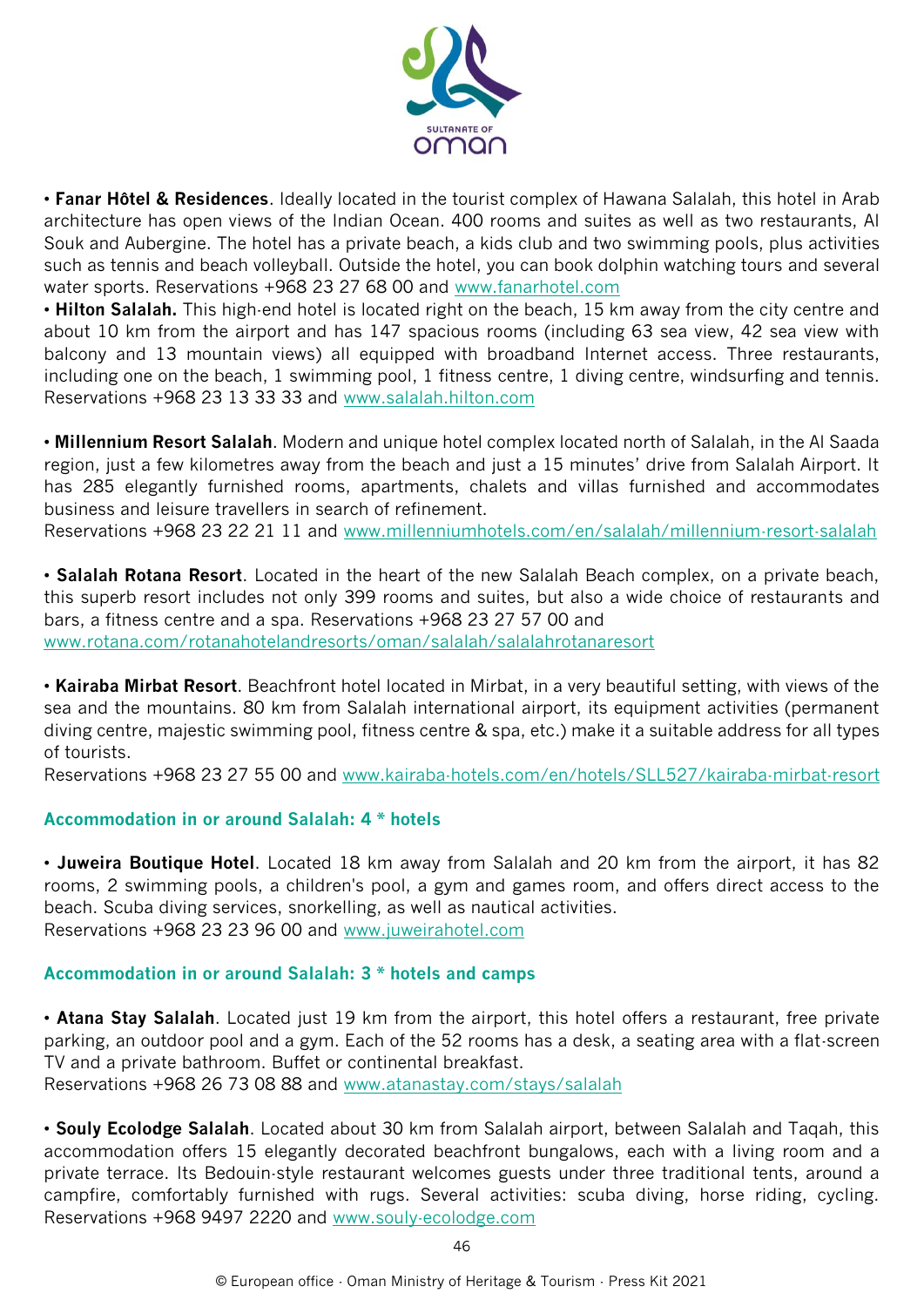

#### **HOTELS IN THE MUSANDAM PENINSULA**

Separated from the rest of Oman by an advance land from the United Arab Emirates, the Musandam Peninsula is the perfect place for an off-the-beaten-track holiday.

#### **5 \* Luxury Hotels**

• **Six Senses Zighy Bay**. Isolated in a splendid beach south of the peninsula and 120 km from Dubai airport this exclusive beach hotel has 79 villas, some of them with a private pool. Built in local stone in the most elegant style, the interiors are luxurious and tastefully decorated. Some have their own spa. On site: private beach, seawater swimming pool  $\cdot$  the largest in the region  $\cdot$ , diving centre, spa, restaurants, excursions. Ideal for an exclusive stay of a few days or more. Reservations +968 26 735 555 - [www.sixsenses.com](http://www.sixsenses.com/)

#### **4 \* hotels**

• **Atana Khasab**. Located near Khasab on a rocky promontory, this hotel has 102 comfortable rooms with balcony or terrace overlooking the ocean, plus restaurant, outdoor swimming pool with solarium, gym. Besides the presence from a permanent dive centre, guests can benefit from an on-site excursion service (dhow cruise, 4-wheel driving in the mountains, etc.). Reservations +968 26 730 777 and [www.atanahotels.com](http://www.atanahotels.com/)

• **Atana Musandam**. Located very close to Khasab airport at the northern tip of the peninsula. The hotel offers 105 rooms and modern suites overlooking the small port of Khasab and the majestic mountains. Like the Atana Khasab, there is an outdoor swimming pool, a fitness centre and also a diving centre and a desk to book excursions. Reservations +968 26 73 08 88 and [www.atanahotels.com](http://www.atanahotels.com/)

• **Dibba Beach Resort**. Located on Dibba Beach, in the south of the peninsula, this new hotel has 54 luxury rooms and a private beach. On site, a swimming pool, water sports (diving, kayaking) and a choice of excursions in the Musandam mountains. A 2 hours' drive from Dubai, this hotel is a great stopover for those traveling to Oman from the Emirates.

Reservations +968 26 83 66 54 and [www.dibbabeachresort.com](http://www.dibbabeachresort.com/)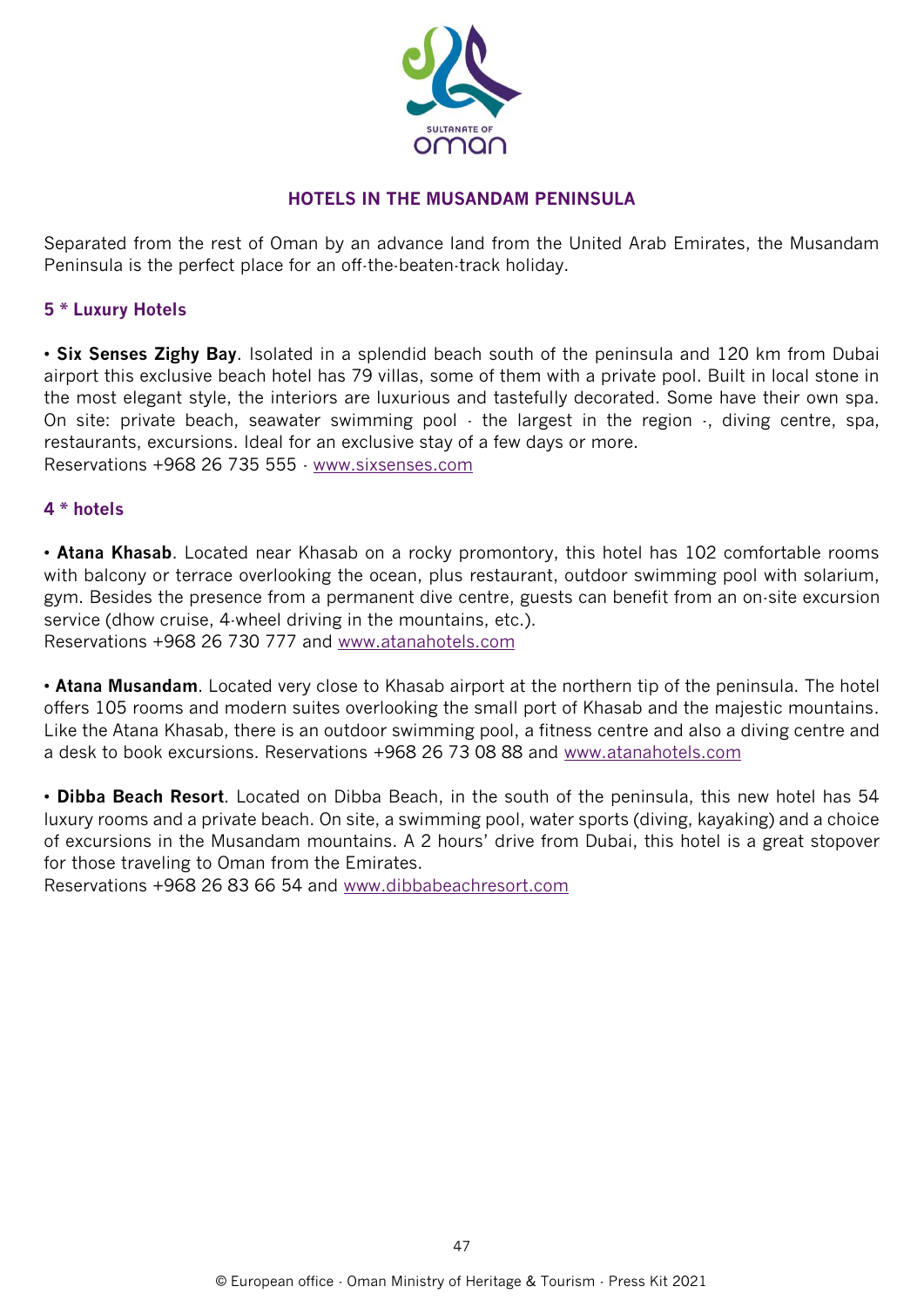

### **PRACTICAL INFORMATION**

#### **ENTRY REQUIREMENTS**

Passport should have at least 6 months' validity remaining on your date of entry to Oman. For visa information, check the Royal Oman Police website: [https://evisa.rop.gov.om](https://evisa.rop.gov.om/)

#### **HEALTH**

Given the current health circumstances, it is advisable to check before departure the sanitary conditions for travel.

Check whether you need a yellow fever certificate by visiting the National Travel Health Network and Centre's <https://travelhealthpro.org.uk/>

#### **CURRENCY**

The Oman Rial (OMR) divided into 1000 baizas. Exchange rate: 1 Omani rial = around 2.06 GBP or 2.60 US\$.

#### **BANKS / EXCHANGE**

Very good banking network, many ATMs accept most international bankcards. Credit card payments accepted in shops, in shopping centres and by most vendors in the souks. Exchange offices in the city centre, in international hotels and inside the souks.

#### **TIME ZONE**

UTC +4. Oman observes Gulf Standard time all year.

#### **COUNTRY PHONE CODE**

00 968 + area code (24 for Muscat).

#### **BEST TIME TO VISIT**

September to early May, with temperatures between 25 ° C and 30 ° C. Divers will find better visibility in April and October, the months before and after summer. The northern region has almost permanent sunshine all year round while the monsoon affects the southern tip of Dhofar from June to September.

#### **DRESS**

Light clothes in all seasons, but dressing appropriately is the most important thing to remember. Women should wear loose clothing, with arms and shoulders covered. Skirts, if worn, should reach at least beneath the knee, although wearing trousers is probably a better option. It is also useful to carry a shawl to cover your hair in more conservative areas. Dress codes are less crucial for men.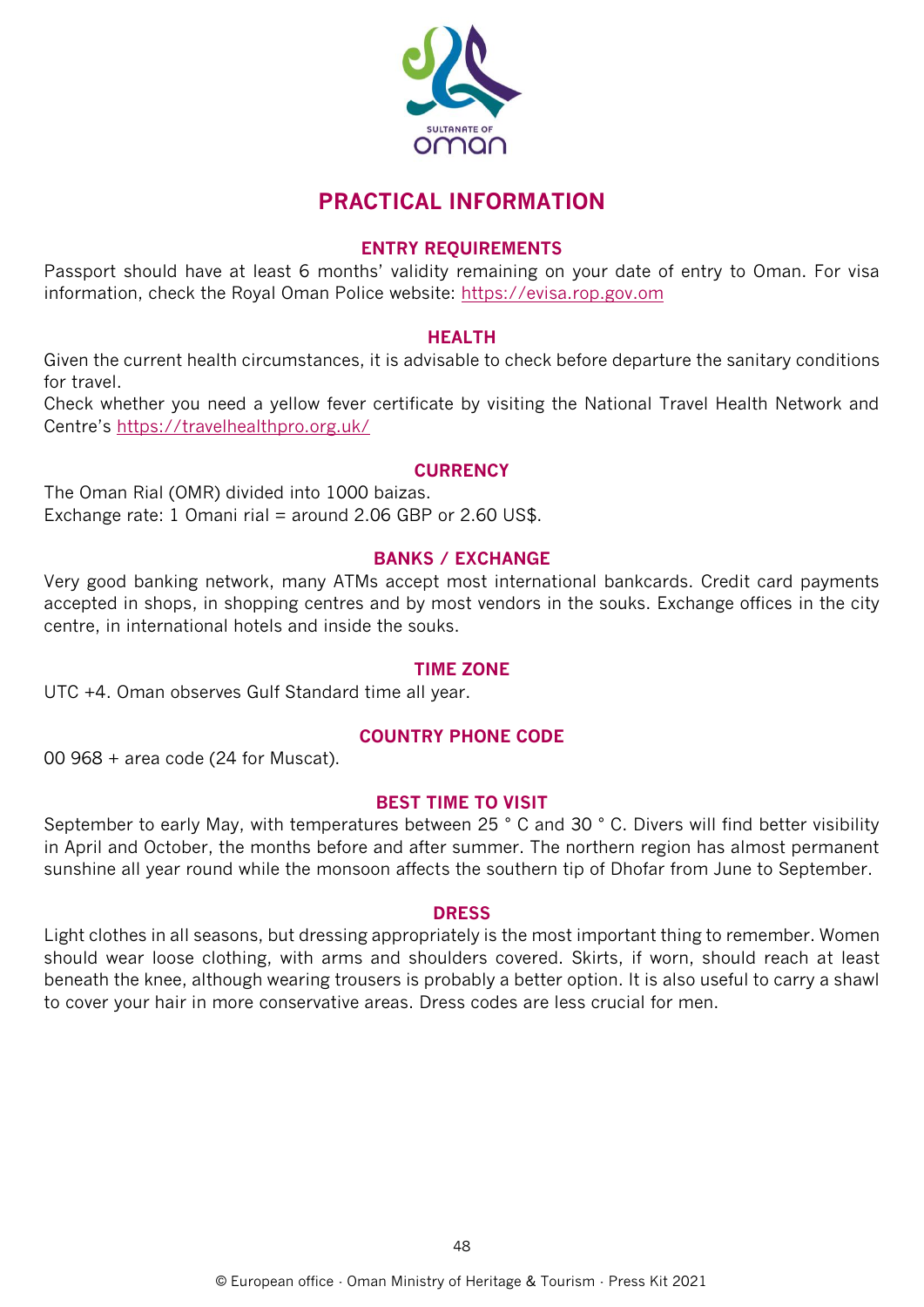

#### **GETTING AROUND**

Driving is on the right and the condition of the road network is very satisfactory. The distances between the main cities (Muscat, Nizwa, Sur, Sohar) are relatively short (except for Salalah and Khasab) and the most popular tourist spots are 3 hours away from Muscat. There is a good bus network for long distances (www.mwasalat.om) but car rental is the easiest way to get around the country. The main international car rental companies are present at Seeb International Airport. Four-wheel drive vehicles are essential if you are travelling to the wadis, to mountain tracks and the dunes in the desert. The best way to reach Salalah from Muscat is by plane (flights operated by Oman Air and Salam Air). Within the major cities, using a vehicle is indispensable to reach hotels, markets or restaurants. Individual (painted white and orange) or collective taxis are available in major cities.

To reach the Musandam peninsula by land from Muscat, you have to cross the United Arab Emirates. Oman Air also provides a domestic flight service connecting Muscat to Khasab (one flight per day). Khasab is also accessible by ferry from the port of Shinas (4 hours, two weekly connections) located on the coast from Al Batinah, about 2h30 drive from Muscat. Connections are provided by the National Ferry Company [\(www.nfc.om\)](http://www.nfc.om/).

#### **TRAVEL INFORMATION**

Since June 2018, the official website of the Omani Ministry of Tourism [www.experienceoman.om,](http://www.experienceoman.om/) is available in English and in 5 other languages (Arabic, French, German, Italian and Russian).

#### **SOUVENIRS**

What should you bring back from Oman? A handmade, colourful incense burner in painted terracotta and frankincense. Nothing more typical. On the other hand, a khanjar, the dagger with a curved tip that the Omani men wear tugged in their belts. Women travellers can pick a piece of gold jewellery in the Muttrah souk of Muscat. Always in the souk, but the Nizwa one, rose water from handpicked petals and locally distilled is on sale. The famous brand of Omani perfumes, Amouage, manufactures precious and expensive essences that will appeal to the wealthiest travellers. In matter of traditional Omani men's clothes, the embroidered hat (kumma) is a must, while women can choose some beautiful fabrics, such as the fine and colourful kangas to use as shawls. More design gifts can be found in hotels. Omani artists and stylists are quite frequent and are mainly based in Muscat.

#### **AIRLINES**

**Oman Air**, the national carrier based in Muscat, operates non-stop international and domestic flights. Major airports in Oman are Muscat, Salalah, Duqm & Khasab. [www.omanair.com](http://www.omanair.com/)

Other flights with stopovers:

- **Emirates** [www.emirates.com](http://www.emirates.com/)
- **Etihad Airways** [www.etihad.com](http://www.etihad.com/)
- **Gulf Air** [www.gulfair.com](http://www.gulfair.com/)
- **Lufthansa** [www.lufthansa.com](http://www.lufthansa.com/)
- **Qatar Airways** [www.qatarairways.com](http://www.qatarairways.com/)
- **Swiss International Air Lines** [www.swiss.com](http://www.swiss.com/)
- **Turkish Airlines** [www.turkishairlines.com](http://www.turkishairlines.com/)

**Salam Air**, the new low-cost airline of the Sultanate, operates flights from Muscat to Salalah (3 to 4 flights per day) and Dubai (2 to 3 flights per day). [www.salamair.com](http://www.salamair.com/)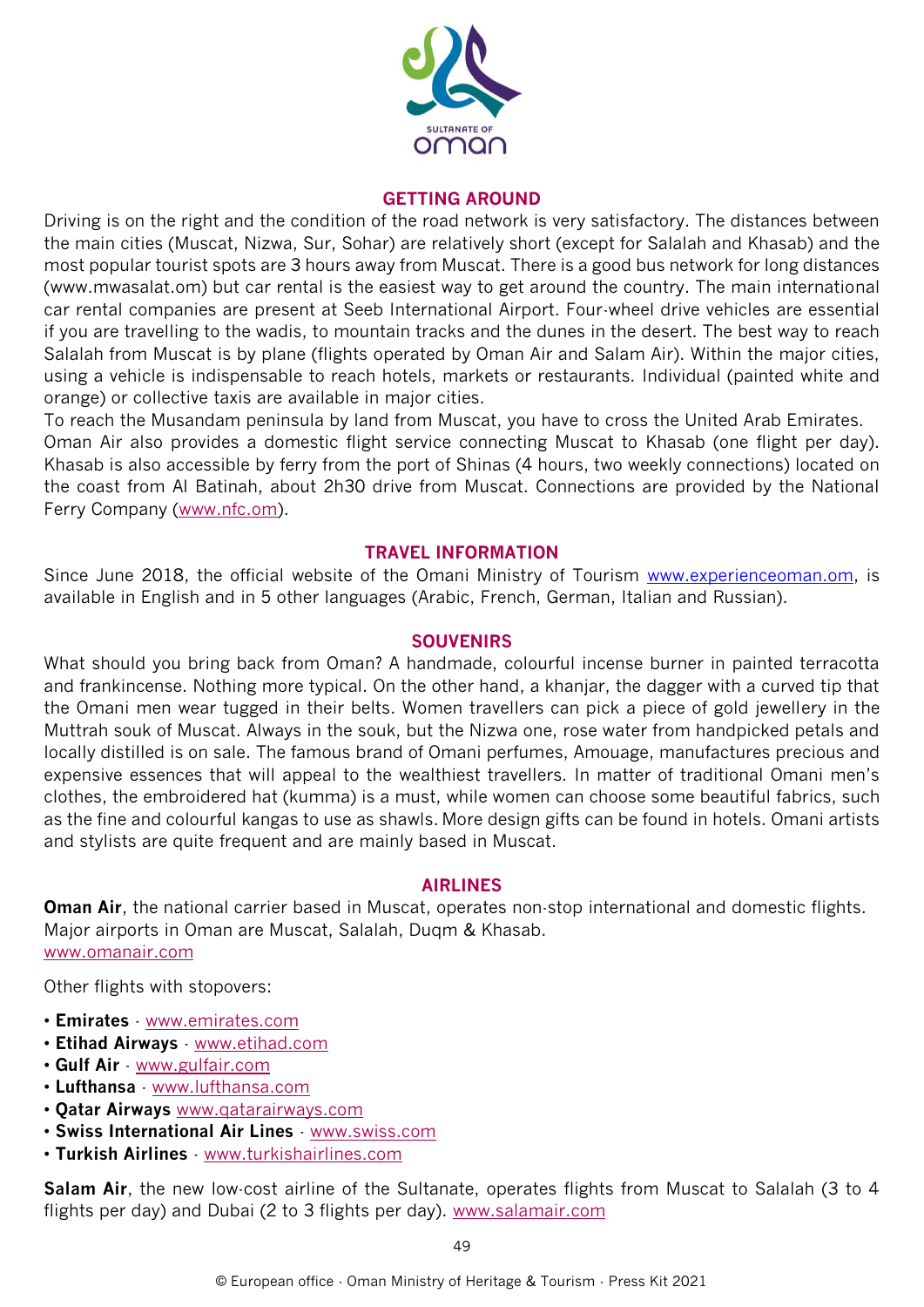

## **BOOKS AND GUIDES**

*Oman, UAE & Arabian Peninsula*

Collective. Lonely Planet. Lonely Planet editions, 6th edition, September 2019.

*The Rough Guide to Oman* Collective, Rough Guide editions, December 2018.

#### *Oman Guide* and *Oman Visitors' Guide.*

Collective. Explorer, 2019. This Dubai-based publishing company covers all the aspects of the Sultanate, including the exceptional off-road itineraries.

#### *Oman Off-road*

Collective. Explorer, 2016.

With satellite maps detailing the routes, this guide offers 38 tourist off-road routes in Musandam, the Hajar Mountains, the East Coast (between Muscat and Sur) and the Dhofar. Classified by type of roads (mountain, wadi, beach, desert), each route details the main highlights of the trip, provides suggestions for hikes and visits, as well as wild camping spots.

#### *Off-road in the Sultanate of Oman*

Jenny Walker and Sam Owen. Motivate Publishing Ltd., July 2007.

This road-book details 15 thematic routes for 4-wheel driving, from north to south. Fortresses, rose water distilleries in Jabal Akhdar, bird migration, Dhofar incense, geology ... each theme provides a comprehensive panorama of the Sultanate's natural and cultural attractions.

The national daily is the **Times of Oman** as well as two others papers: the **Oman Observer** and **Muscat Daily**. There are also free newspapers like **Y Magazine**.